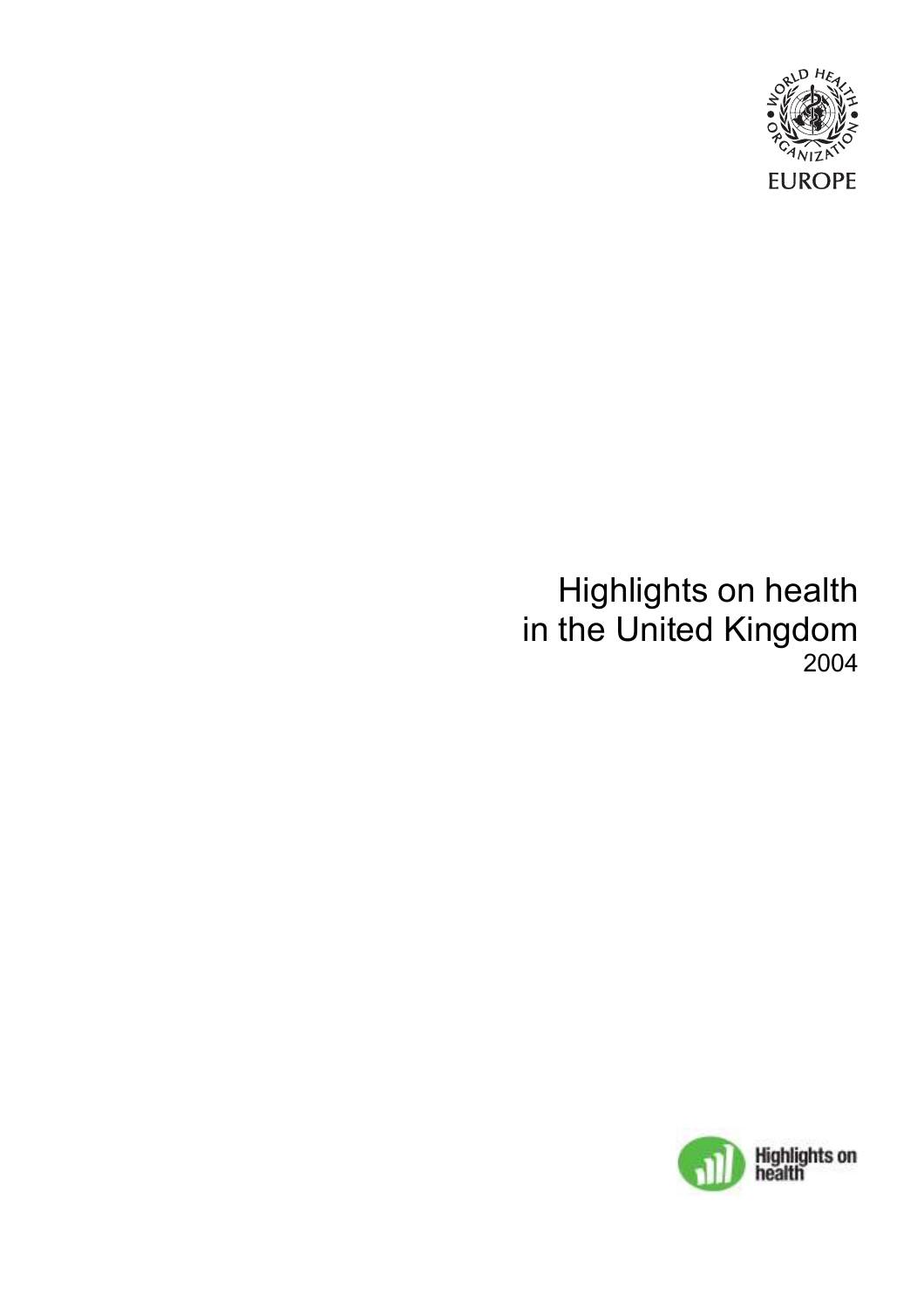This report gives an overview of health status in the United Kingdom and its constituent countries: England, Northern Ireland, Scotland and Wales. Where data are available, it describes recent mortality, morbidity and exposure to key risk factors, along with trends over time. The report links findings to considerations for public health policy developed by the WHO Regional Office for Europe and by other relevant agencies. Highlights on health reports are prepared in collaboration with Member States and do not constitute formal statistical publications.

Each report also compares a country, when possible, to a reference group. This report uses the 27 countries with very low child mortality and very low adult mortality, designated Eur-A by WHO, as the reference group. Eur-A comprises Andorra, Austria, Belgium, Croatia, Cyprus, the Czech Republic, Denmark, Germany, Greece, Finland, France, Iceland, Ireland, Israel, Italy, Luxembourg, Malta, Monaco, the Netherlands, Norway, Portugal, San Marino, Slovenia, Spain, Sweden, Switzerland and the United Kingdom.

To make the comparisons as valid as possible, data, as a rule, are taken from one source to ensure that they have been harmonized in a reasonably consistent way. Unless otherwise noted, the source of data in the reports is the European health for all database of the WHO Regional Office for Europe. Other data and information are referenced accordingly.

#### Keywords

**HEALTH STATUS** LIFESTYLE DELIVERY OF HEALTH CARE COMPARATIVE STUDY UNITED KINGDOM

EUR/05/5058531 http://www.euro.who.int/highlights

Address requests about publications of the WHO Regional Office for Europe to: Publications WHO Regional Office for Europe Scherfigsvej 8

DK-2100 Copenhagen Ø, Denmark

Alternatively, complete an online request form for documentation, health information, or for permission to quote or translate, on the WHO/Europe web site at http://www.euro.who.int/pubrequest.

#### © World Health Organization 2006

All rights reserved. The Regional Office for Europe of the World Health Organization welcomes requests for permission to reproduce or translate its publications, in part or in full.

The designations employed and the presentation of the material in this publication do not imply the expression of any opinion whatsoever on the part of the World Health Organization concerning the legal status of any country, territory, city or area or of its authorities, or concerning the delimitation of its frontiers or boundaries. Where the designation "country or area" appears in the headings of tables, it covers countries, territories, cities, or areas. Dotted lines on maps represent approximate border lines for which there may not yet be full agreement.

The mention of specific companies or of certain manufacturers' products does not imply that they are endorsed or recommended by the World Health Organization in preference to others of a similar nature that are not mentioned. Errors and omissions excepted, the names of proprietary products are distinguished by initial capital letters.

The World Health Organization does not warrant that the information contained in this publication is complete and correct and shall not be liable for any damages incurred as a result of its use. The views expressed by authors or editors do not necessarily represent the decisions or the stated policy of the World Health Organization.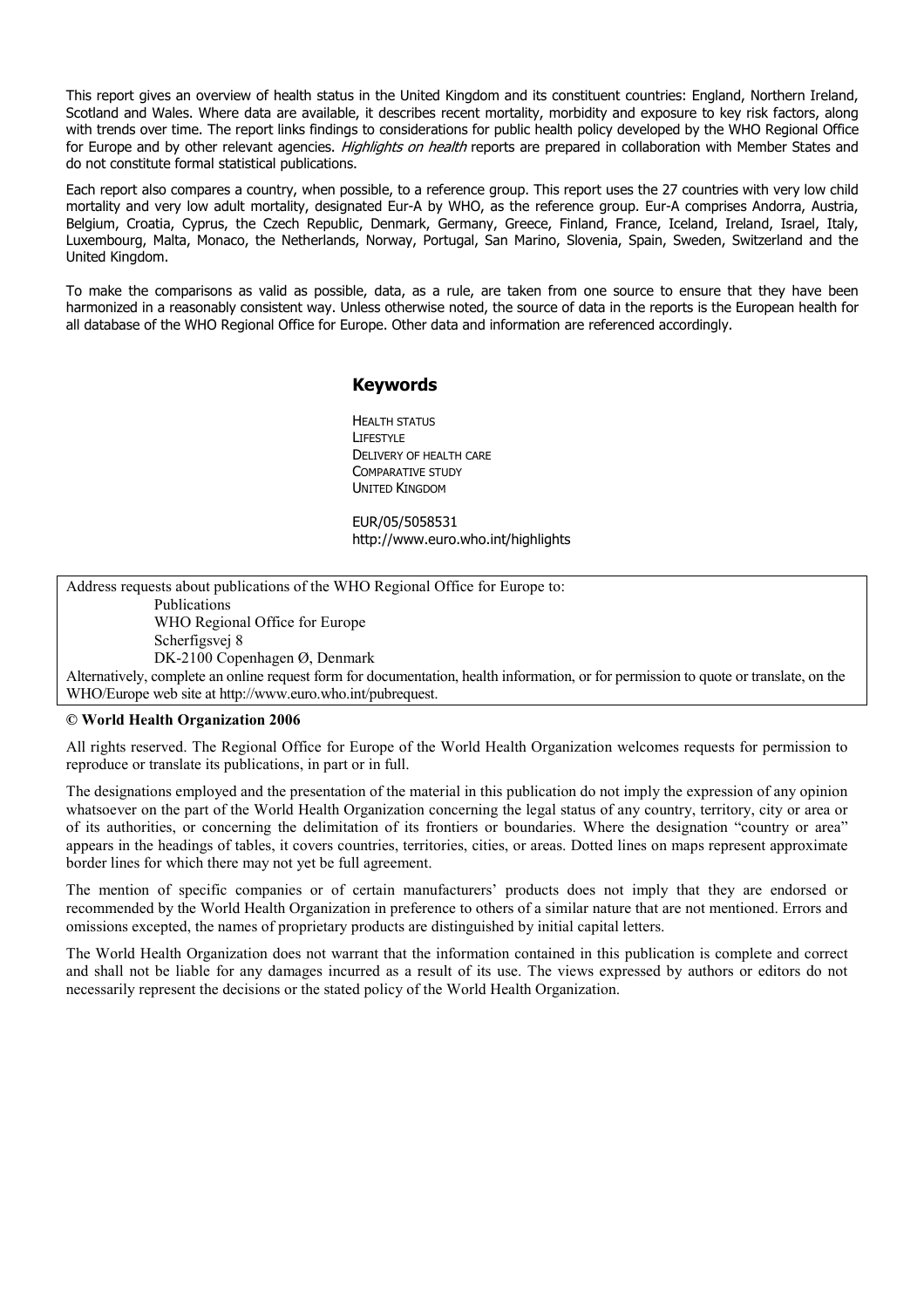## **Contents**

|                                               | Page |
|-----------------------------------------------|------|
| Summary: findings and policy options          | 1    |
| Selected demographic information              | 5    |
| Population profile                            | 5    |
| Vulnerable populations                        | 6    |
| Burden of disease                             | 8    |
| Life expectancy and healthy life expectancy   | 8    |
| Mortality (heading 2)                         | 10   |
| Infant mortality and neonatal death           | 10   |
| <b>Excess mortality</b>                       | 11   |
| Main causes of death                          | 12   |
| Disability-adjusted life-years                | 17   |
| Main risk factors                             | 17   |
| Tobacco                                       | 18   |
| Alcohol                                       | 20   |
| Excess weight                                 | 23   |
| Intake of fruits and vegetables               | 25   |
| Physical inactivity                           | 26   |
| Selected causes of illness                    | 27   |
| Cancer incidence                              | 27   |
| <b>HIV</b>                                    | 28   |
| Hepatitis C                                   | 29   |
| TB                                            | 30   |
| Self-reported health                          | 31   |
| Health system                                 | 32   |
| Organizational structure of the health system | 32   |
| Health care financing and expenditure         | 32   |
| Health care provision                         | 33   |
| Developments and issues                       | 34   |
| References                                    | 35   |
| Annexes                                       | 42   |
| Annex. Age pyramid                            | 42   |
| Annex. Selected mortality                     | 43   |
| Annex. Mortality data                         | 44   |
| Annex. Total expenditure on health per capita | 46   |
| <b>Technical notes</b>                        | 48   |
| Glossary                                      | 50   |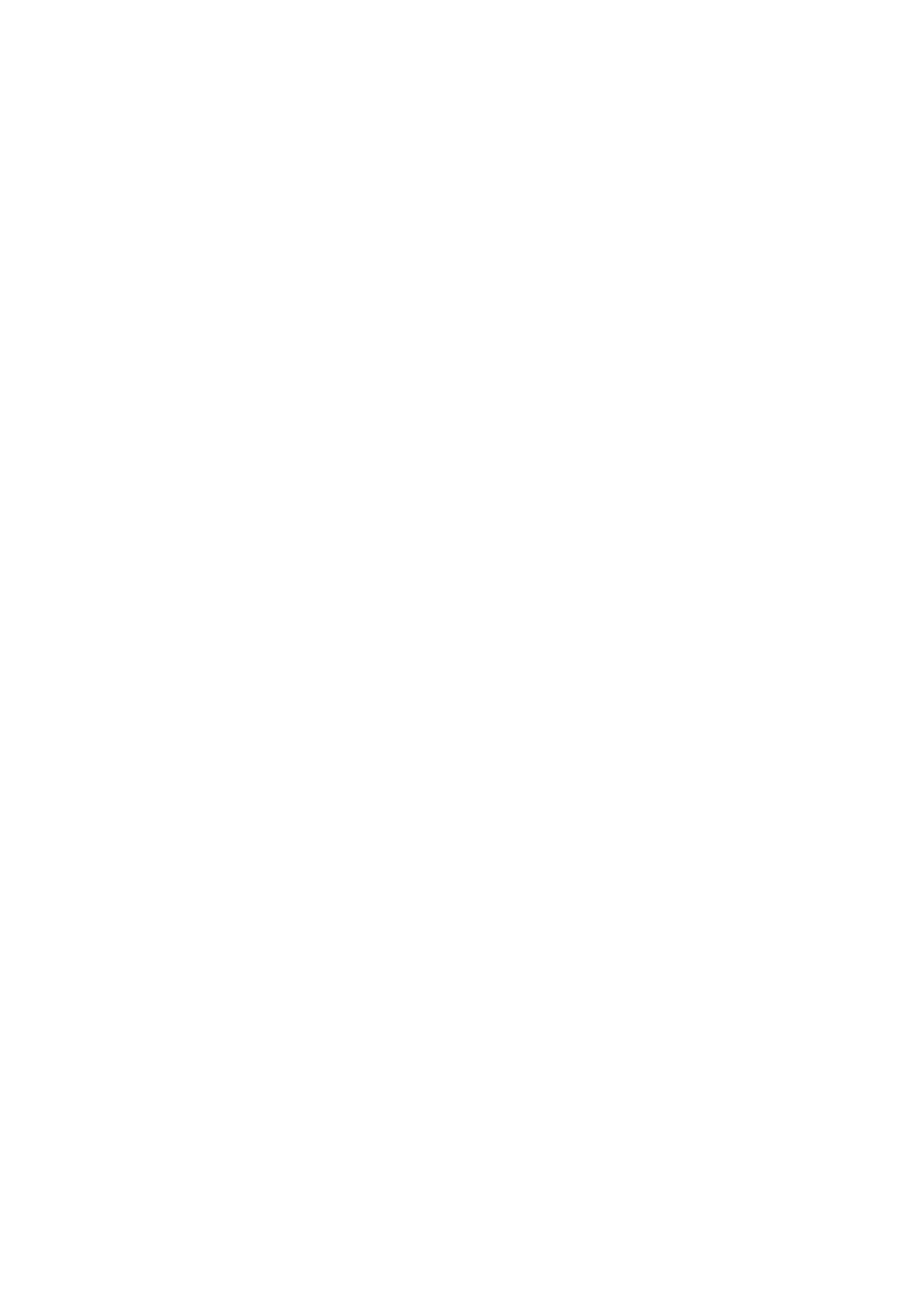## Summary: findings and policy options

## Life expectancy

People in the United Kingdom are living longer. Women continue to have a higher life expectancy than men: 80.5 years and 75.8 years, respectively. By 2030, about 1 in 5 people in the United Kingdom will be aged 65 or over. British people can expect to have more years of unhealthy life than people in most other Eur-A countries.

As the length of life increases, older people can respond with lifestyle changes that can increase healthy years of life. Correspondingly, health care systems need to shift towards more geriatric care, the prevention and management of chronic diseases and more formal long-term care. Since people are living longer, measures to improve health and prevent disease need to focus on people of working age.

Ageing and employment policies (OECD, 2004a)

What are the main risk factors for disability in old age and how can disability be prevented? (Health Evidence Network, 2003a)

## Infant mortality

In 2001, rates of infant and neonatal mortality were higher (by 16% and 14%, respectively) in the United Kingdom than Eur-A averages. Both rates dropped between 2001 and 2002, however.

Antenatal care is one of the most important services in health care. Yet it can be expensive, with excessive, unneeded and unproven interventions sometimes provided. A simplified model of antenatal care, based on evidence of benefit, is available.

Managing newborn problems: a guide for doctors, nurses and midwives (WHO, 2003b)

Pregnancy & newborn screening: newsletter (NSD Scotland, 2002)

What is the efficacy/effectiveness of antenatal care? (Health Evidence Network, 2003b)

The WHO reproductive health library, version 6 (WHO, 2003e)

### Noncommunicable conditions

Noncommunicable conditions cause 84% of all deaths in the United Kingdom. Cardiovascular diseases (CVD) account for 37% of total deaths; cancer, 28%; and external causes (intentional and unintentional injuries), 4%. Ischaemic heart disease is the single most important killer, accounting for almost one out of every five deaths. The country's rate of premature death from the disease in people aged 25–64 is among the highest in Eur-A.

Mortality from respiratory diseases in the United Kingdom is among the highest in Eur-A. Mortality from cancer is 6% higher than the Eur-A average, and that from oesophageal cancer is the highest in Eur-A for men and the second highest for women.

Preventive care, delivered through a country's primary care system, can improve all-cause mortality and premature mortality, particularly from CVD.

Shifting the balance of power (Department of Health of the United Kingdom, 2002)

A strategy to prevent chronic disease in Europe: a focus on public health action: the CINDI vision (WHO Regional Office for Europe, 2004e)

Towards a European strategy on noncommunicable diseases (WHO Regional Office for Europe, 2004h)

What are the advantages and disadvantages of restructuring a health care system to be more focused on primary health care services? (Health Evidence Network, 2004a)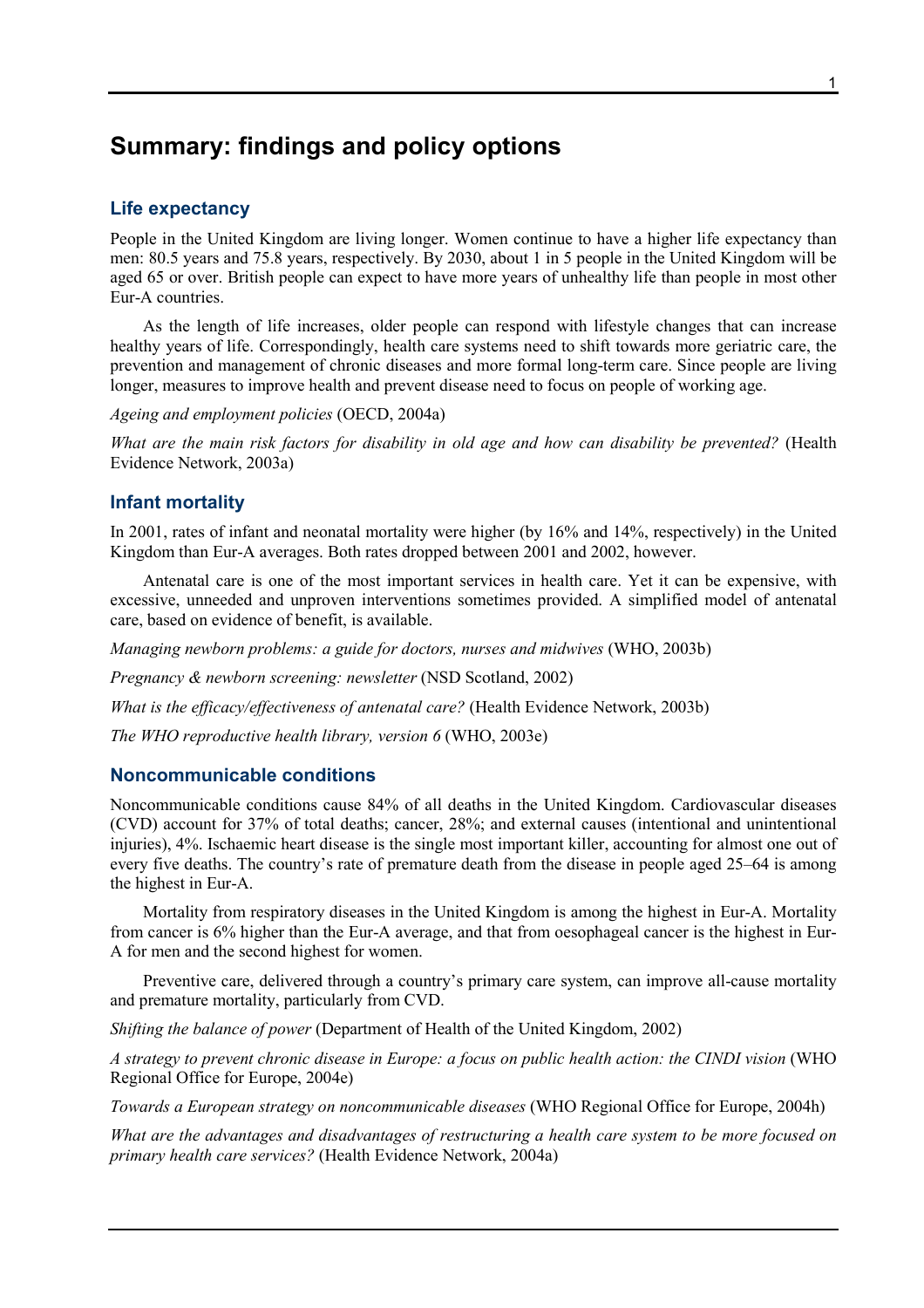## Gender and health

In 2001 and 2002, women in the United Kingdom had mortality rates from several conditions that were higher than Eur-A averages:

- the second highest for respiratory diseases:
- the second highest for breast cancer;
- the third highest for ovarian cancer;
- the third highest for digestive diseases in the group aged 25–64 years; and
- the highest among reporting countries for bladder cancer.

British men had the third highest rate of death from respiratory diseases in Eur-A in 2001, but their mortality from cancer was below the Eur-A average.

Factors that determine health and ill health are not the same for women and men. To achieve the greatest standards of health in populations, health policies must recognize that women and men, owing to their biological differences and their gender roles, have different needs, obstacles and opportunities regarding their health and well-being. Gender mainstreaming in health is both a political and a technical process that requires shifts in organizational cultures and ways of thinking.

Mainstreaming gender equity in health: the need to move forward (WHO Regional Office for Europe, 2001a)

## Excess weight and physical inactivity

The United Kingdom has some of the highest rates of excess weight in Eur-A: 63% of men and 53% of women are overweight. Data limited to England show that 21% of men and 23% of women are obese.

According to self-reported data on height and weight collected in schools in the United Kingdom, 14% of 15-year-old boys are pre-obese and about 4% obese; 11% of 15-year-old girls are pre-obese and 3% obese.

Between 1995 and 2002, the prevalence of overweight and obesity rose steadily in England. This trend affected children and adults, males and females, but was more marked in the manual than in nonmanual social classes.

In 1998, 24% of males and 28% of females in England aged 16 years and over reported that they took no exercise. The 1998 Scottish Health Survey found that 23% of men and 24% of women aged 16– 74 reported no participation in physical activity.

Better eating habits can prevent premature death from CVD, but people's chances for a healthy diet depend on what food is available and whether it is affordable. Food and nutrition policies need to cross sectors and be coordinated, so that non-health sectors give priority to public health. This also applies to the promotion of physical activity: policies to encourage active living over the life course need to be integrated across health and non-health sectors.

CINDI dietary guide (WHO Regional Office for Europe, 2000)

Diet, nutrition and the prevention of chronic diseases (WHO, 2003a)

Food and health in Europe: a new basis for action (Robertson et al., 2004)

Improving people's health (NHS Health Development Agency, 2004a)

Let's make Scotland more active: a strategy for physical activity (Physical Activity Task Force, 2003)

The potential contribution of increased vegetable and fruit consumption to health gain in the European Union (Joffe & Robertson, 2001)

## Tobacco

People in the United Kingdom smoke about 30% fewer cigarettes per person than the Eur-A average. In 2002, 26% of the adult population in Great Britain smoked. Surveys conducted between 1994 and 2002 found that smoking decreased among both men and women. In 2002–2003, the group aged 20–24 had the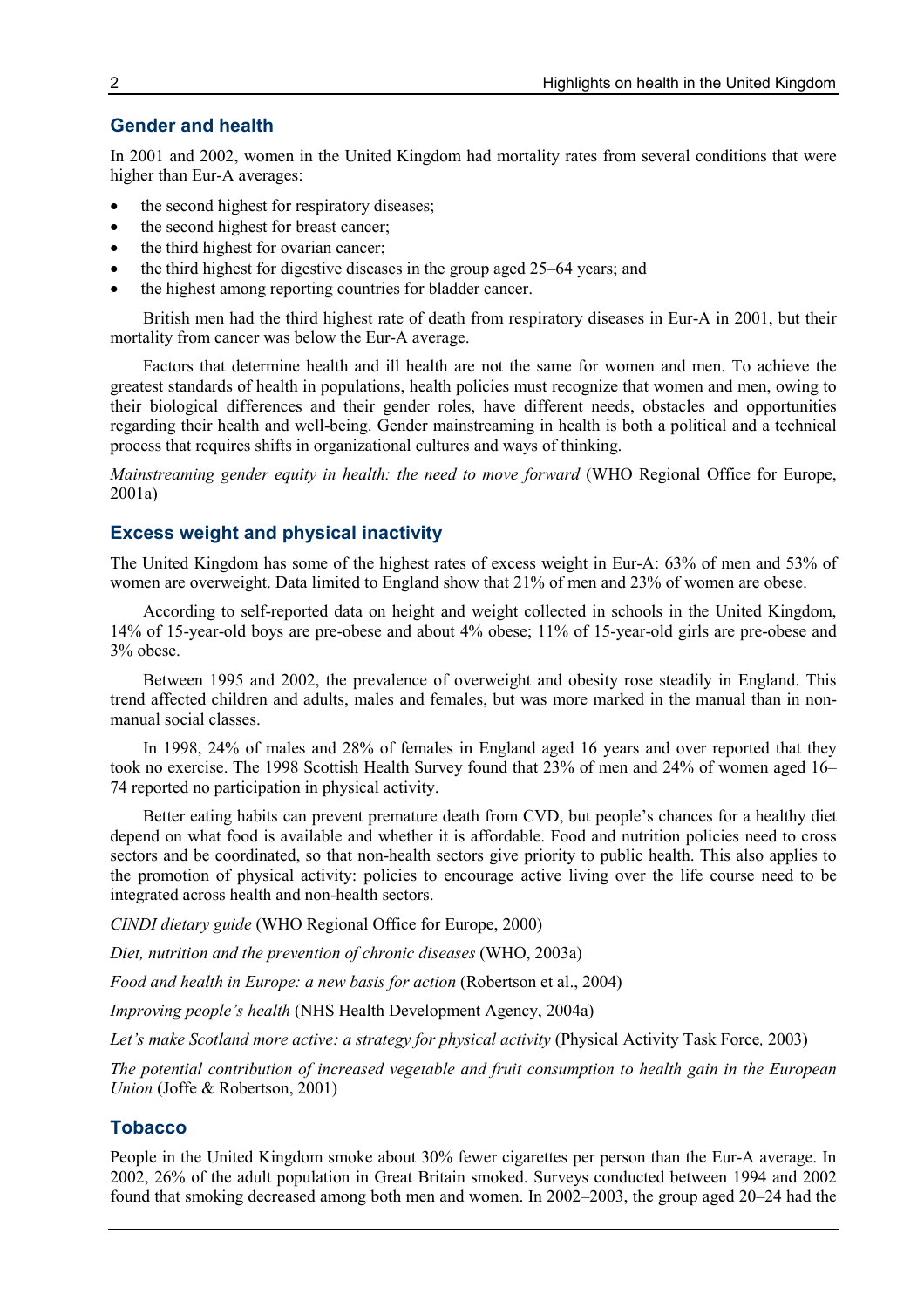greatest proportion of smokers. In this and the group aged 16–19, more women smoked than men. A 2003 survey in Scotland found that almost a third of all women aged 16–59 years smoked.

In 2000, the estimated incidence of lung cancer among women in the United Kingdom was 70% higher than the Eur-A average. In 2001, the death rate from lung cancer in the United Kingdom was the fourth highest in Eur-A for women aged 25–64, and the highest for women aged 65 and over. British men aged 65 and over had the sixth highest rate of death from lung cancer in Eur-A.

To reduce consumption across the whole population, policy-makers need permanently to raise prices for tobacco through taxes, and cessation policies need to target vulnerable groups. Increasing adults' cessation of tobacco use is cost-effective for public health in the short and medium terms.

European Strategy for Tobacco Control (WHO Regional Office for Europe, 2002b)

Improving people's health NHS Health Development Agency (2004a)

Securing good health for the whole population – Final report (Wanless et al., 2004)

The smoking epidemic in England, executive summary (NHS Health Development Agency, 2004b)

Tobacco control database [online database] (WHO Regional Office for Europe, 2004f)

Which are the most effective and cost-effective interventions for tobacco control? (Health Evidence Network, 2003c)

WHO European strategy for smoking cessation policy (WHO Regional Office for Europe, 2003) WHO Framework Convention on Tobacco Control (WHO, 2003d)

#### Mental health

Neuropsychiatric conditions account for the largest share of the burden of disease on the population of the United Kingdom, owing to the associated disability in daily living.

Better recognition and monitoring of depressive disorders can lead to positive effects, including reduced suicide rates. Comprehensive treatment programmes directed at the addictive and depressive features in alcohol abuse have been shown to be effective.

Mental health in Europe: country reports from the WHO European network on mental health (WHO Regional Office for Europe, 2001b)

Mental health policy implementation guide (Department of Health of the United Kingdom, 2001a)

Mental health policy and practice across Europe: the future direction of mental health care: proposal for analytical study (Knapp et al., 2004)

National service framework for mental health: modern standards and service models (Department of Health of the United Kingdom, 1999)

Project Atlas: mapping mental health resources in the world (WHO, 2003c)

The world health report 2001: mental health: new understanding, new hope (WHO, 2001)

### Alcohol

Alcohol consumption per person in the United Kingdom has been fairly constant over the last 20 years, while the Eur-A average has declined. Binge drinking is common, comprising about 40% of all drinking occasions for men and about 22% for women. Surveys in 1998 and 2002 found binge drinking among women to have increased from 8% to 10% of those surveyed, and from 24% to 28% of those aged 16–24. The number of deaths due to chronic liver cirrhosis, an indicator of excessive use of alcohol, is rising in the United Kingdom but declining in Eur-A overall.

Alcohol consumption varies among countries and between population groups within countries. The variation in drinking patterns affects the rates of alcohol-related problems and has implications for the choice of alcohol control policies. Measures that are generally effective in reducing alcohol consumption and the associated harm include pricing and taxation and restricting the availability of alcohol, opening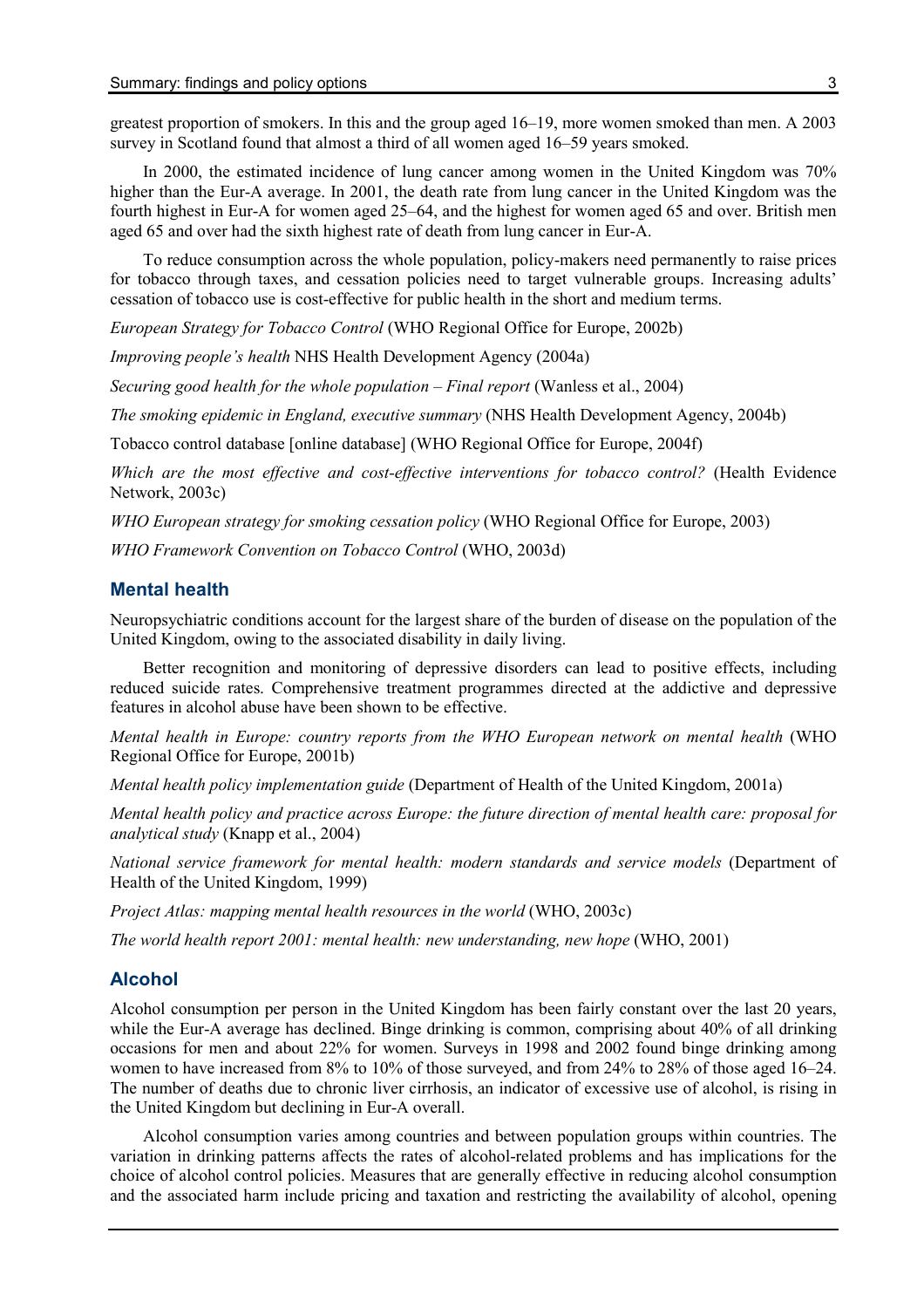hours for sales outlets and the legal drinking age. Most drink–driving countermeasures have been effective, as well.

Alcohol control database [online database] (WHO Regional Office for Europe, 2004a)

Alcohol harm reduction strategy for England (Cabinet Office, 2004)

Alcohol: no ordinary commodity. Research and public policy (Babor et al., 2003)

What are the most effective and cost-effective interventions in alcohol control? (Health Evidence Network, 2004b)

### HIV/AIDS

Between 1995 and 2002, the number of new HIV infections reported in the United Kingdom doubled. By 2002, the rate was 1.6 times the average for Eur-A. New cases are likely to continue increasing as testing is promoted in sexual health clinics and for high-risk groups. An estimated 30% of HIV infections in the United Kingdom are undiagnosed.

Men who have sex with men remain the group most at risk of acquiring HIV in the United Kingdom. The key factors driving the increase in new infections are thought to be more transmission among this group and from HIV-infected heterosexual male and female immigrants from sub-Saharan Africa.

Prevention, treatment and care programmes need to reach all people affected by HIV/AIDS, particularly those whose language, culture or immigrant status might limit their access to health services.

Access to care: privilege or right? Migration and HIV vulnerability in Europe (Broring et al., 2003)

AIDS: epidemic update December 2003 (UNAIDS, 2003)

The HIV/AIDS epidemic in Europe and central Asia (WHO Regional Office for Europe, 2004d)

National strategy on sexual health and HIV (Department of Health of the United Kingdom, 2001b)

#### Drug use and hepatitis C

In England and Wales, limited local testing in drug treatment centres, needle-exchange locations and outreach facilities in 2001 found that 32–46% of injecting drug users were infected with hepatitis C. In Scotland, data from public health laboratories in 1997 found hepatitis C in 40–68% of injecting drug users being tested for HIV.

In 2003, England and Wales had a 112.7% occupancy level in prisons, based on official capacity; Scotland had 110.9%.

The key to effective prevention of hepatitis C is to reduce the number of people who start to inject drugs and to encourage harm reduction among young and new injectors. A high proportion of those with the most serious drug use and addiction problems are found in prisons. Coordination of efforts within and between countries is a vital component of effective drug policy in the WHO European Region.

Annual report 2003: the state of the drugs problem in the European Union and Norway (EMCDDA, 2003)

Declaration. Prison health as part of public health, Moscow, 24 October 2003 (HIPP, 2003)

#### TB

From 1995 to 2002, the case notification rate for tuberculosis (TB) in the United Kingdom rose by about 10%. Between 2001 and 2002, the rate jumped 14%.

High rates of TB are frequently associated with HIV infection, weaknesses in the health care system and failure to reach vulnerable populations. Risk populations such as prison inmates, new immigrants or migrants from areas with high TB incidence need focused preventive interventions.

European framework to decrease the burden of TB/HIV (De Colombani et al., 2003)

Global tuberculosis control: surveillance, planning, financing (WHO, 2004a)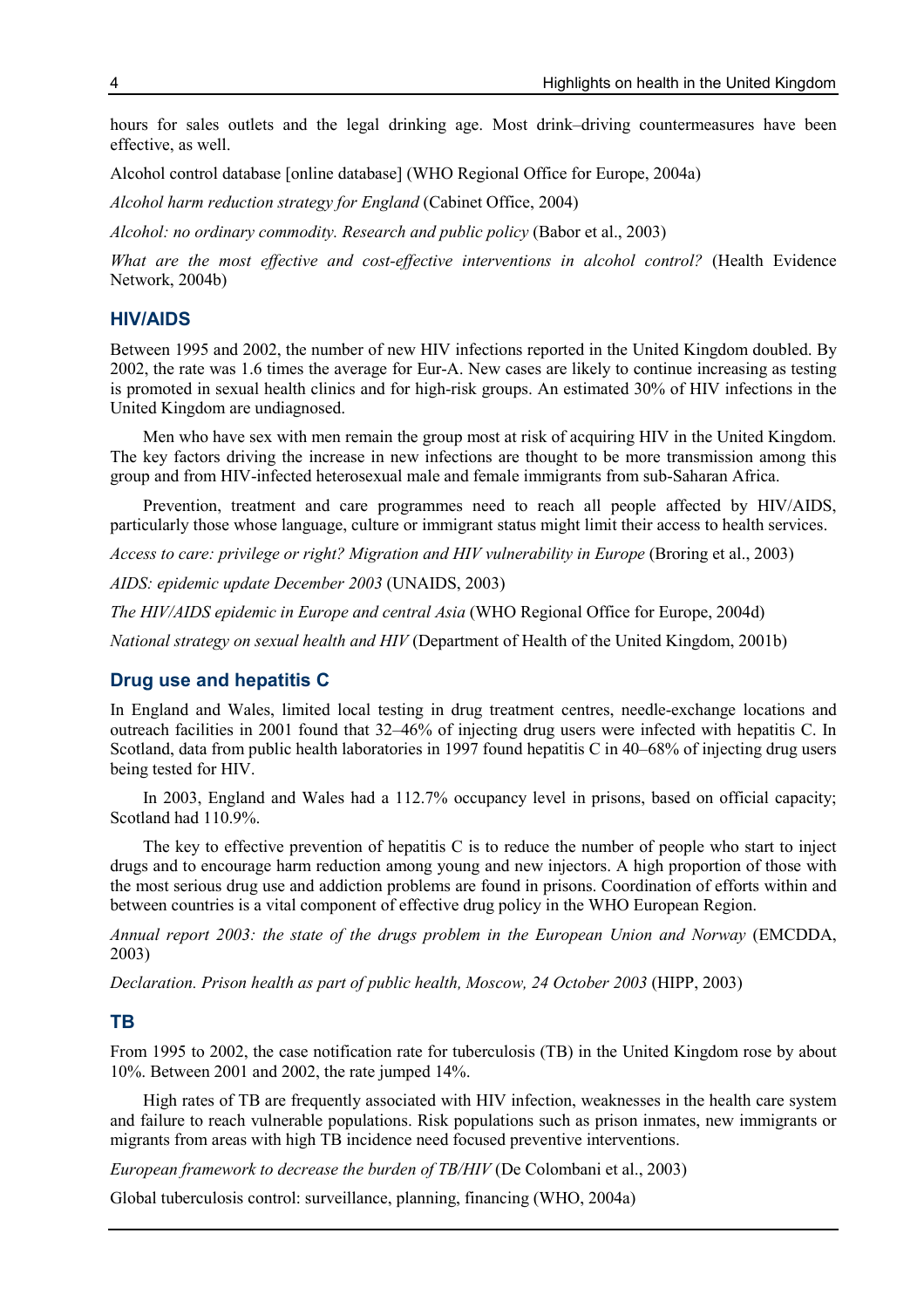## Selected demographic information

## Population profile

The United Kingdom had a population of just over 59 million at the start of 2003. It has one of the higher percentages of urbanized population in the Eur-A group.

The most striking demographic feature for the country, observed across most of Eur-A, is the increasing proportion of elderly people in the population. As the large birth cohorts of the late 1940s approach retirement age, the proportion of people aged 65 and over is expected to grow from about 16% in 2003 (Council of Europe, 2003) to an estimated 21% in 2030 (Annex Age pyramid).



Percentage of the population aged 0–14, 15–64 and 65+ years, the United Kingdom,1950 to 2050 (projected)

The birth rate in the United Kingdom is slightly higher than the Eur-A average (Table. Selected demographic indicators). Since 1980, the rate has dropped by 16% in the country but by 20% in Eur-A as a whole. The United Kingdom's natural growth rate is positive, although it has decreased by 35% since 1980. In 2002, it was among the lower rates in Eur-A. Net migration is also positive and below the Eur-A average.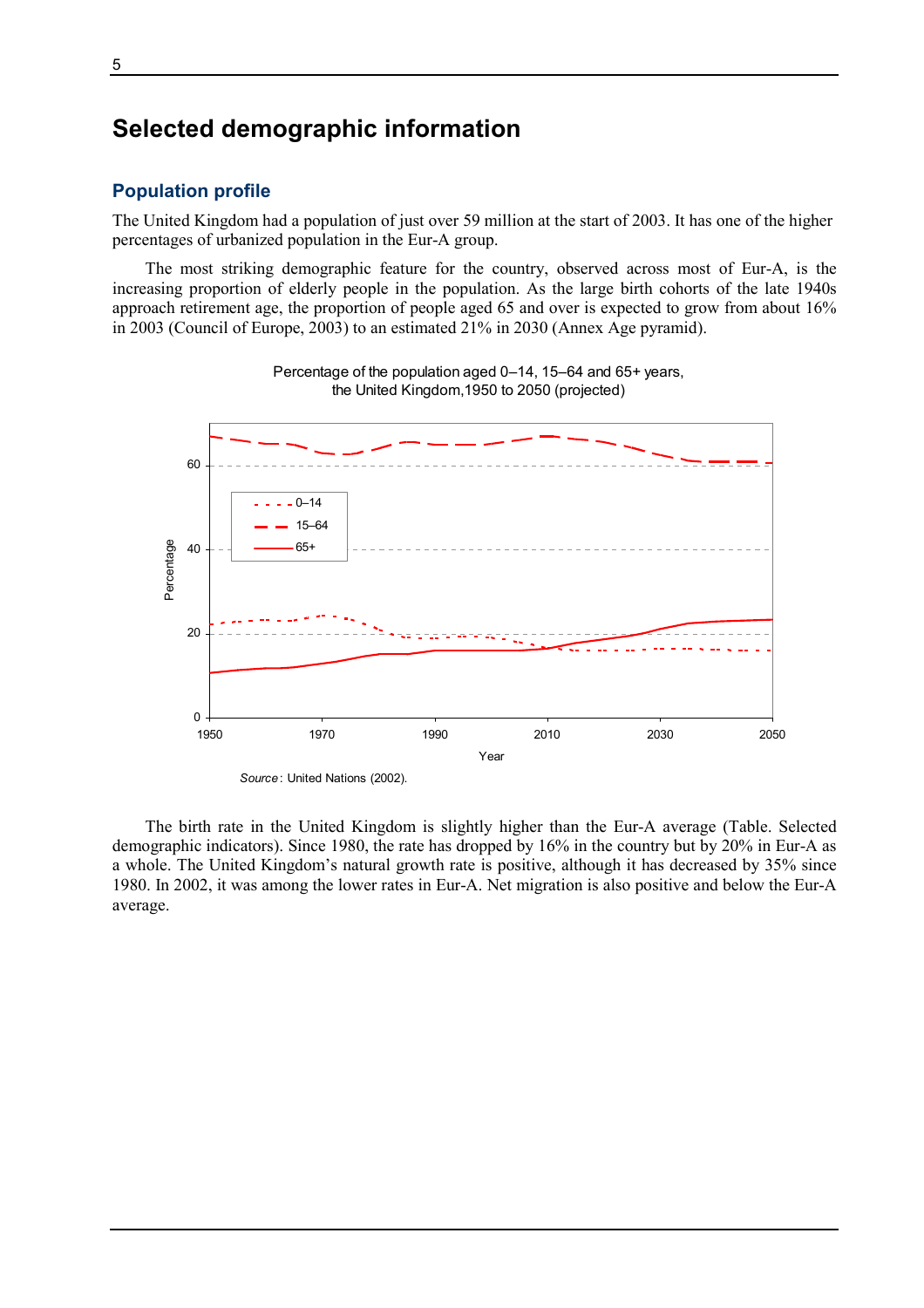| <b>Indicators</b>                    | <b>United</b><br>Kingdom |         | Eur-A          |                |
|--------------------------------------|--------------------------|---------|----------------|----------------|
|                                      | Value                    | Average | <b>Minimum</b> | <b>Maximum</b> |
| Population (in 1000s) <sup>a</sup>   | 59 328.9                 |         |                |                |
| 0–14 years $(\%)$                    | 18.6                     |         |                |                |
| 15–64 years $(\%)$                   | 65.5                     |         |                |                |
| 65+ years $(\%)$                     | 15.9                     |         |                |                |
| Urban population (%)b, c             | 89.5                     | 79.5    | 49.2           | 100.0          |
| Live births (per 1000)b, d           | 11.2                     | 11.3    | 8.7            | 21.2           |
| Natural population growth (per 1000) | 1.1                      | 1.1     | $-2.4$         | 15.5           |
| Net migration (per 1000)b,d          | 2.5                      | 3.5     | $-9.6$         | 17.3           |

Selected demographic indicators in the United Kingdom and Eur-A, 2002 or latest available year

 $a$ As of 1 January 2003.

 $b$  2001.

<sup>c</sup> Including Andorra and Monaco.

<sup>d</sup> Including Andorra.

Sources : Council of Europe (2003), WHO Regional Office for Europe (2004c); Central Bureau of Statistics of Israel (2003) for data on Israel.

#### Vulnerable populations

#### Income

The evidence on determinants of health shows that people who are socioeconomically disadvantaged bear the greatest burden of disease. Among determinants, income is related to an accumulation of factors that affect mortality (Martikainen et al., 2001). For example, it influences and is influenced by education and employment.

Even in the richest Member States in the WHO European Region, wealth is not equitably distributed and pockets of relative poverty exist (WHO Regional Office for Europe, 2002a; WHO, 2002). The association between poverty and urban areas is especially important in Europe. As populations migrate and become more urban, there are increases in the number of urban poor whose housing, employment conditions and diet expose them to greater risk of illness and disease (WHO Regional Office for Europe, 2001c). The nature and impact of poverty can be unevenly distributed among poor people according to such factors as gender and age group (Ziglio et al., 2003).

According to the GINI index, the United Kingdom has a relatively high level of income inequality: a more uneven distribution of wealth than most Eur-A countries (UNDP, 2004). In the period 1990–2000, about 13% of the population in the United Kingdom lived below the 50% median income level, compared to an average of almost 9% for the 19 Eur-A countries with estimates.

Nevertheless, an antipoverty strategy has led to relative improvements. In 2002–2003, the number of low-income households was lower than at any time during the 1990s, although it was still much higher than in the early 1980s. In 2002–2003, 800 000 fewer children lived in households with below 60% of median income than in 1996–1997 (New Policy Institute, 2004).

In 2002, overall unemployment was 5.1% in the United Kingdom, below the average of 6.5% for 25 Eur-A countries (UNSD, 2004). Unemployment was higher among young people: 12% of males and 8.7% of females aged 15–24 in 2001 (UNECE, 2003). Of the unemployed, 55% had completed secondary education and 23% had a primary education; 28% had been jobless for 12 months or more.

#### Social exclusion

Social exclusion has a broad impact on health. It refers to the relative position of an individual or a group in society as a whole. The processes that accompany and result in social exclusion – such as discrimination, stigmatization and hostility – prevent people from getting education or training and from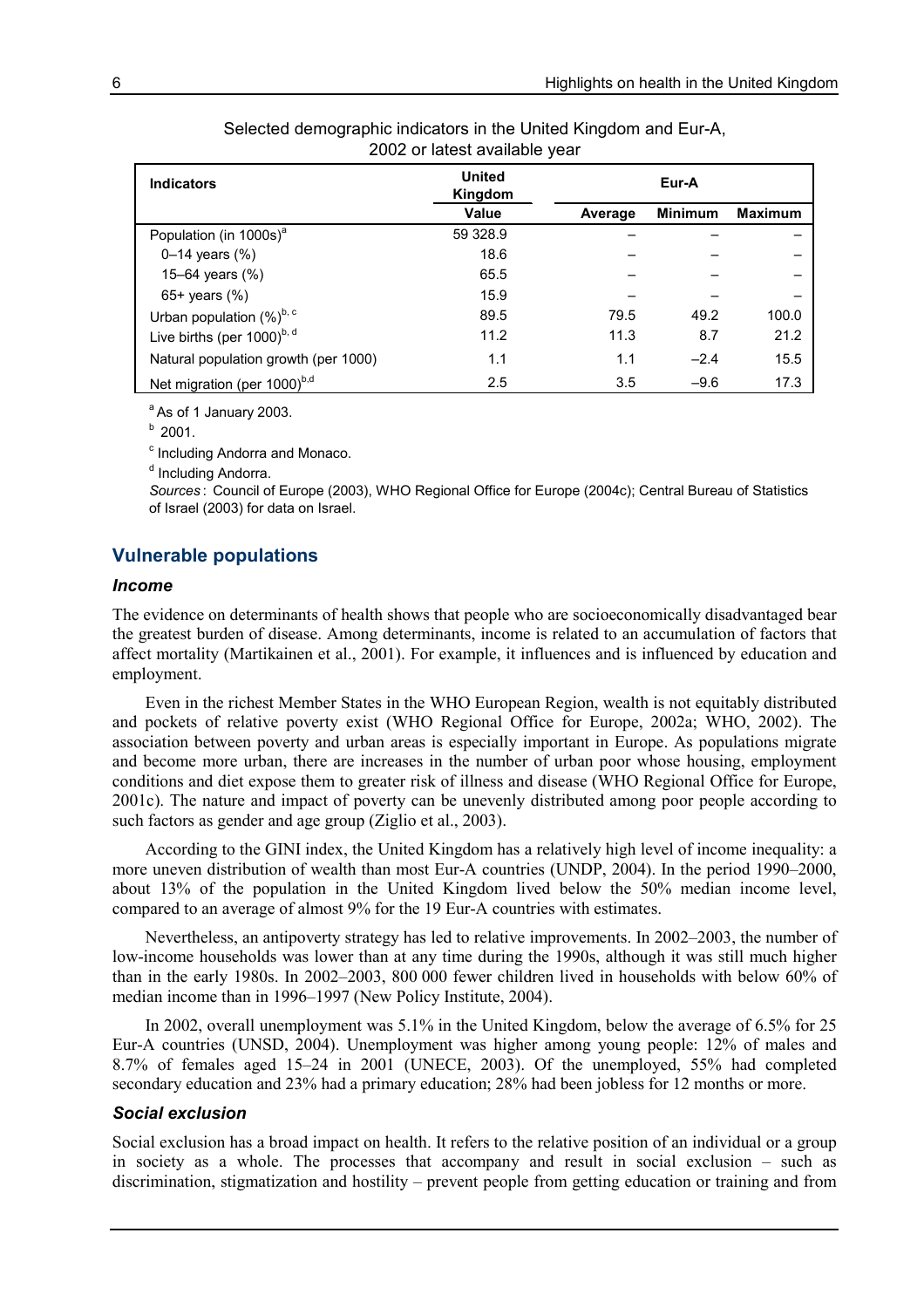gaining access to services and citizenship activities, making them more vulnerable to health risks and disease.

Examples of people outside the mainstream include members of ethnic or religious minorities; people who live in geographically disadvantaged areas, are unemployed or are elderly; and in some countries, indigenous peoples. People new to a country – such as refugees, immigrants or migrant workers – may also be socially excluded.

The table below gives the total population figures for various vulnerable groups of people resident in the United Kingdom. Immigrants include nationals and foreigners from within and outside the European Region. Countries have different data sources and administrative definitions of immigrant status.

| <b>Population</b>                                                       | 1992    | 1995    | 1998               | 2001        | 2004 (estimate) |
|-------------------------------------------------------------------------|---------|---------|--------------------|-------------|-----------------|
| Immigrants                                                              | 216 000 | 245 000 | 332 390 $^{\circ}$ | 372 206 $a$ |                 |
| Refugees                                                                |         |         |                    | 149 000     |                 |
| Prison inmates (per 100 000<br>national population)<br>England ad Wales | 90      | 99      | 125                | 127         | 142             |
| Prison inmates (per 100 000<br>national population)<br>Scotland         | 104     | 110     | 119                | 122         | 134             |
| Prison inmates (per 100 000<br>national population)<br>Nothern Ireland  | 112     | 105     | 91                 | 52          | 72              |

Vulnerable populations in the United Kingdom

<sup>a</sup> Estimated value.

Sources : EUROSTAT (2004), UNDP (2003) and International Centre for Prison Studies (2004).

The table also includes data about prison inmates, a particularly vulnerable population in that they are typically from minority groups and have lower socioeconomic status and less education than the general population. Incarceration can expose them to direct health hazards, particularly if prison populations outpace capacity. The resulting overcrowding causes and contributes to many health problems, most notably mental health conditions and communicable diseases. In fact, drugs and drugrelated infectious diseases in prisons are causing major problems in all countries in the European Region, with the risks of transmission affecting not only inmates but also prison employees and contacts outside the institutions (EMCDDA, 2002).

In 2003, the occupancy level in prisons, based on official capacity, was 112.7% in England and Wales, 110.9% in Scotland and 89.6% in Northern Ireland (International Centre for Prison Studies, 2004).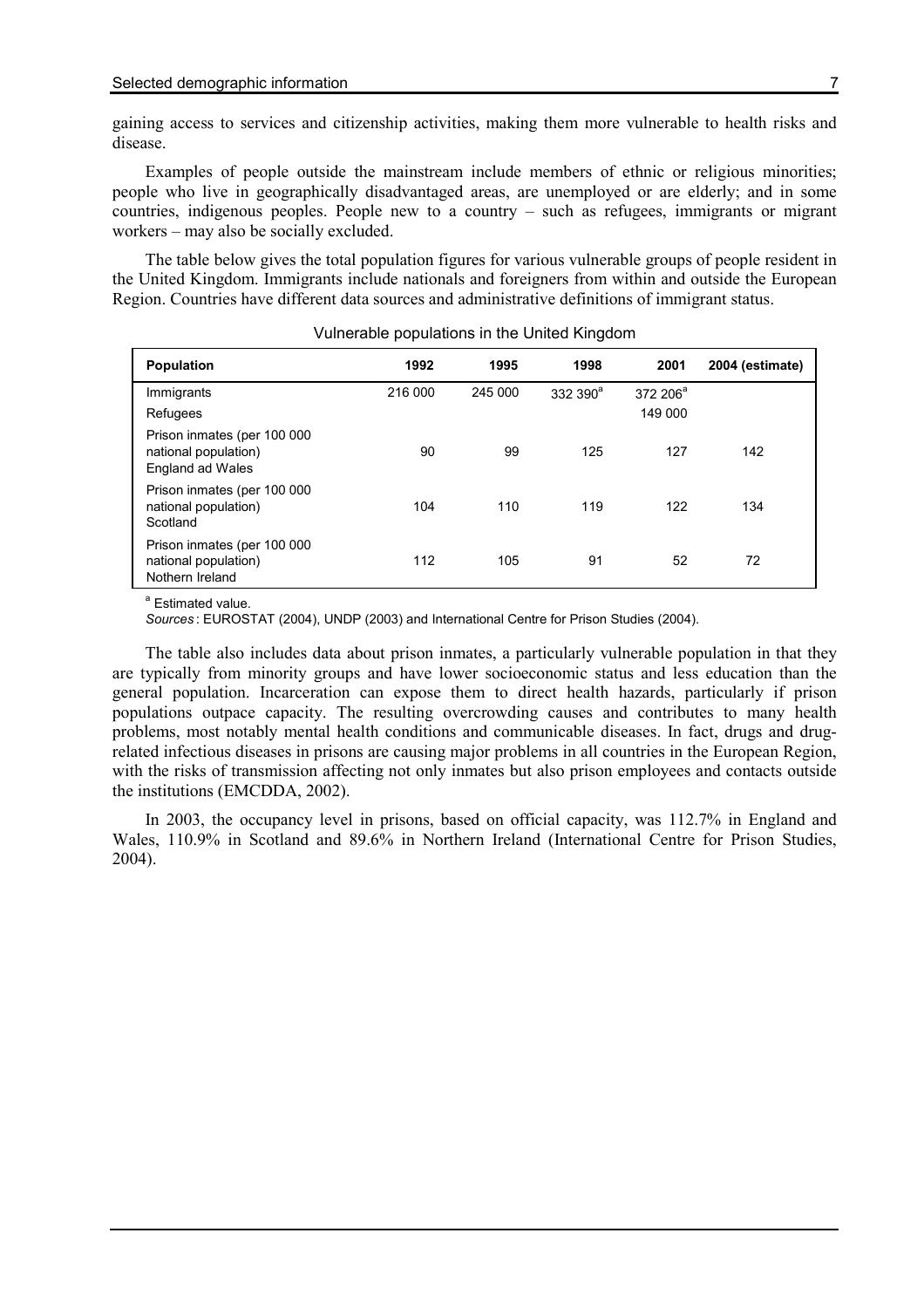## Burden of disease

The burden of disease can be viewed as the gap between current health status and an ideal situation in which everyone lives into old age free of disease and disability. Causing the gap are premature mortality, disability and certain risk factors that contribute to illness. The analysis that follows elaborates on the burden of disease in the population.

## Life expectancy and healthy life expectancy

According to WHO (2003f) estimates, a person born in the United Kingdom in 2002 can expect to live 78.2 years on average: 80.5 years if female and 75.8 if male. Life expectancy (LE) in the United Kingdom is about equivalent to the Eur-A average for males and about a year below it for females.



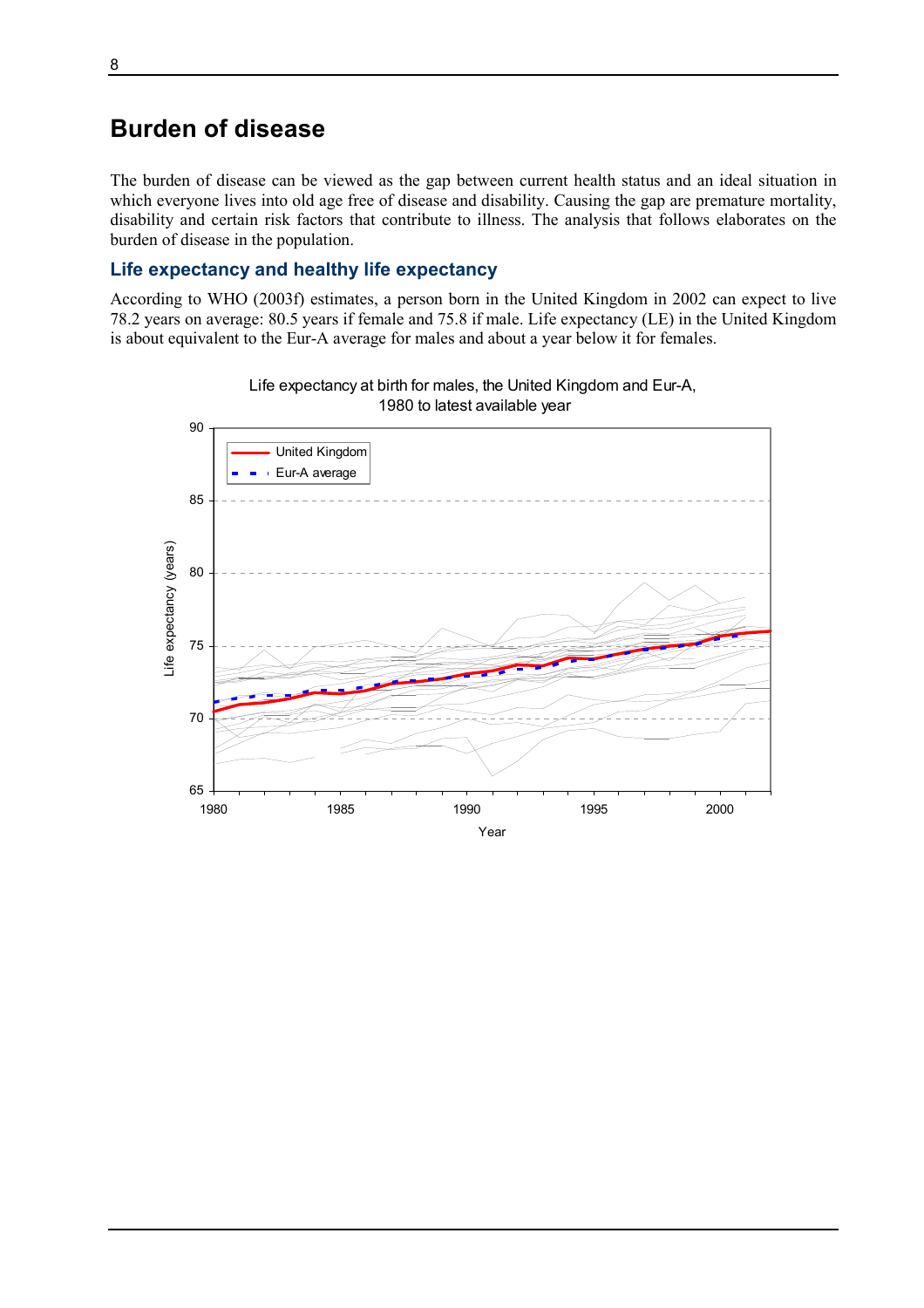



Since 1980, according to estimates provided by the United Kingdom, Britons have gained about 4.5 years in LE, with a greater gain for men (about 5 years) than women (about 4). These gains are similar to those in Eur-A.

In addition, WHO (2003F) estimates that people in the United Kingdom can expect to be healthy for about 90% of their lives. They lose an average of 7.6 years to illness – the difference between LE and healthy life expectancy (HALE). This loss is slightly more than the Eur-A average.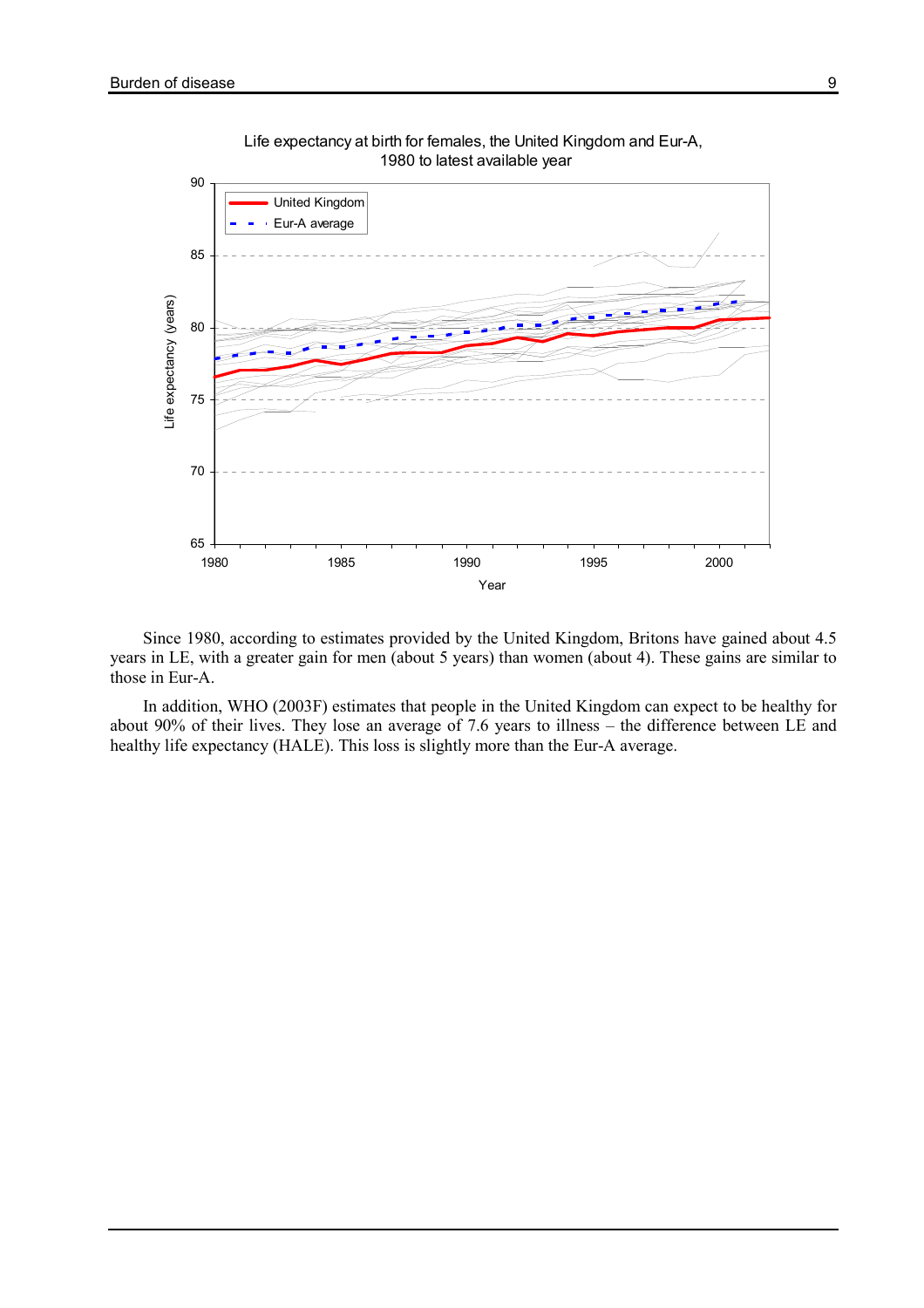

LE and HALE, the United Kingdom and Eur- $A^a$ , 2002

Source: WHO (2003f).

Since women live and since the possibility of deteriorating health increases with age, women lose more healthy years of life (8.4 years) than men (6.7 years). Nevertheless, the longer LE for women in the United Kingdom gives them about 3 more years of healthy life.

## Mortality (heading 2)

#### Infant mortality and neonatal death

In 2001, infant and neonatal mortality rates in the United Kingdom were slightly higher (by 16% and 14%, respectively) than Eur-A averages. Between 2001 and 2002, infant mortality fell by 4% and neonatal mortality by 3% in the country.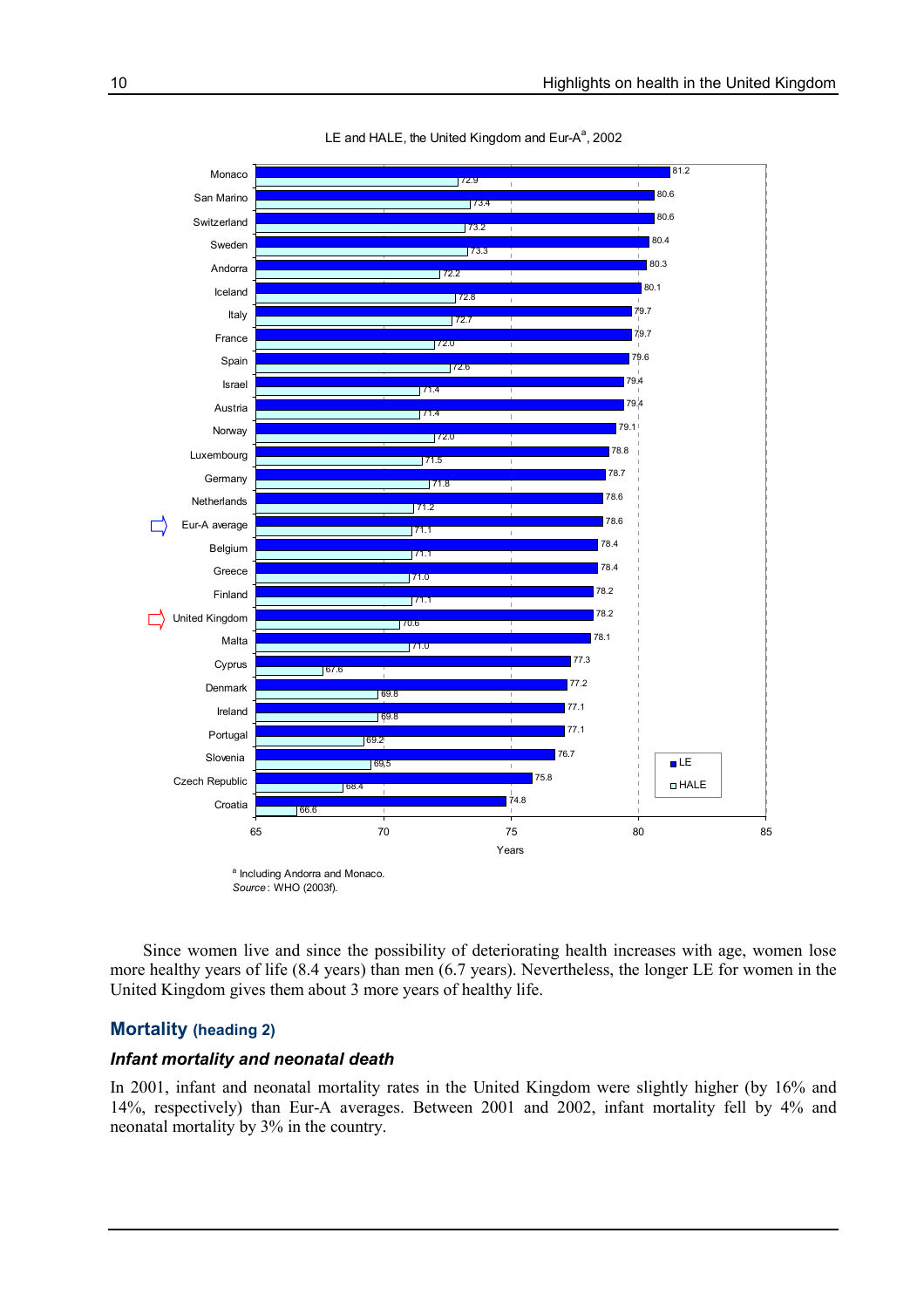



## Excess mortality

In general, mortality rates for males in the United Kingdom are 4% lower than the Eur-A average. In contrast, females have about 6% relatively higher mortality than the average, across age groups.

The highest excess mortality for males occurs among the very young and the very elderly. Females experience excess mortality as infants and from 25 to 74 years, with the highest relative excess among women aged 55–74.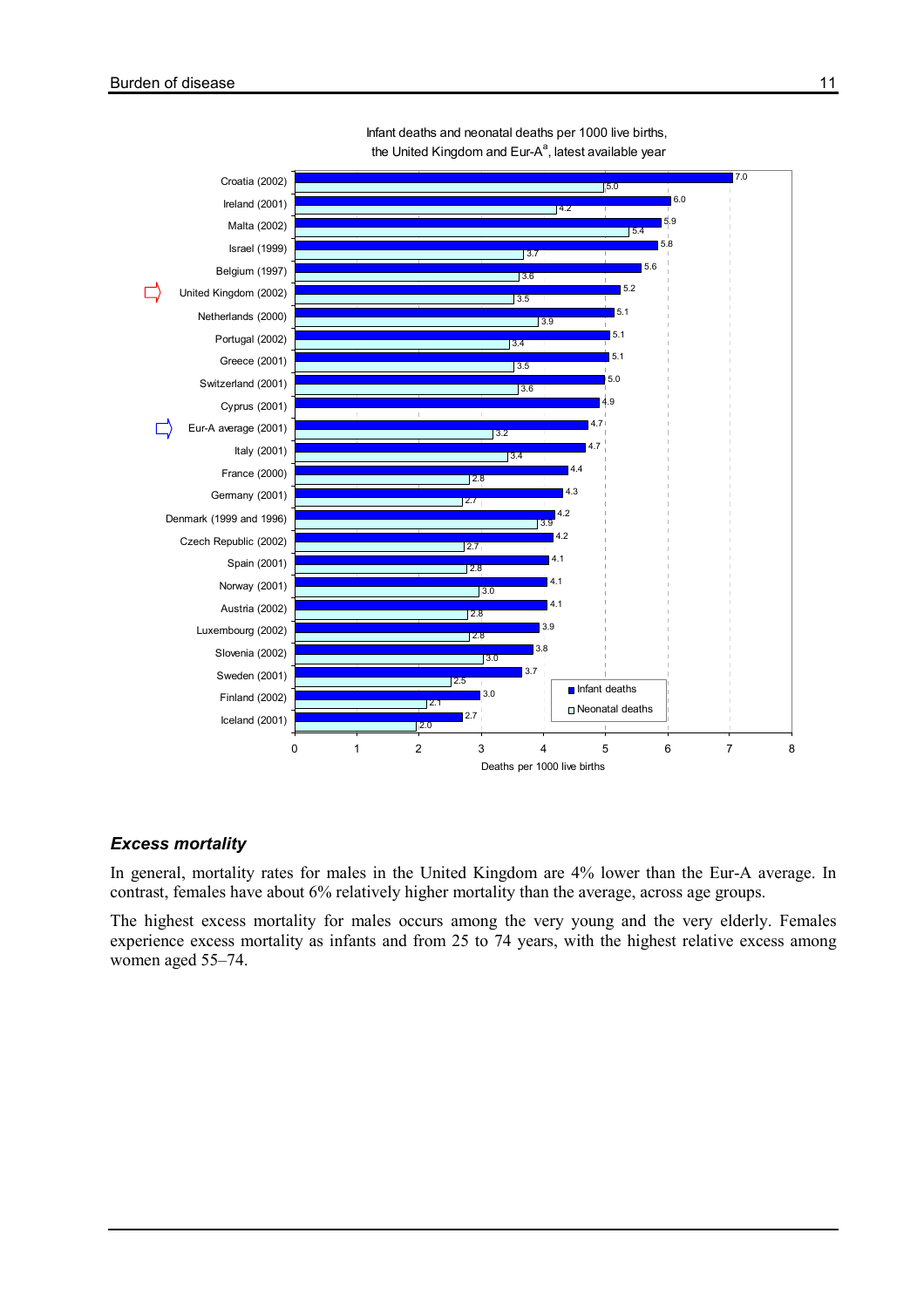

#### Main causes of death

In 2002, noncommunicable diseases accounted for about 84% of all deaths in the United Kingdom; external causes for about 4%; and communicable diseases for less than 1% (Annex. Selected mortality; Annex. Mortality data).

Across most age groups, women in the United Kingdom experienced higher mortality than Eur-A averages in 2002. CVD and cancer contributed 11% and 10% excess mortality, respectively. The youngest and oldest age groups were exceptions to the trend for CVD, and one age group (women aged 35–44 years) had mortality from cancer below the Eur-A average.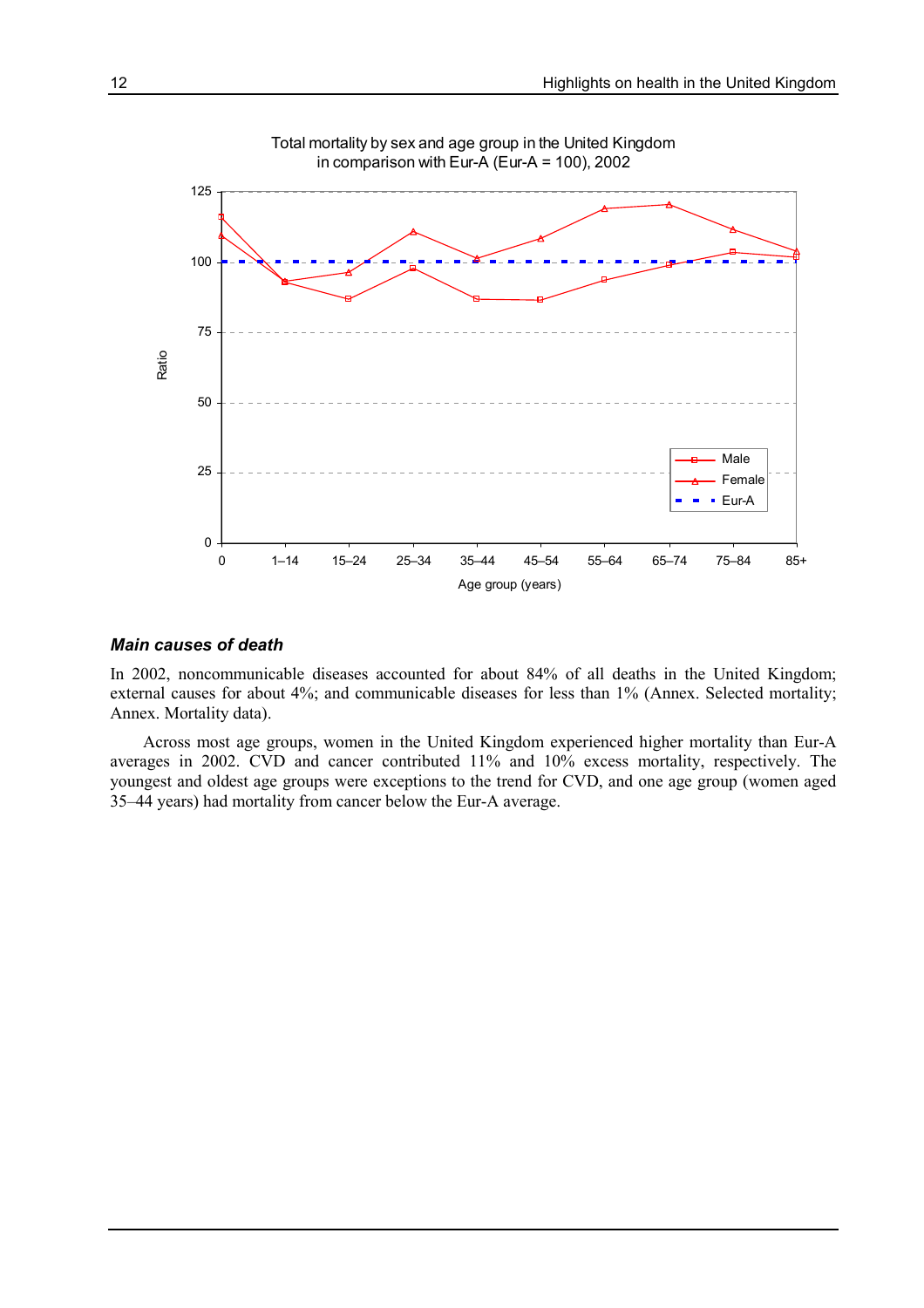

Main causes of mortality by sex and age group in the United Kingdom in comparison with Eur-A (Eur-A = 100), 2002

### **CVD**

CVD was the main cause of excess mortality among adult men in the United Kingdom in 2002. Cancer accounted for an excess of 13% in young men and 5% in elderly ones.

Ischaemic heart disease is the single biggest killer in the United Kingdom, accounting for almost one in five deaths (Annex 2). Premature death from the disease is high, even though it has dropped by almost 30% since 1995. In 2001, the rate for men aged 25–64 was about 50% higher than the average (and the sixth highest in Eur-A); for women, the rate was 67% higher (the fourth highest in Eur-A).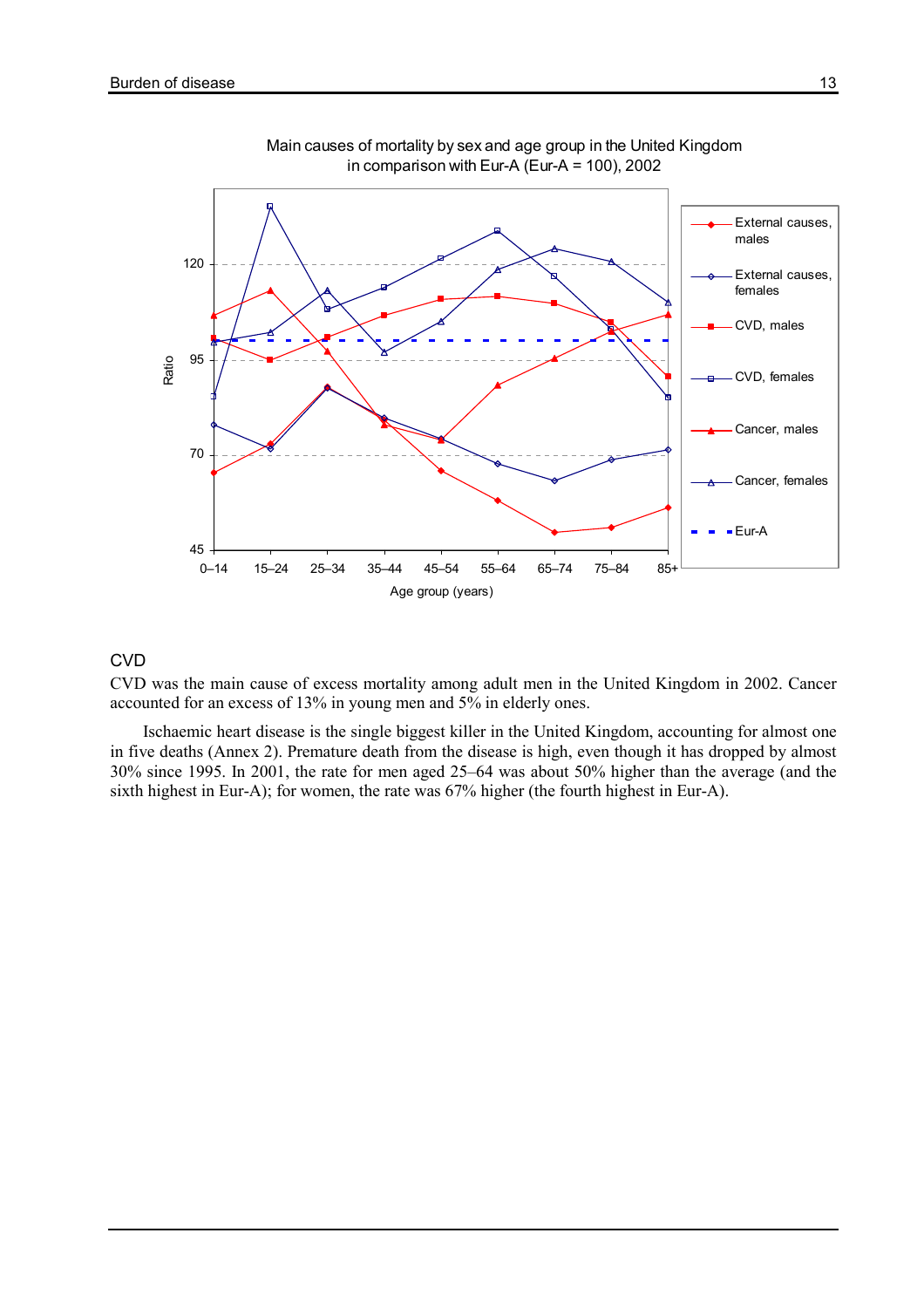

### Respiratory diseases

In 2002, respiratory diseases accounted for about 12% of all deaths in the United Kingdom; the rates were high: men had the third highest rate in Eur-A and women, the second highest (Annex. Selected mortality). Within this disease category, chronic lower respiratory diseases cause high mortality: women have the second highest rate in Eur-A and men, the fourth highest.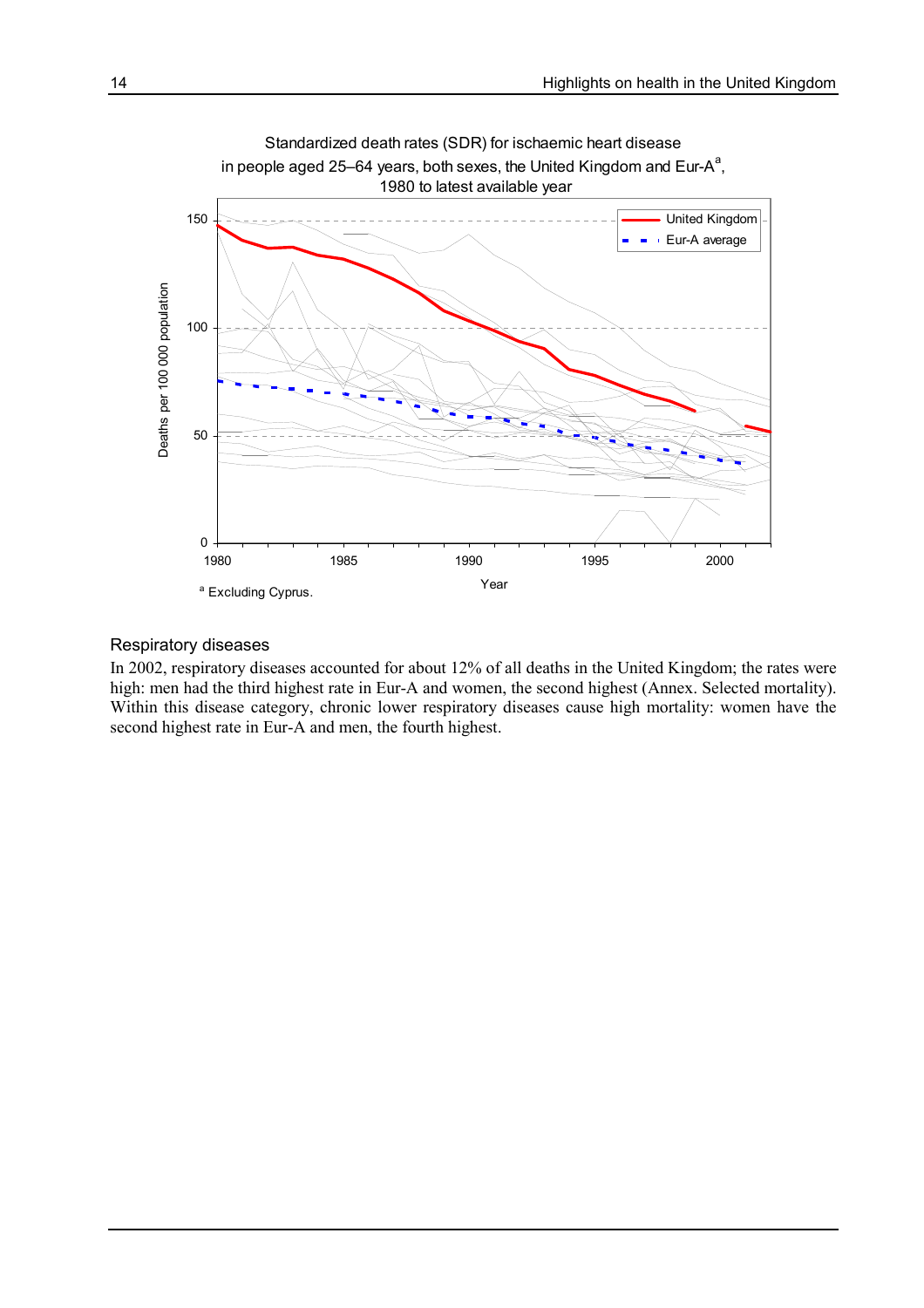

SDR for diseases of the respiratory system in people aged 25–64 years, both sexes, the United Kingdom and Eur-A<sup>a</sup>, 1980 to latest available year

#### Digestive diseases

Mortality from digestive diseases has dropped steadily in Eur-A over the last 20 years, but risen by 22% in the United Kingdom since 1995. By 2002, the rate for men aged 25–64 was about equivalent to the Eur-A average, but the rate for women of the same age surpassed the Eur-A average by 20%, to become the third highest in the reference group.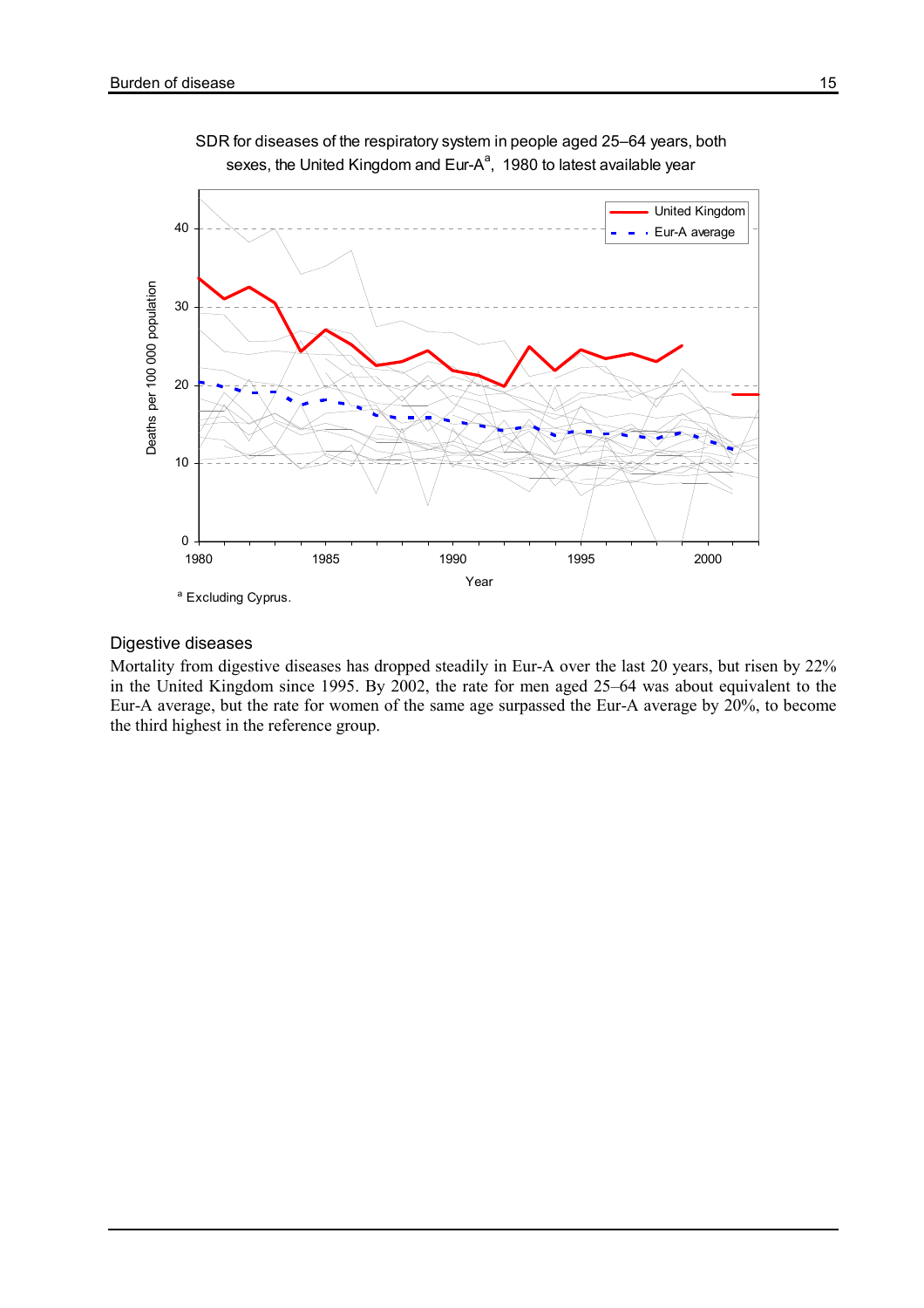

#### Cancer

Cancer accounted for 28% of all deaths in the United Kingdom in 2002. Deaths from this cause show dramatic gender differences in the country.

In 2001, the cancer mortality rate was about 6% higher than the Eur-A average. The overall rate was about 4% below the Eur-A average among males but about 18% higher than the average among women.

Deaths from oesophageal cancer were high in 2001 for both men and women in the United Kingdom: the highest and second highest in Eur-A, respectively. Death rates for breast, cervical and ovarian cancer were also higher than in Eur-A: by 15%, 25% and about 40%, respectively. The rates for breast and ovarian cancer were the second highest and third highest in Eur-A, respectively. Similarly, mortality from bladder cancer among women was the highest among the reporting countries in 2001: 40% higher than the Eur-A average.

The overall rate of death in the United Kingdom from tracheal, bronchial and lung cancer was the third highest in Eur-A in 2001. While the rate for men was about 10% below the Eur-A average and showed a downward trend, that for women was twice the Eur-A average, and holding steady while Eur-A showed a slightly upward trend. British women aged 25–64 had the fourth highest death rate for lung cancer in Eur-A, and those aged 65 and over had the highest. Among men 65 and over, the rate of death from lung cancer was the sixth highest in Eur-A.

#### External causes

Deaths from external causes are relatively low in the United Kingdom, about 28% less than in Eur-A overall in 2001. Until the late 1990s, death rates from accidental falls among males and females were steady; since then, they have decreased, remaining below Eur-A averages. Death rates from exposure to smoke, fire and flame and from accidental poisoning were slightly above average in 2001.

In addition, mortality rates from homicide and assault among women and men have increased in the United Kingdom from their low points in the late 1990s: they have been rising since 1997 among males and since 1999 among females. The Eur-A rates have been more or less steady over this period.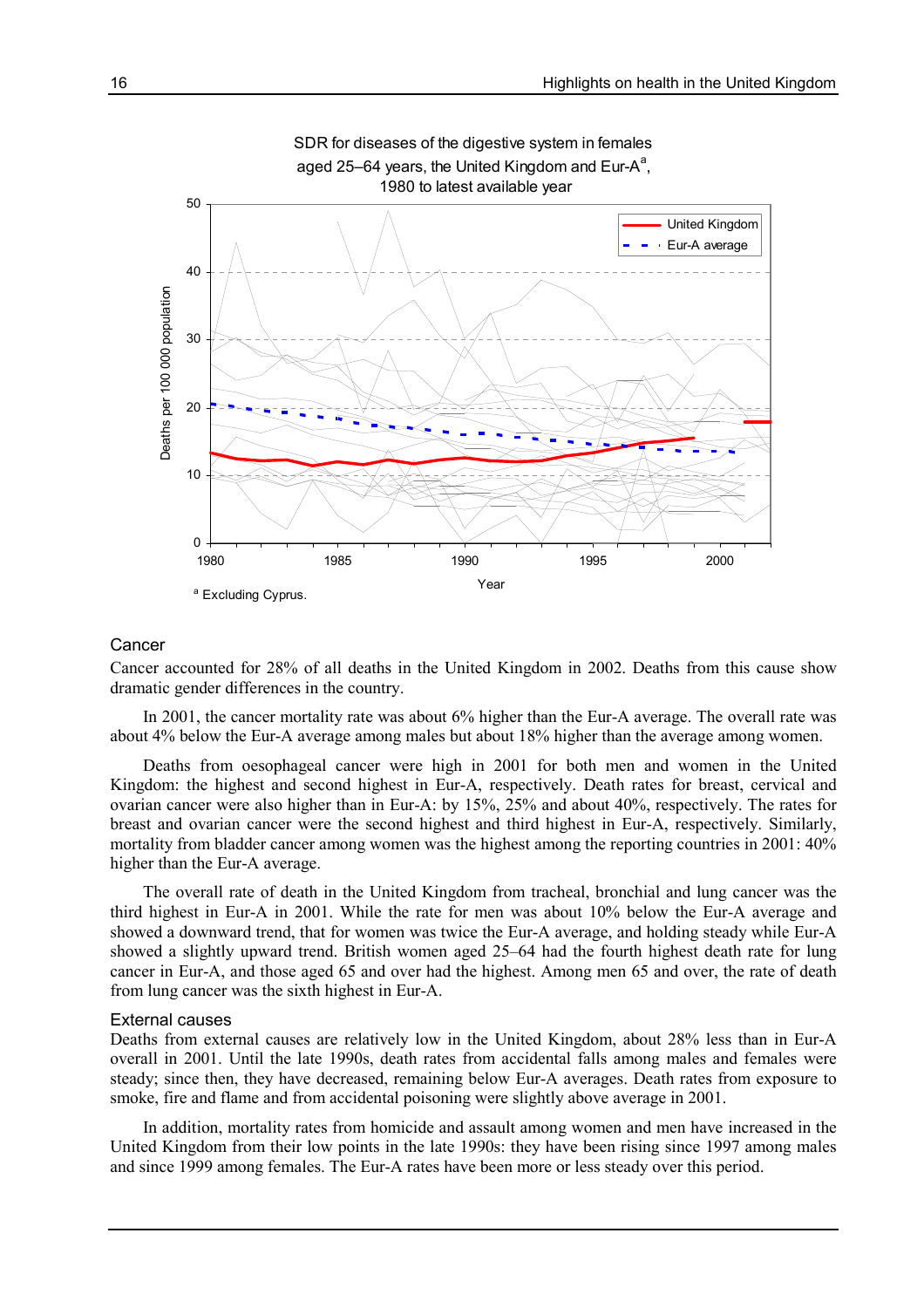Between 1995 and 2002, deaths from suicide in the group aged 15–29 years increased by 12% among females and dropped by 14% among males. Rates of completed suicide, however, vary considerably within the United Kingdom. In 2000, the rates among men in Northern Ireland and Wales were 1.5 times and 1.3 times, respectively, the rate in England. Among females, the rates in England and Wales were similar; that in Northern Ireland was about 25% higher than in England (Office for National Statistics, 2000).

## Disability-adjusted life-years

The disability-adjusted life-year (DALY) is a summary measure that combines the impact of illness, disability and mortality on population health. The table lists the top 10 conditions affecting males and females in the United Kingdom in terms of DALYs.

|      | $\overline{a}$ are ormea rangeom |                 |                                   |                 |  |  |  |  |  |
|------|----------------------------------|-----------------|-----------------------------------|-----------------|--|--|--|--|--|
| Rank | <b>Males</b>                     |                 | <b>Females</b>                    |                 |  |  |  |  |  |
|      | <b>Disability groups</b>         | Total DALYs (%) | <b>Disability groups</b>          | Total DALYs (%) |  |  |  |  |  |
|      | Neuropsychiatric conditions      | 24.9            | Neuropsychiatric conditions       | 27.3            |  |  |  |  |  |
| 2    | Cardiovascular diseases          | 19.4            | Malignant neoplasms               | 16.0            |  |  |  |  |  |
| 3    | Malignant neoplasms              | 14.9            | Cardiovascular diseases           | 14.9            |  |  |  |  |  |
| 4    | Respiratory diseases             | 8.6             | Respiratory diseases              | 9.7             |  |  |  |  |  |
| 5    | Unintentional injuries           | 5.4             | Digestive diseases                | 5.3             |  |  |  |  |  |
| 6    | Digestive diseases               | 4.9             | Musculoskeletal diseases          | 4.9             |  |  |  |  |  |
|      | Sense organ diseases             | 4.2             | Sense organ diseases              | 4.6             |  |  |  |  |  |
| 8    | Musculoskeletal diseases         | 3.2             | Respiratory infections            | 3.3             |  |  |  |  |  |
| 9    | Respiratory infections           | 2.9             | Unintentional injuries            | 2.7             |  |  |  |  |  |
| 10   | Intentional injuries             | 2.7             | Infectious and parasitic diseases | 1.5             |  |  |  |  |  |

|  |  | Ten leading disability groups as percentages of total DALYs for both sexes |  |  |
|--|--|----------------------------------------------------------------------------|--|--|
|  |  | in the United Kingdom                                                      |  |  |

Source : Background data from WHO (2003f).

Neuropsychiatric conditions account for the largest share of the burden of disease on the United Kingdom, as in most other Eur-A countries. Because mortality from these conditions is minor in comparison to that from other diseases, disability in daily living comprises the bulk of their burden on the population's health.

## Main risk factors

The table presents the top 10 risks to health in developed countries in terms of DALYs. As with the conditions in the above table, risk factors are estimated to contribute differently to the burden of illness and death in a population. The degree to which the population in the United Kingdom is exposed to five of these risks is described below.

## Ten leading selected risk factors as percentage causes of disease burden measured in DALYs in developed countries

| <b>Risk factors</b>            | Total DALYs (%) |
|--------------------------------|-----------------|
| Tobacco                        | 12.2            |
| Blood pressure                 | 10.9            |
| Alcohol                        | 9.2             |
| Cholesterol                    | 7.6             |
| Overweight                     | 7.4             |
| Low fruit and vegetable intake | 3.9             |
| Physical inactivity            | 3.3             |
| Illicit drugs                  | 1.8             |
| Unsafe sex                     | 0.8             |
| Iron deficiency                | 0.7             |

Source : WHO (2002).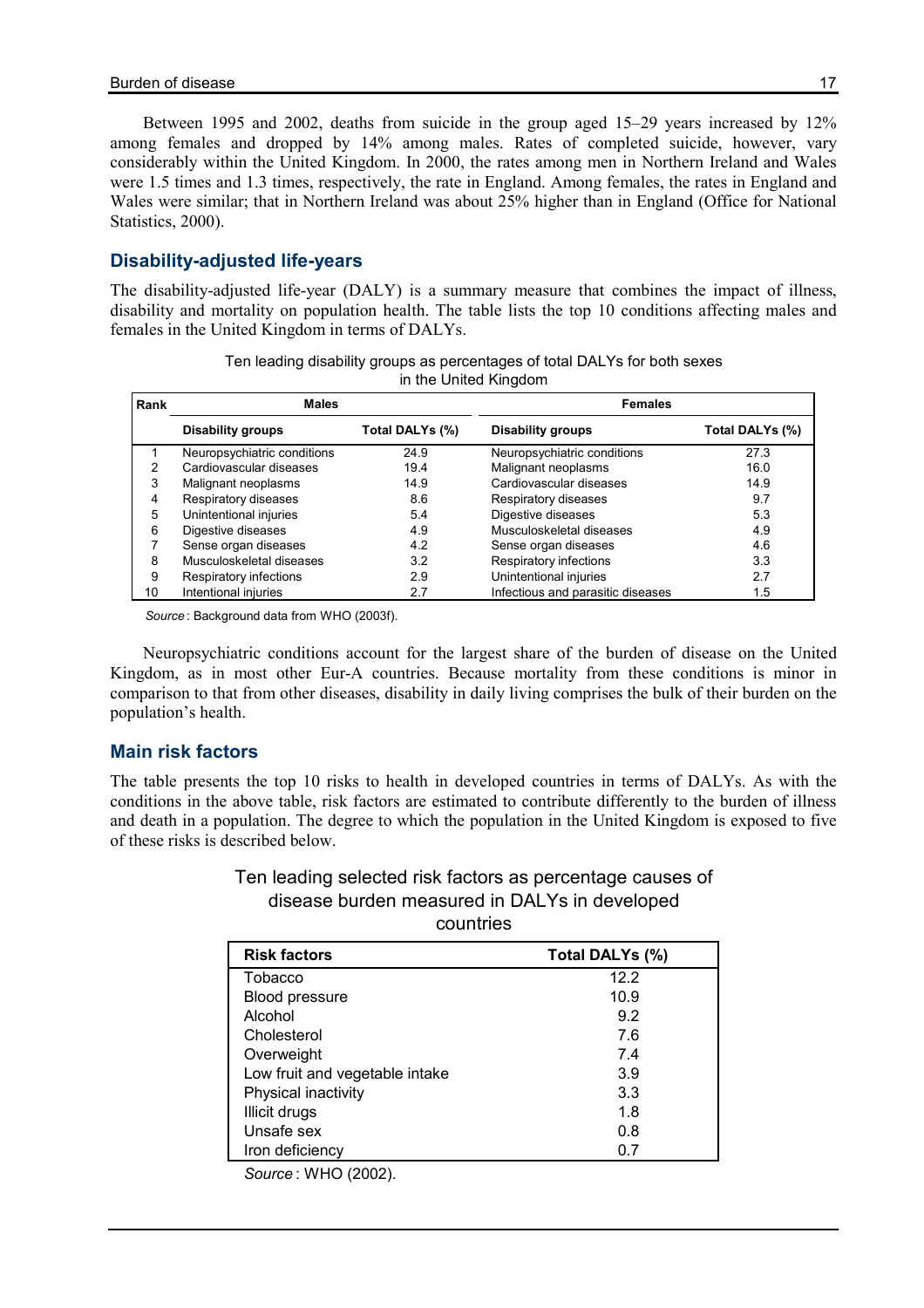#### Tobacco

The European Region has only 15% of the world's population but nearly 33% of the worldwide burden of tobacco-related diseases (WHO Regional Office for Europe, 2004g). The annual number of deaths in the Region attributable to the consumption of tobacco products was recently estimated to be 1.2 million, and about 40% occur in Eur-A countries (WHO Regional Office for Europe, 2002a). About half of the people who die are middle aged. Typically, the more affluent are the first both to begin smoking and to stop. As they quit, smokers increasingly comprise people with less education and lower income (Bostock, 2003).

In the United Kingdom, about 120 000 people die each year from tobacco-related illnesses (Callum, 1998)

In 2000, Britons consumed about 30% fewer cigarettes per person than the Eur-A average, according to official statistics for production, import and export. (These do not include the consumption of additional cigarettes available unofficially, for example, through smuggling across borders and bootlegging.) Surveys between 1994 and 2002 found that the prevalence of smoking had decreased among both men and women. In Great Britain, the largest decrease was among those aged 50 and over: from 40% in 1974 to 19% in 2002/2003. The decrease was smaller among those aged 20–24: from 48% to 38% (Office for National Statistics, 2004c).



Source: WHO Regional Office for Europe (2004f).

In 2002/2003, 26% of people over 16 years of age in Great Britain were cigarette smokers: 27% of men and 25% of women. The proportion of smokers was greatest in the group aged 20–24 (37% of men and 38% of women) and lower in those aged 16–19 (29% of women and 22% of men) (Office for National Statistics, 2004c).

The Scottish Household Survey of 2003 (Martin et al., 2003) found that overall, 28% of both men and women in Scotland smoke. The proportions are greatest in the younger age groups. Almost one third of women aged 16–59 years smoke. Smoking among men is highest in the group aged 25–34 (36%), followed by those aged  $35-44$  ( $31\%$ ) and the groups aged  $16-24$  and  $45-59$  ( $29\%$ ).

In surveys taken in 1997/1998 and 2001/2002, 15-year-olds in the United Kingdom reported decreasing rates of daily smoking. All rates reported were higher than Eur-A averages, however, except the rate among boys in 2001/2002.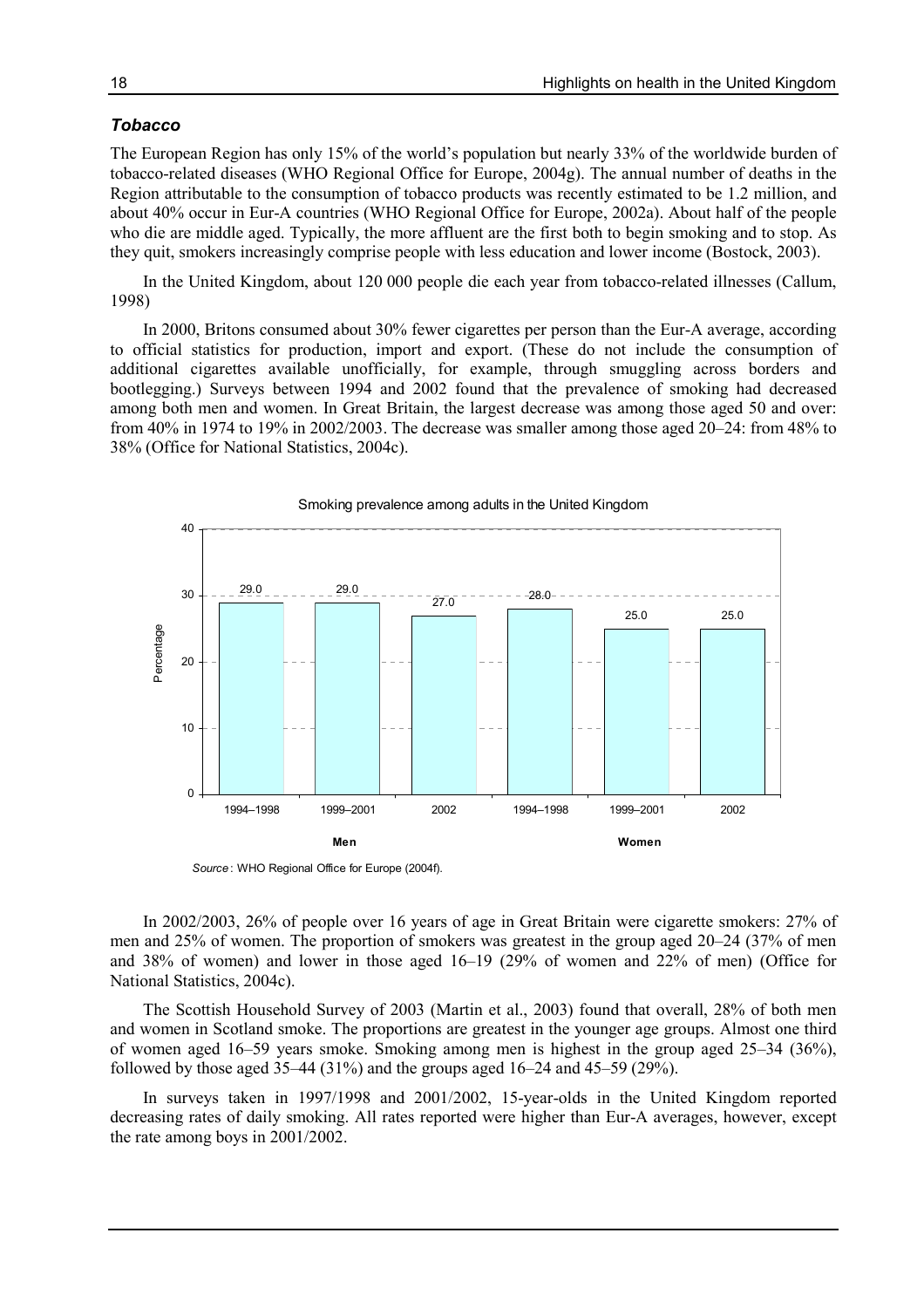

Fifteen-year-olds who smoke every day, the United Kingdom and Eur-A<sup>a</sup> average



Fifteen-year-olds who smoke every day, Wales and Eur-A<sup>a</sup> average

<sup>a</sup> Excluding Cyprus, Iceland, Luxembourg and San Marino.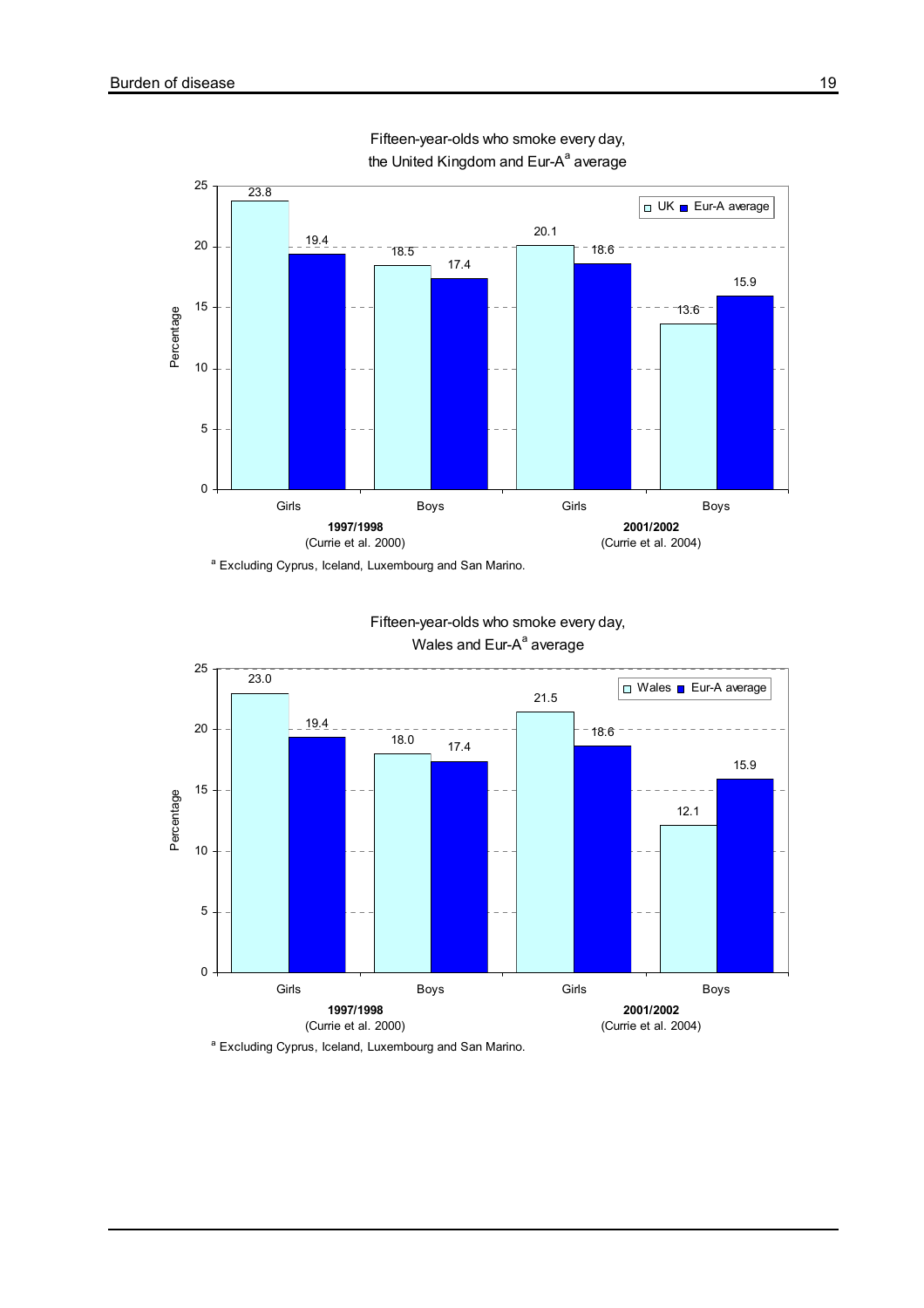

Fifteen-year-olds who smoke every day, Scotland and Eur-A<sup>a</sup> average

Fifteen-year-olds who smoke every day, Northern Ireland and Eur-A<sup>a</sup> average



<sup>a</sup> Excluding Cyprus, Iceland, Luxembourg and San Marino.

## Alcohol

Two major public health issues are related to alcohol consumption: regular drinking of more than small amounts and harmful patterns such as binge drinking (when a person consumes a bottle of wine or equivalent on one occasion, or has five or more standard drinks in a row). Both practices cause or aggravate health problems and increase the risks of injury to the drinker and others (European Commission, 2003).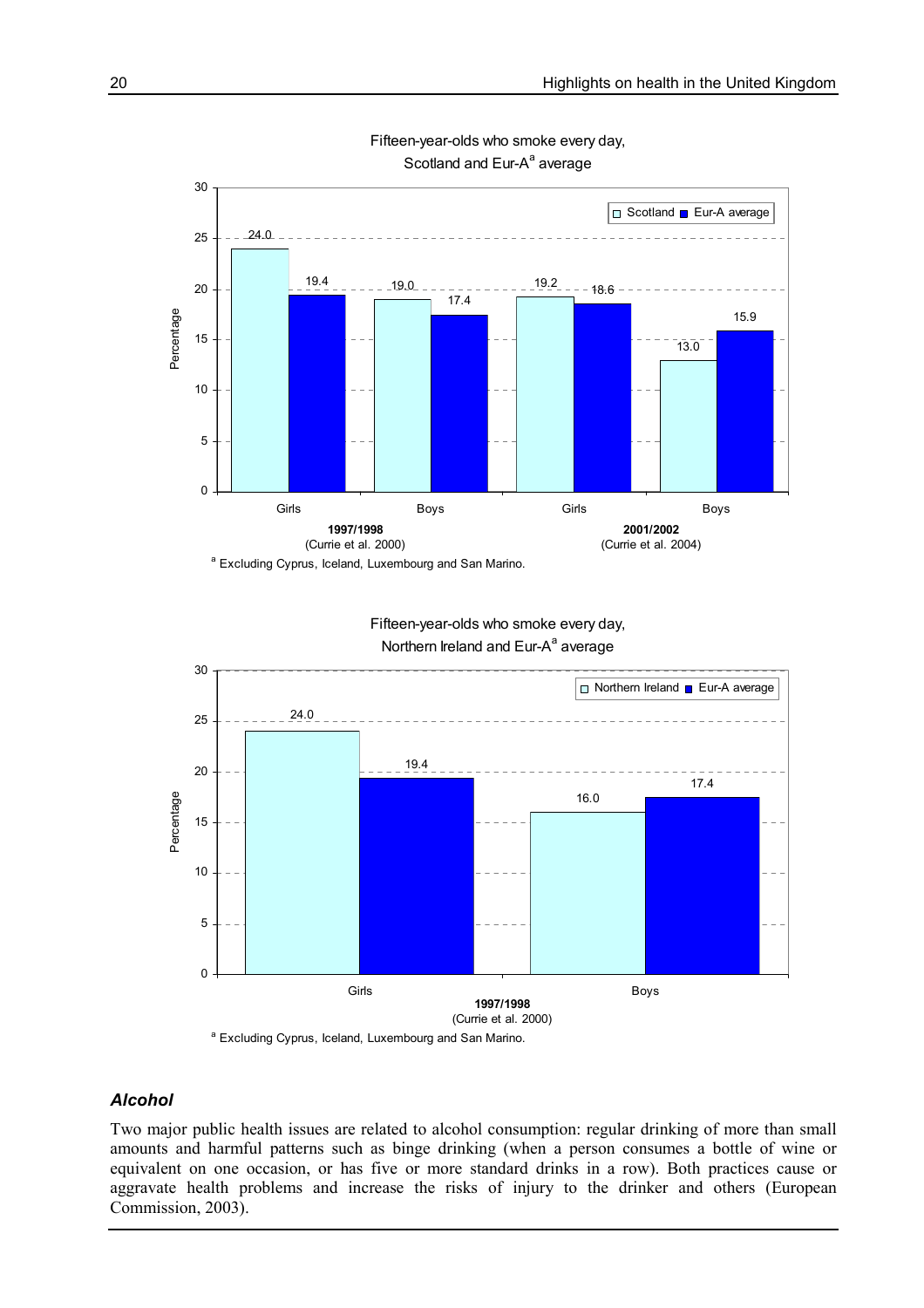Over the past 20 years, the per capita consumption of pure alcohol in the United Kingdom has been relatively constant (according to official statistics on local production, sales, imports and exports), while the average for Eur-A has been decreasing. By 2001, however, the Eur-A average level was still slightly higher than that in the United Kingdom.



Nevertheless, Britons have harmful drinking patterns: Within a small sample of countries, the United Kingdom had the highest levels of binge drinking.



#### Binge drinking as a percentage of all drinking occasions in the past 12 months, selected countries in Eur-A, 2000

Source: Hemström et al. (2002).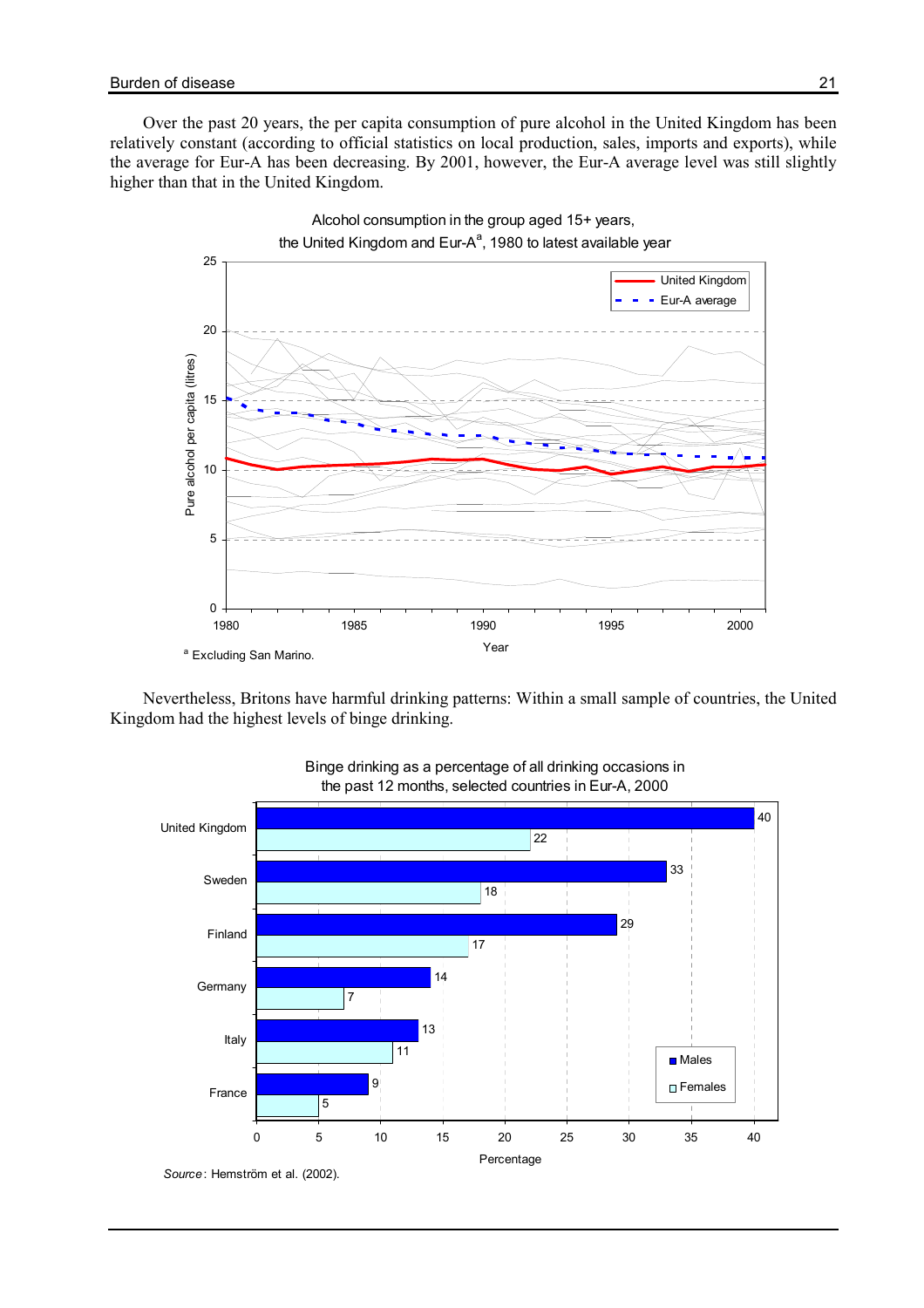In Great Britain, the General Household Survey in 2002 (Office for National Statistics, 2003) found no statistically significant changes overall since 1998 in the proportion of men drinking more than their recommended number of daily units on any day of the week prior to interview. The youngest group surveyed (aged 16–24), however, showed evidence of a slight downward trend in the percentage drinking more than four units on at least one day in the week prior to interview. Between 1998 and 2002, this fell from 52% to 49%, while the proportion drinking more than eight units fell from 39% to 35%.

In women, however, the proportion drinking more than six units on at least one day in the previous week showed a significant increase: from 8% in 1998 to 10% in 2002. This level has remained steady. Most of the increase occurred in younger women: for example, among those aged 16–24, the proportion drinking more than six units at a time rose from 24% in 1998 to 28% in 2002 (Office of National Statistics, 2004d).

In England in 2002, 37% of men reported drinking more than four units of alcohol on at least one day in the previous week and 21% had drunk more than eight units. Among women, 22% said they had drunk more than three units of alcohol on at least one day in the previous week and 9% had drunk more than six units (Department of Health of the United Kingdom, 2004b).

Mortality from liver cirrhosis is the classic indicator of harm from chronic excessive drinking. From the early 1990s to 2001, the rate in the United Kingdom rose steadily to just below the Eur-A average, which was falling during this period.



SDR for chronic liver disease and cirrhosis, all ages, both sexes, the United Kingdom and Eur-A<sup>a</sup>, 1980 to latest available year

Mortality due to cirrhosis explicitly caused by alcohol is another indicator of harm, but variations in the coding of deaths classified as alcoholic cirrhosis make cross-country comparisons unreliable. The figure below is therefore descriptive, showing where alcohol was the major risk factor in deaths due to cirrhosis in a particular country. In the period 1987–1995, alcoholic cirrhosis accounted for about 45% of total deaths from liver cirrhosis among men in the United Kingdom. The rate among women was slightly lower.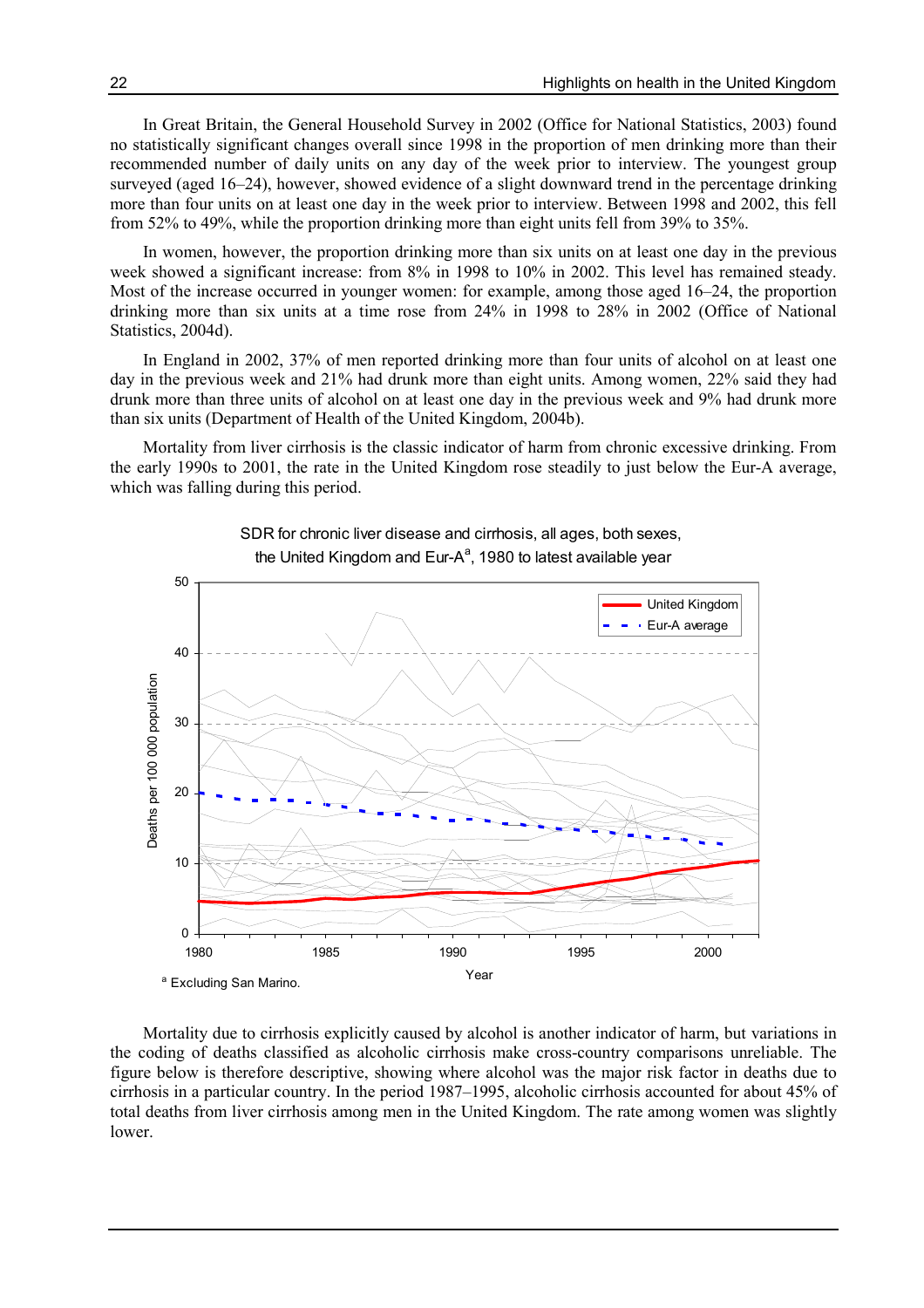

#### Mortality from alcoholic liver cirrhosis as a percentage of total mortality from liver cirrhosis, selected countries in Eur-A, averages for 1987–1995

Note: Data for Germany refer to the territory of the Federal Republic of Germany as up to 3 October 1990. Source: Hemström et al. (2002).

In 2000, there were 11 800 drink–driving incidents in Great Britain, resulting in 530 deaths, as well as an estimated total of 5543 alcohol-related deaths in England and Wales (Office for National Statistics, 2004a).

#### Excess weight

Studies have shown that excess weight contributes to CVD and cancer. In the 15 countries that comprised the European Union before May 2004, research suggests that the condition is responsible for 5% of all cancer cases (3% among men and 6% among women) and overall, almost 300 000 deaths annually (Banegas, 2002; Bergstrom et al., 2001). For children and adolescents, the main problem associated with excess weight, and obesity in particular, is its persistence into adult life and its association with the risk of diabetes and CVD (Stark et al., 1981).

Excess weight is a widespread problem in the United Kingdom. According to recommended levels for body mass index (BMI), well over half of adults are overweight (BMI of 25.0–29.9). Data on obesity are available only for England; they show that about 21% of men and 23% of women are obese (BMI of  $30+$ ).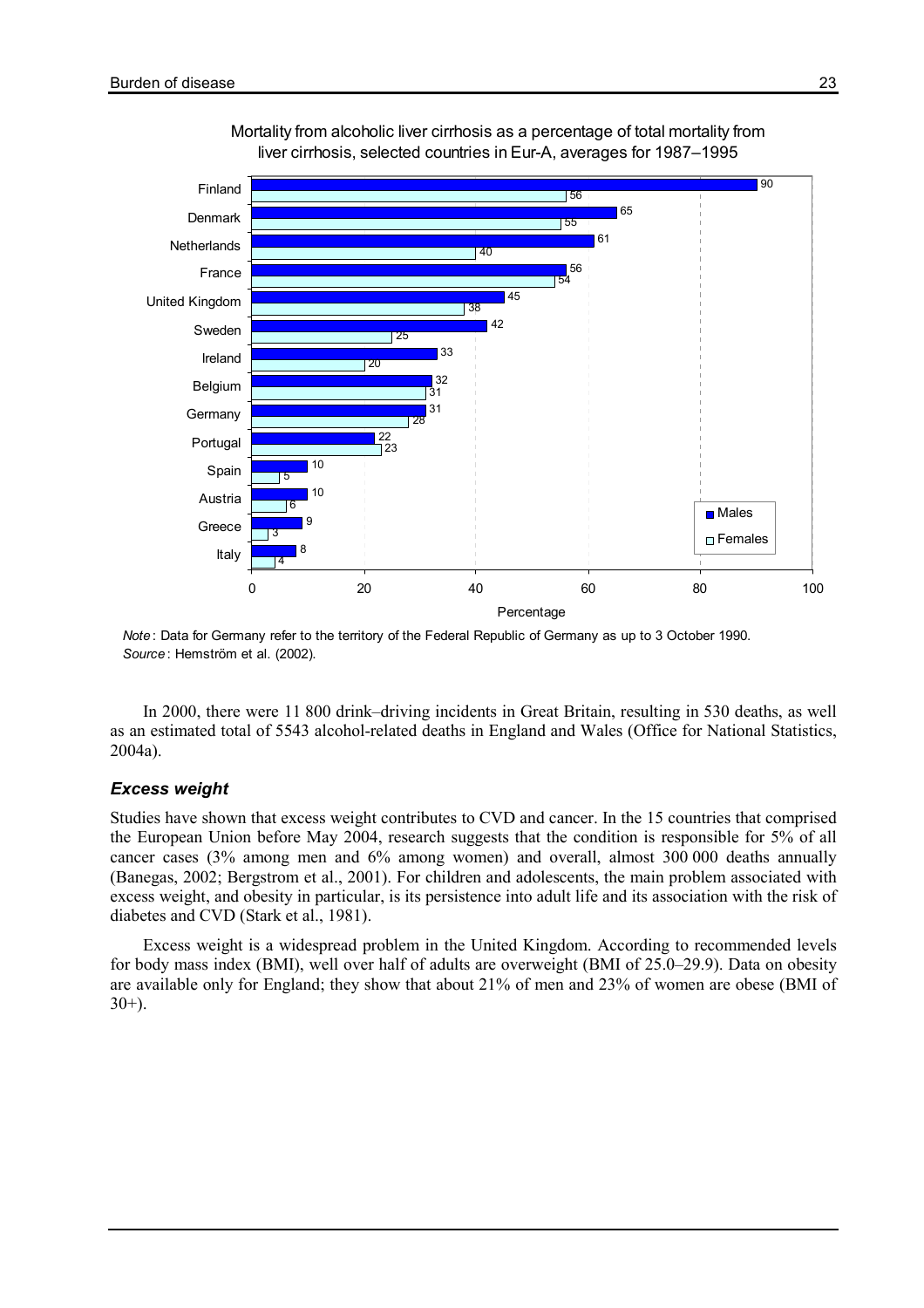

Overweight and obese adults, the United Kingdom and Eur-A<sup>a</sup> average

According to self-reported data on height and weight collected in schools, adjusted to correspond to adult BMI, 15-year-old boys and girls in the United Kingdom had higher rates of pre-obesity and obesity than Eur-A averages. For girls, the rates were the highest in the reference group.



Pre-obese and obese 15-year-olds by sex,

Sources : Mulvihill et al. (2004) and the Danish Nutrition Council (2003) for data on Denmark.

<sup>&</sup>lt;sup>a</sup> Excluding Austria, Croatia, Cyprus, Iceland, Ireland, Luxembourg, San Marino and Slovenia. Sources : Robertson et al. (2004), the Danish Nutrition Council (2003) for data on Denmark and Israeli Center for Disease Control (2003) for data on Israel.

<sup>&</sup>lt;sup>a</sup> Excluding Cyprus, Iceland, Luxembourg and San Marino.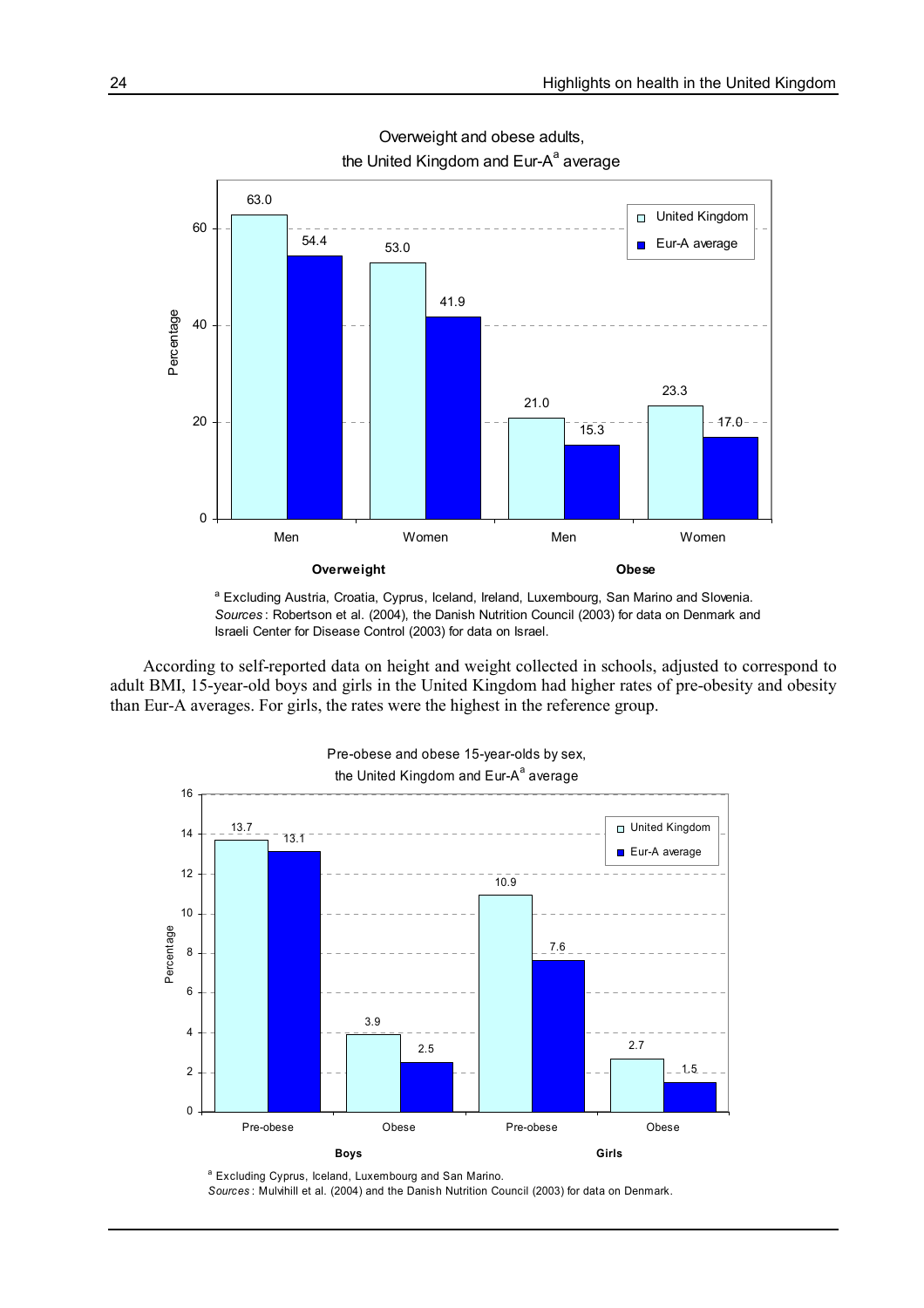The 2002 Health Survey for England (Sproston & Primatesta, 2002) found that, among people aged 16–24, 9.2% of men and 11.5% of women were obese. Overall, 32.2% of men and 32.8% of women had excess weight. The Survey also found that about 1 in 20 boys and about 1 in 15 girls aged 2–15 were obese. Overall, just over one in five boys and over one in four girls were either pre-obese or obese.

The survey indicated that excess weight was more common in more deprived areas for both children and young adults. In children aged 2–15, having two obese parents increased the risk of obesity by a factor of 12 for boys and 10 for girls.

Between 1995 and 2002, health surveys in England found that weight and BMI increased year by year for all age groups and both sexes. As a result, the prevalence of overweight and obesity showed a steady upward trend: obesity almost doubled among boys (from about 3% to almost 6%) and increased among girls (from about 5% to almost 8%). Similarly, it increased from about 6% to 9% among young men and from almost 8% to about 12% among young women. This trend was more marked in manual than in non-manual social classes.

#### Intake of fruits and vegetables

Both CVD and cancer have substantial dietary bases. Conservative estimates suggest that better eating habits could prevent about a third of CVD cases and a third of all cancer deaths worldwide (Robertson et al., 2004). Contributing risk factors are high blood pressure and serum cholesterol, overweight and obesity, and low intake of fruits and vegetables. For the large proportion of the population that does not smoke, diet is one of the most important modifiable determinants of cancer risk.

Low fruit and vegetable intake is estimated to cause around 18% of gastrointestinal cancer, about 28% of ischaemic heart disease and 18% of stroke in the European Region. WHO recommends an intake of more than 400 g fruits and vegetables per person per day. The average intake in the United Kingdom in 1995 was reported to be 209 g. Mean consumption, however, is a poor measure of the intake distribution within a population. Data for the countries comprising the European Union before May 2004 show that people with higher incomes typically eat more fruits and vegetables than those with lower incomes (Joffe & Robertson, 2001).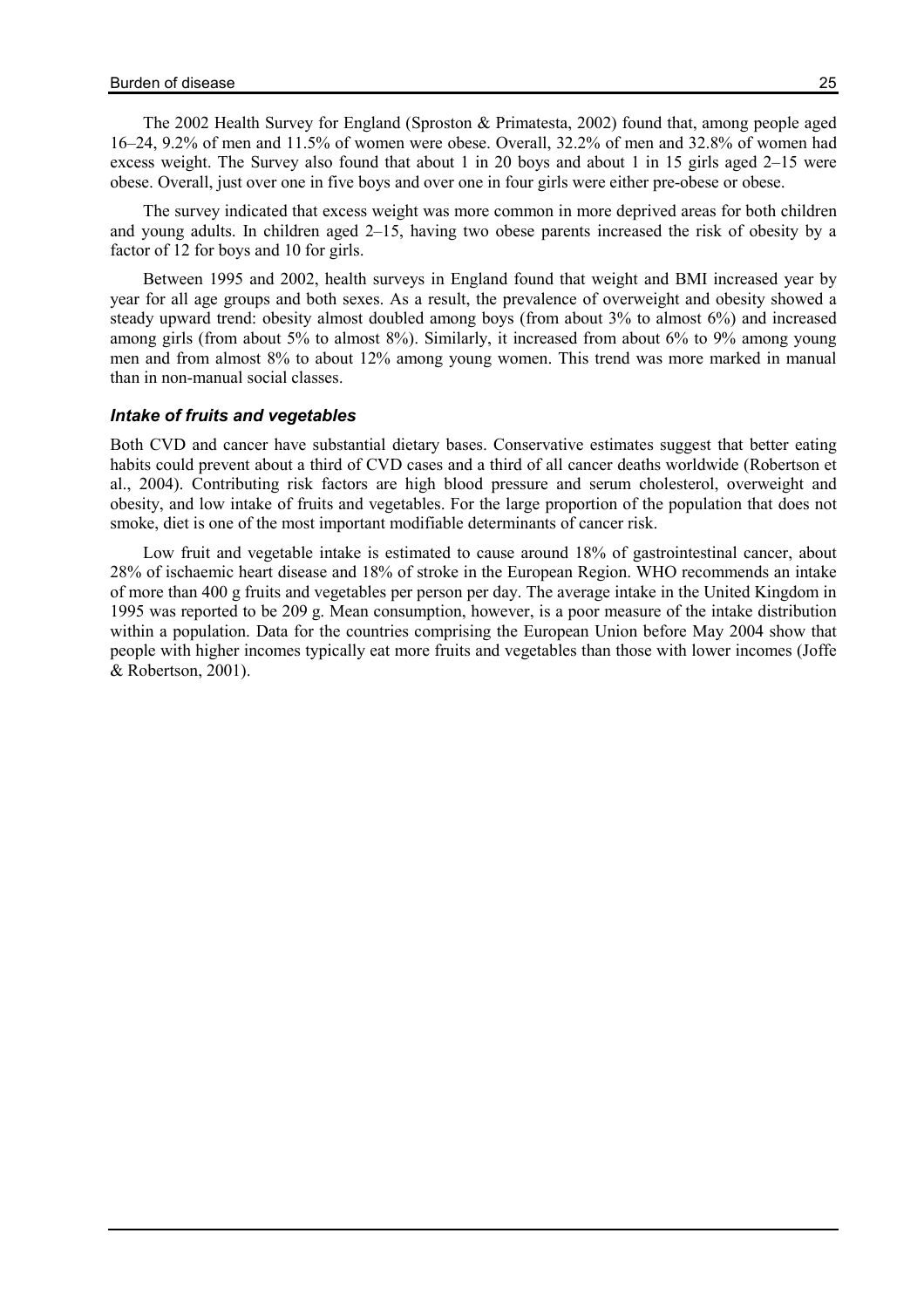



The 2002 Health Survey for England (Sproston & Primatesta, 2002) asked about fruit and vegetable consumption on the day before interview, which was assumed to be a typical day. The WHO recommendation was converted to five 80-g portions of fruit and vegetables a day, and the portions defined in everyday measures, such as tablespoons, cereal bowls and slices. The Survey found that females tended to eat more portions of fruit and vegetables than males and were more likely to eat five or more per day (18% and 15%, respectively). Fruit made up nearly half of children's total daily portions of fruit and vegetables, but vegetable consumption increased with age, so that young adults' consumption of fruit and vegetables was spread more evenly between the two food types.

Confirming the results of Joffe & Robertson (2001), the Survey showed a positive association between fruit and vegetable consumption and various measures of socioeconomic status. Consumption increased with household income. The survey also showed that young adults who smoked ate less fruit and vegetables than nonsmokers (including ex-smokers).

#### Physical inactivity

WHO and other international and national agencies encourage at least 30 minutes of physical activity each day, defined as any body movement that results in energy expenditure. Promoting physical activity is probably one of public health's most beneficial interventions, reducing the risk of several diseases and conditions, including CVD, non-insulin-dependent diabetes and obesity, and contributing to physical coordination, strength and mental well-being. Physical activity comprises more than sports – it is a cornerstone of a healthy lifestyle, integrated into the routines of everyday life. In Europe, more than 30% of adults do not meet the WHO recommendation of 30 minutes of physical activity daily (Racioppi et al., 2002).

A regular health survey in England in 1998, involving both urban and rural populations, found that 24% of men and 28% of women aged 16 and over reported taking no exercise (WHO, 2004b). In 2002, a survey in Great Britain found that 59% of adults had taken part in some sport, game or physical activity in

Sources : WHO Regional Office for Europe (2004b), Robertson et al. (2004) for data on Germany, Greece, Ireland and Spain, IFEW (2003) for data on Austria, Danish Institute of Food and Veterinary Research (2004) for data on Denmark and Israeli Center for Disease Control (2003) for data on Israel.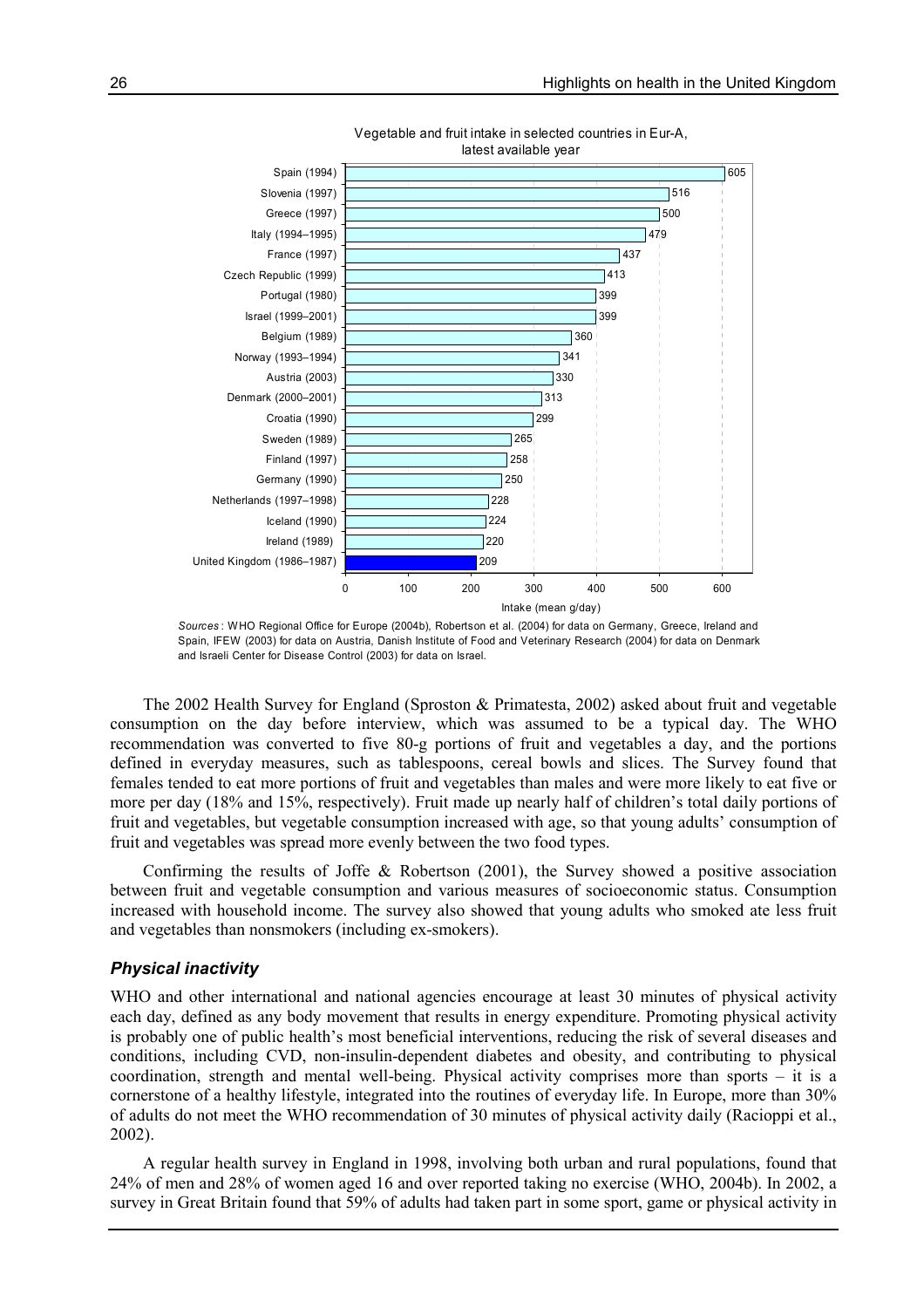the four weeks prior to interview. Excluding people whose only activity was walking, 43% of adults reported activity in the four weeks prior to survey. The rates had fallen between 1996 and 2002: from 54% to 51% among men and from 38% to 36% among women (Office for National Statistics, 2004e).

The 1998 Scottish Health Survey (Shaw et al., 2000) found that 23% of men and 24% of women aged 16–74 reported no participation in physical activities. Of those who were active, 38% of men and 27% of women reported 30 minutes or more of activity on at least five days a week.

### Selected causes of illness

#### Cancer incidence

The combination of death and illness due to cancer, represented as DALYs (Table 3), accounts for almost 15% of disease burden on men in the United Kingdom and 16% of that on women. Together, the indicators show that the burden of cancer to the population is mainly attributable to death, rather than long-term illness.

Cancer incidence in the United Kingdom increased steadily from 1990 until 1997. A large drop between 1997 and 1998 is likely an artefact of cancer registration practices, not a true indication of a lower rate.

Lung cancer is the most common cancer in the Region and the world. The most important risk factor is tobacco (Tyczynski et al., 2002).

In 2000, the estimated incidence of lung cancer among women in the United Kingdom was 70% higher than the Eur-A.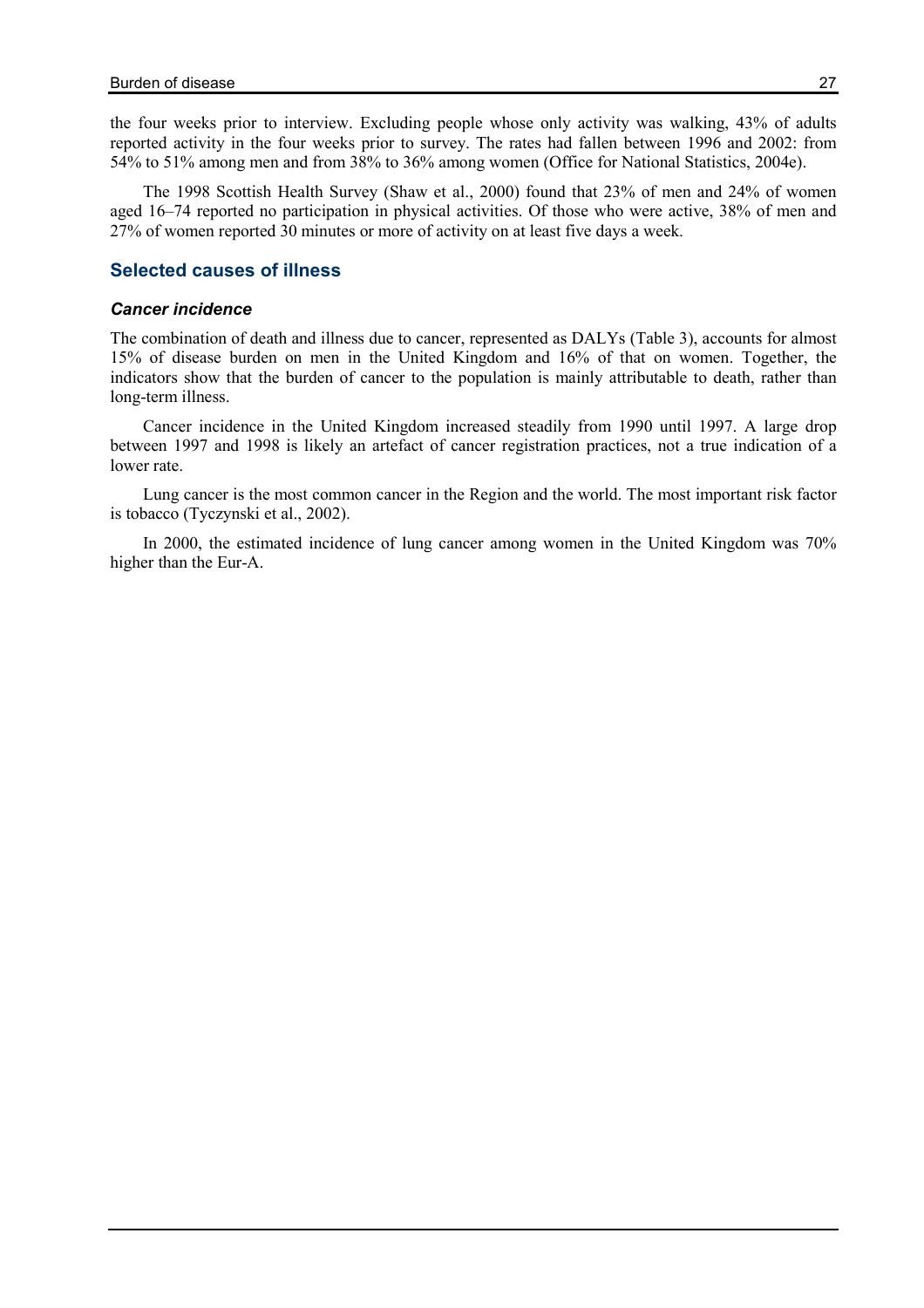

Estimated lung cancer incidence in the United Kingdom and Eur-A<sup>a</sup>, 2000

<sup>a</sup> Excluding Cyprus, Israel and San Marino. Source: Tyczynski et al. (2002).

#### **HIV**

Increased trade and population movement within the European Region have facilitated the spread of infectious diseases. Surveillance of communicable diseases in western Europe remains incomplete, particularly testing for and reporting HIV. Data on newly diagnosed HIV infections and especially comparisons of rates in countries should be interpreted with caution (EuroHIV, 2003a,b).

In the United Kingdom, the number of new HIV infections reported per 100 000 population doubled between 1995 and 2002. By 2002, the rate was 1.6 times the average for Eur-A.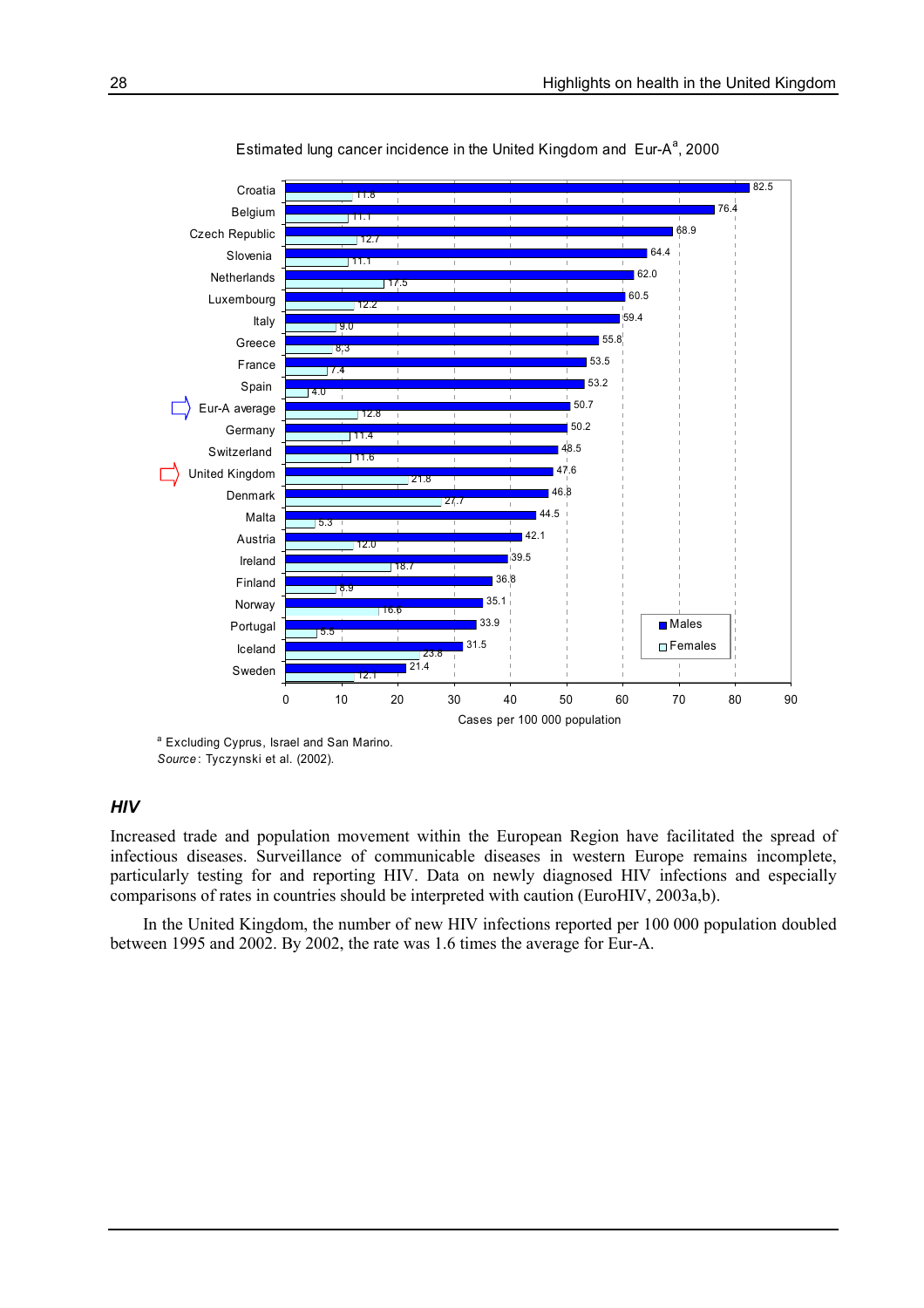



<sup>a</sup> Excluding Austria, Cyprus, France, Italy, the Netherlands and Spain.

From the start of the epidemic until the end of December 2003, 61 179 people in the United Kingdom were diagnosed with HIV. The annual incidence had been relatively low, but rising since the late 1980s. During 2002, the estimated overall prevalence of HIV infection jumped by 20% from that in 2001. The total of 5542 cases in 2002 was almost double that in 1998. New diagnoses are likely to keep increasing as testing is promoted in sexual health clinics and for high-risk groups. In addition, 30% of HIV infections in the United Kingdom are estimated to be undiagnosed.

The key factors driving these increases are thought to be a possible increase in transmission among men who have sex with men and from HIV-infected heterosexual male and female immigrants from sub-Saharan Africa. Three quarters of heterosexually acquired HIV infections diagnosed in the United Kingdom in 2002 were probably acquired in Africa. HIV prevalence in injecting drug users has remained low (below 1%) since the late 1980s (UNAIDS &WHO, 2004).

As a result of routine HIV testing as part of antenatal care, high proportions of infected pregnant women know their status before they give birth (around 80% in 2002) and accept interventions to reduce mother-to-child transmission.

#### Hepatitis C

Since the introduction of screening of blood and blood products for hepatitis C in the countries of the European Union before May 2004, transmission of the virus has fallen dramatically. Injecting drug users are now the group at greatest risk, accounting for up to 60–90% of new infections. Young and new injectors are at high risk of contracting the virus shortly after they begin injecting.

Wherever injecting drug use is likely to increase, new epidemics of hepatitis C are likely to emerge. Social exclusion is a factor in and a characteristic of the spread of infection (EMCDDA, 2004). Hepatitis C is predicted to have considerable long-term effects in terms of both health care spending and personal suffering.

In England and Wales, limited local testing in drug-treatment centres, needle-exchange locations and outreach facilities in 2001 found that 32–46% of injecting drug users were infected with hepatitis C. In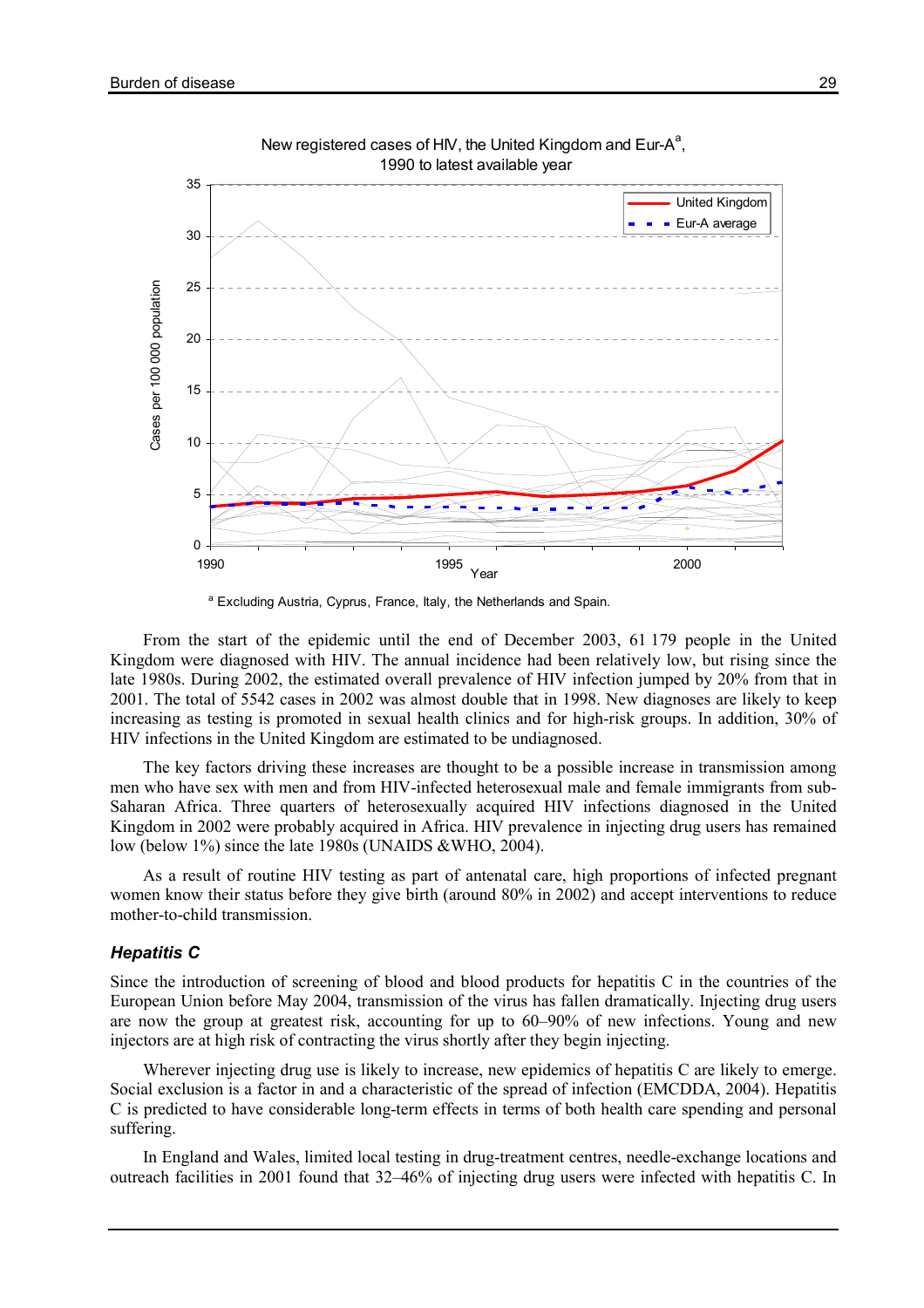Scotland, data from public health laboratories in 1997 found hepatitis C in 40–68% of injecting drug users being tested for HIV (EMCDDA, 2003).

### TB

Between 1995 and 2001, tuberculosis (TB) notification rates decreased overall in western Europe. Drug resistance remains relatively low in reporting countries, indicating that TB control is in general effective (EuroTB, 2003). Between 2001 and 2002, however, rates increased in Portugal and the United Kingdom. Higher rates are typically found in pockets of risk populations (such as immigrants and refugees from areas with high TB incidence) and among the indigenous poor, homeless people and prison inmates. Higher rates are also associated with HIV. In the United Kingdom, micro-epidemics have been reported in defined communities.

From 1995 to 2002, the incidence of TB increased by about 10% in the United Kingdom, while the average for Eur-A dropped by about 26%. Between 2001 and 2002, the rate in the United Kingdom jumped 14%, to be about 7% higher than the Eur-A average: 11.63 and 10.9 per 100 000 population, respectively.



a Including Andorra and Monaco.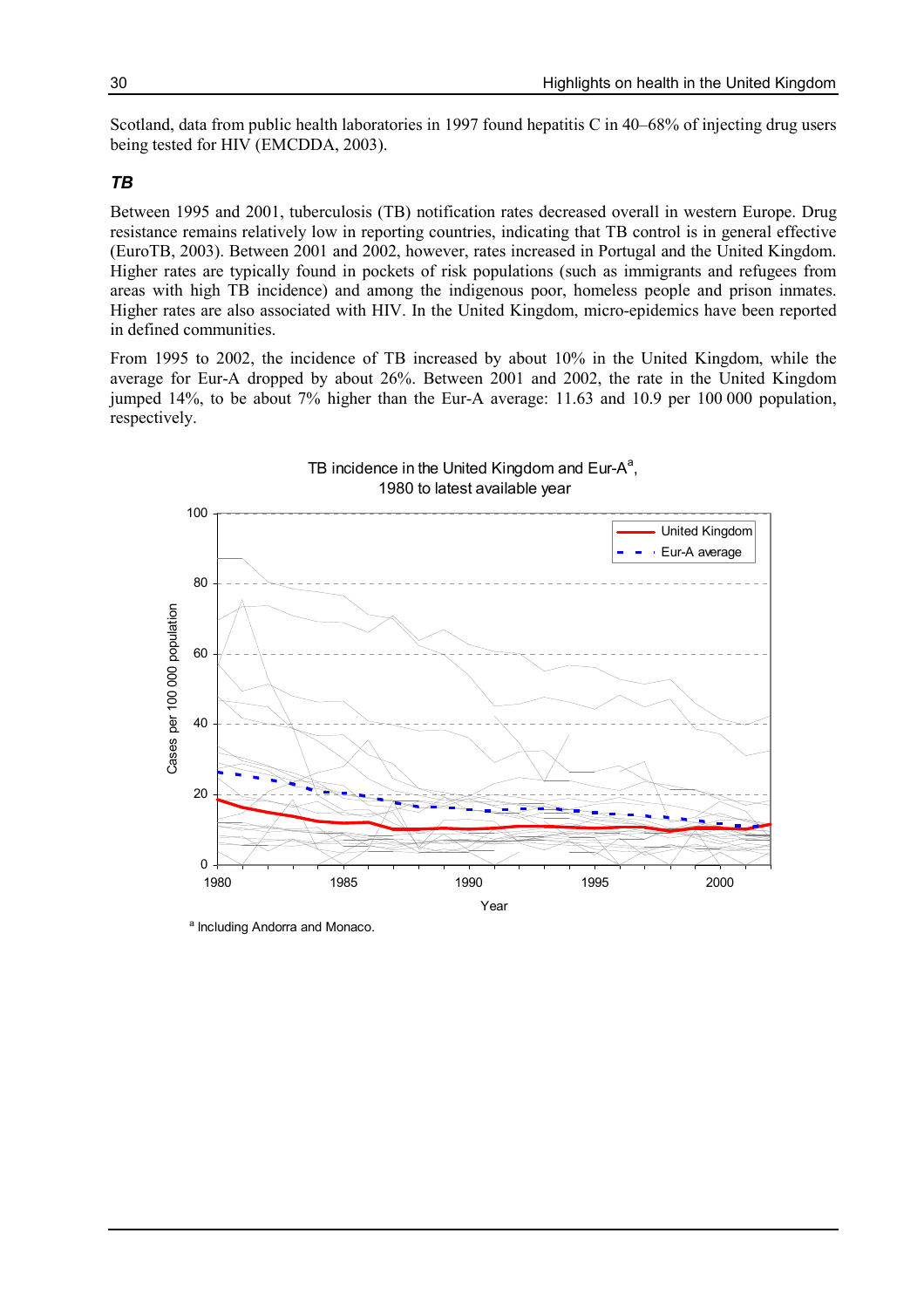## Self-reported health

People are usually well informed about their health status, the positive and negative effects of their behaviour on their health and their use of health care services. Yet their perceptions of their health can differ from what administrative and examination-based data show about levels of illness within populations. Thus, survey results based on self-reporting at the household level complement other data on health status and the use of services.

In the United Kingdom, 74% of adults rated their health as good or very good.



People who perceive their health as good or very good, selected countries in Eur-A, 1997–2000

Sources : European Commission (2003) and Kasmel et al. (2004) for data on Finland.

In a 2001 census, nine in ten people in private households in England and Wales reported good or fairly good health. The age-standardized rates for all ages were similar for men and women, but reported health status varied substantially by occupation.

Among employed people, those in higher managerial and professional occupations reported the lowest rates of "not good" health. The corresponding rates for those in routine occupations and the unemployed were much higher: more than twice and three times as high, respectively. People who had never been employed reported the highest rate of "not good" health: six times the rate for those in the higher managerial and professional occupations.

In addition, age-standardized rates of good or fairly good health revealed considerable geographical clustering. The highest rates were found in counties in southern of England; the lowest rates were found in Wales, northern England and one area of London. (Office for National Statistics, 2004b).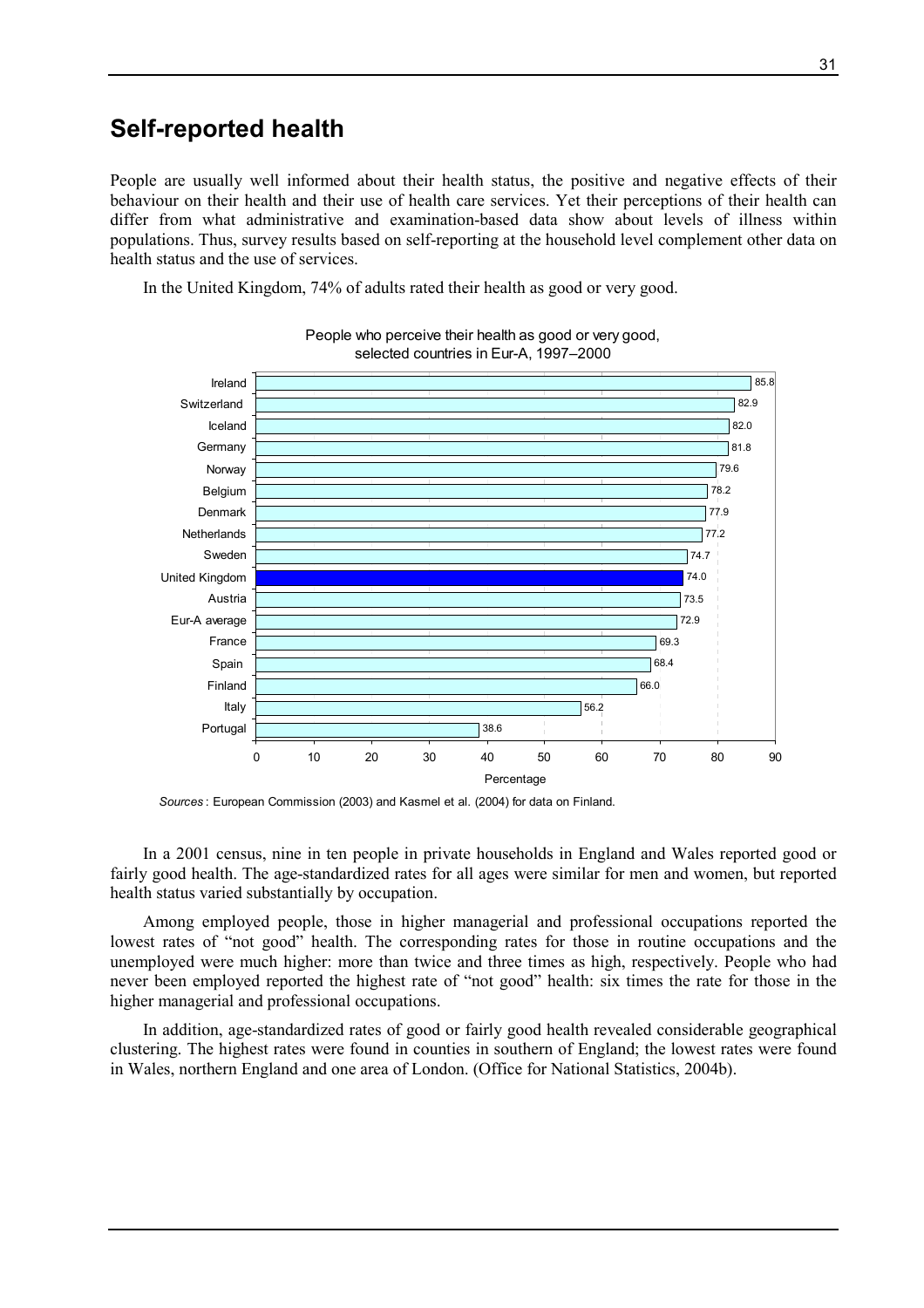## Health system<sup>1</sup>

### Organizational structure of the health system

The United Kingdom has devolved responsibility for health care to its constituent countries. They mainly fund health care through national taxation, deliver services through public providers and have devolved purchasing responsibilities to local bodies: primary care trusts (PCTs) in England, primary care partnerships in Northern Ireland, health boards in Scotland and local health boards (LHBs) in Wales.

Coverage is available to 100% of the population. All legal residents of the United Kingdom, residents of the European Economic Area and citizens of other countries with which the United Kingdom has reciprocal agreements are covered under the United Kingdom National Health Service (NHS). As such, the uptake of private medical insurance is quite low: 11.5% of the population in 2001.

Although NHS benefits are comprehensive, they are not explicitly defined. In England and Wales since 1999, the National Institute for Clinical Excellence (NICE) has given recommendations to the Secretary of State for Health and the Welsh Assembly Government as to whether particular services are both effective and cost-effective and should be made available to all or part of the population. The implementation of approved NICE guidance is mandatory, although early indications suggest that it has been variable.

#### Health care financing and expenditure

The NHS is mainly funded through general taxation: direct taxes, value-added tax and employee income contributions. Local taxation provides further funding for social services. Private funding can be broken down into out-of-pocket payments for prescription drugs, ophthalmic and dental services and private medical insurance premiums. In 2003, the Government announced that an extra 1% of income was to be levied as an earmarked tax through national health insurance. Services are mostly free at the point of use.

Total health expenditure in the United Kingdom has remained quite low relative to the Eur-A average: 7.7% and 9.0%, respectively, of gross domestic product (GDP) in 2002. Public sources were estimated to provide funds for 83% of total expenditure. Health care expenditure per capita was US\$ 2160, below the Eur-A average of US\$ 2348 (Annex. Total expenditure on health).

 $\overline{a}$ 

<sup>&</sup>lt;sup>1</sup> This section is based on publications of the European Observatory on Health Care Systems and Policies (1999, 2002a–c).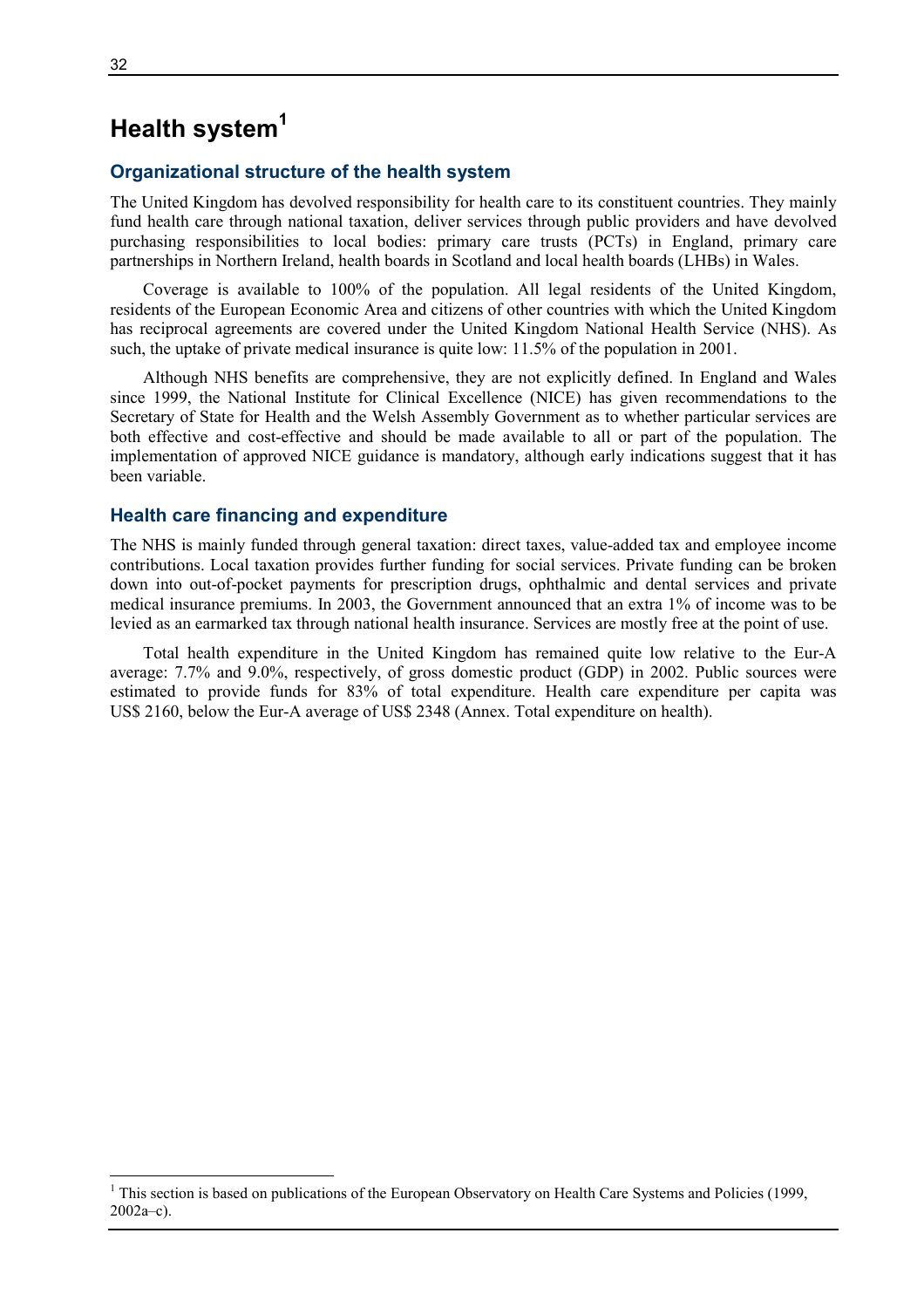

Total public and private expenditure on health as share of GDP in selected countries in Eur-A, 2002

Sources : OECD (2004b); data for Israel are 2001 estimates from WHO (2004c).

In England, budgets for health care are set every three years through negotiations between the Chancellor of the Exchequer and Department of Health. In the rest of the United Kingdom, the devolved administrations set budgets separately. LHBs and PCTs, covering populations of 50 000–250 000, are the main purchasers of health services. The central Government uses a weighted capitation formula to allocate funding to them.

General practitioners (GPs) are self employed. On 1 April 2004, remuneration of their services moved from a system mainly based on capitation and fixed allowances to one that combines capitation and quality points. With most of the population concentrated in urban areas, there are problems with access to and sustainability of services in remote and rural areas.

Hospitals receive activity-based and contract financing. Hospital staff are mainly salaried, but consultants are also permitted to earn money in the private sector.

#### Health care provision

In the United Kingdom, GPs in group practices (with an average of three per practice) provide primary care. To register with a GP, a patient must be a resident of the designated practice area. In England in 2002, a GP served about 1800 members of the local community. There are also a small number of NHS walk-in clinics. GPs act as gatekeepers in the system, and a referral is required to gain access to specialist services.

In 2002, the United Kingdom had 3.9 acute hospital beds per 1000 population (Annex. Selected health care resources). In 2004, 209 NHS trusts provided secondary care in the English NHS, and 23 mental health trusts provided specialist mental health services in hospitals and the community. There are about 240 private acute hospitals, accounting for less than 5% of total beds.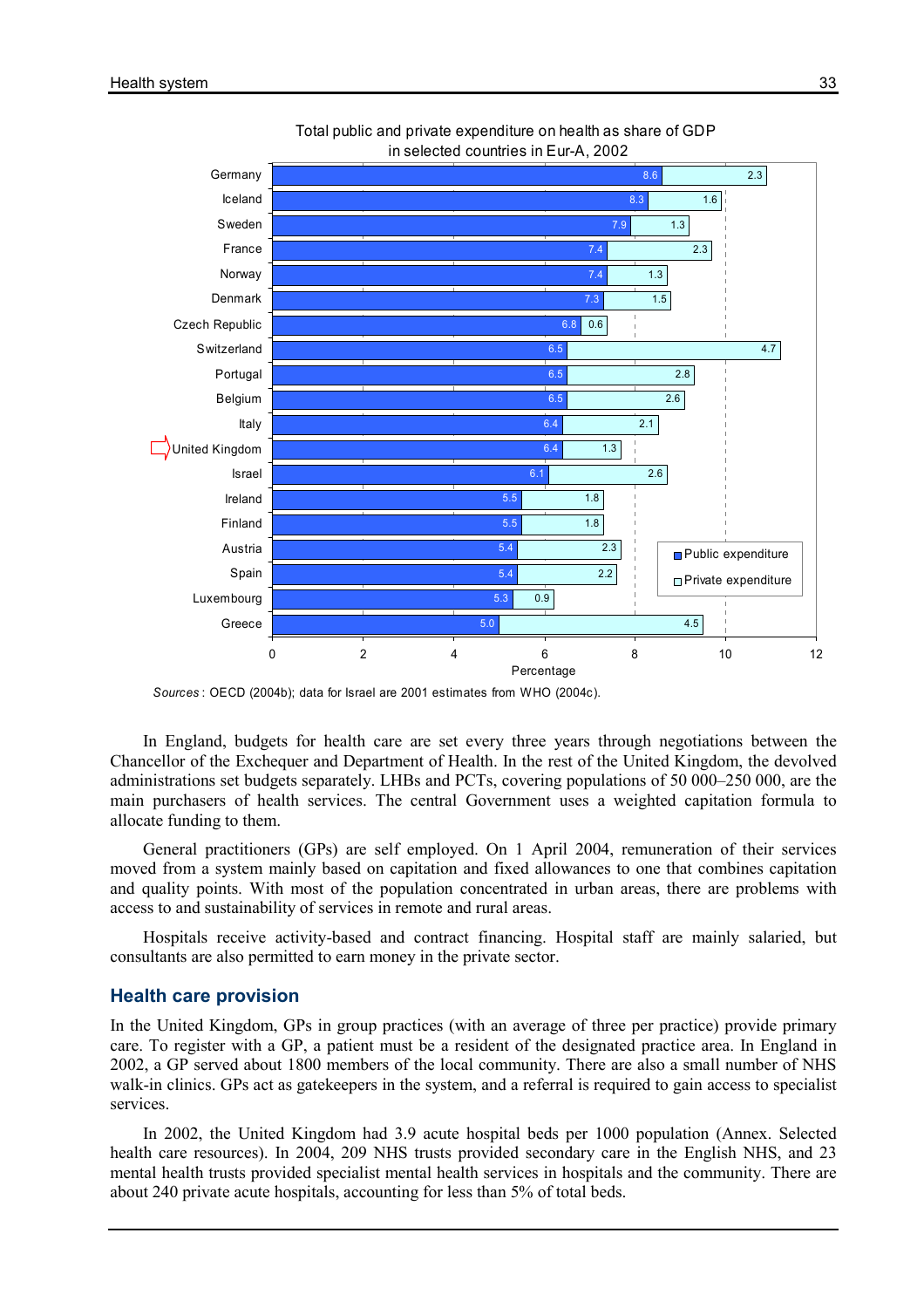In 2001, there were 0.6 GPs per 1000 population, compared to an average of almost 1 per 1000 for Eur-A. Skilled staff are considered to be in short supply in the NHS. Accordingly, the Government set growth targets for NHS staff in England, to be met by 2004: for example, an additional 2000 GPs. Similarly, the Welsh Assembly Government set targets to increase the numbers of doctors, nurses and dentists in Wales.

The organizational structures for health service administration and delivery vary between United Kingdom countries. In England, for example, personnel with public health functions can be found in the central and regional departments of Health, the strategic health authorities and the PCTs. In Wales, a national public health service has been established to provide services and support to the LHBs, other NHS organizations and local authorities.

#### Developments and issues

In the United Kingdom, although difficult to measure, the funding system based on national taxation is indicated to be mildly progressive.

Improving the efficiency, responsiveness and equity of the system has recently become an important issue (Wanless D et al., 2004; Department of Health of the United Kingdom, 2004a). Through the Delivering the NHS Plan, patients in England will have wider choice of hospitals, although their choice of treatment will remain limited. In particular, from summer 2004, all patients having waited six months for surgery should benefit from the opportunity to move to another hospital or provider. Agreements have been made with the private sector to deliver treatment where necessary or even to send patients abroad. National service frameworks have been developed to ensure that a common approach to prevention, treatment and rehabilitation is adopted across the country, while the independent Healthcare Commission is responsible for monitoring the clinical and financial performance of NHS trusts, and determining whether NICE guidance is being implemented.

Further, initial legislation has been passed for NHS foundation trusts in England, and 20 trusts have already been granted foundation status, So-called foundation hospitals remain within the NHS, but have greater management and financial responsibilities and freedoms. Such measures have been introduced to reach particular aims, including reducing waiting lists, improving the quality of care provision, increasing funding and staff numbers, encouraging innovation and extending patient choice.

In addition, a recent review of public expenditure on health recommended greater investment in health promotion and public health interventions. Subsequently, a consultation paper on the future of public health proposed banning smoking in most public places (including restaurants and pubs serving food) and a new so-called traffic-light system for labelling food according to its nutritional quality.

Devolution is increasingly leading to reform taking quite different directions across the United Kingdom. In Scotland, major differences include the funding of personal as well as nursing care for people in long-term care, and the decision not only to reject foundation trusts but also to abolish hospital trusts, reorganize primary care and develop community health partnerships. Northern Ireland, in contrast to the rest of the United Kingdom, has always had integrated health and social care services.

In Wales, the Welsh Assembly Government has reformed the NHS by setting up LHBs to plan and commission services to meet most health needs, while an all-Wales body commissions specialist hospital services. Preventing ill health and reducing health inequalities are increasingly emphasized. Developments include adjusting the way resources are allocated to the NHS to take account of the needs of disadvantaged areas, and creating an Inequalities in Health Fund, to help people to reduce their risks of heart disease and to address inequities in access to health services. The Assembly Government has also announced the phased elimination of co-payments for prescriptions for all, regardless of income, over a five-year period beginning in 2004.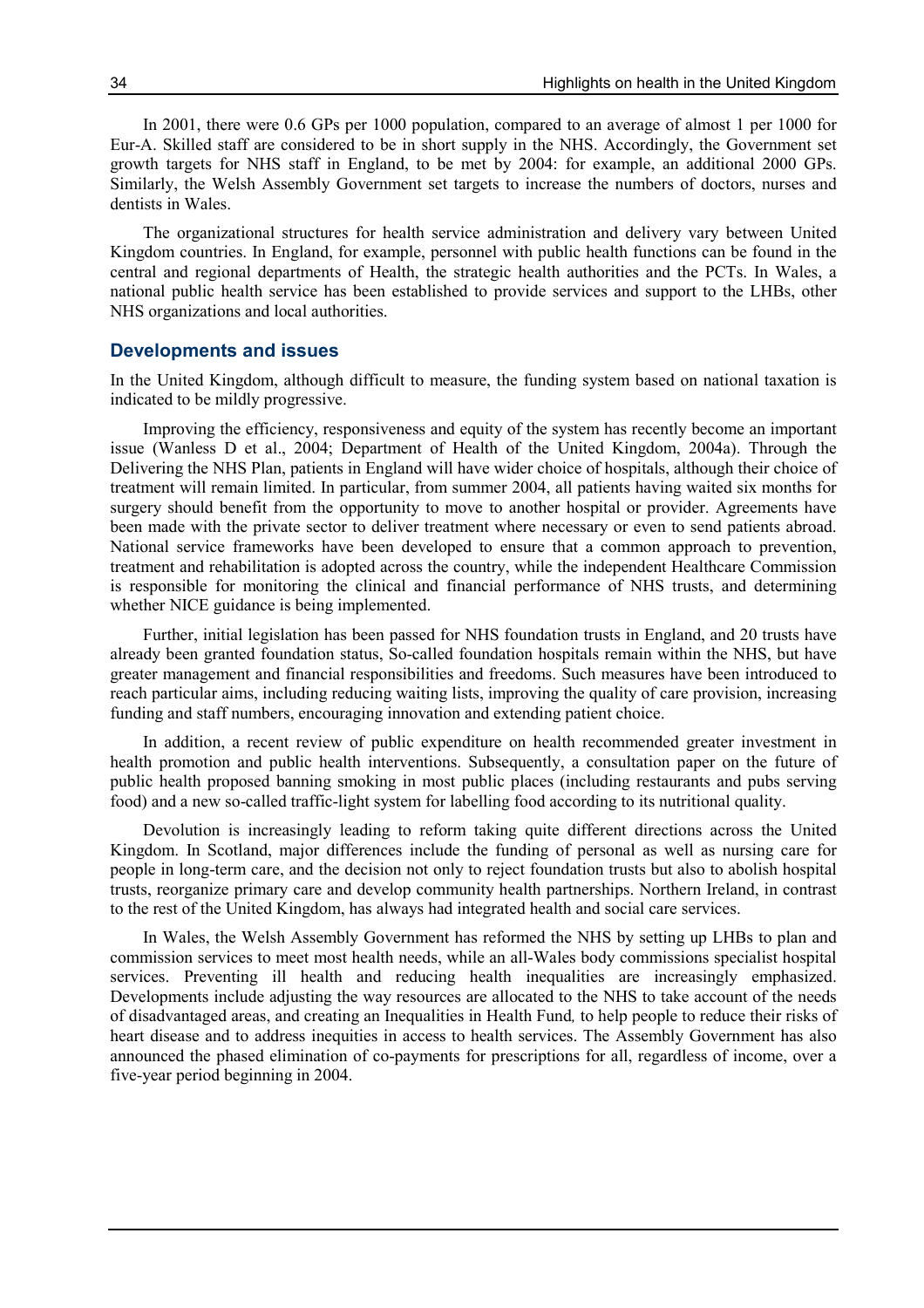## References

Babor T et al. (2003). Alcohol: no ordinary commodity. Research and public policy. Oxford, Oxford University Press.

Banegas JR (2002). A simple estimate of mortality attributable to excess weight in the European Union. Madrid, Department of Preventive Medicine and Public Health, Autonomous University of Madrid.

Bergstrom A et al. (2001). Overweight as an avoidable cause of cancer in Europe. International Journal of Cancer, 91:421–430.

Bostock Y (2003). Searching for the solution: women, smoking and inequalities in Europe. London, Health Development Agency, National Health Service.

Broring G et al., eds. (2003). Access to care: privilege or right? Migration and HIV vulnerability in Europe. Woerden, NIGZ European Project AIDS & Mobility (http://212.206.44.60/systeem3/pdf/Country\_report\_oct031.pdf , accessed 8 June 2004).

Cabinet Office (2004). Alcohol harm reduction strategy for England. London, Prime Minister's Strategy Unit (http://www.strategy.gov.uk/output/page3669.asp, accessed 30 November 2004).

Callum C (1998). The smoking epidemic: deaths in 1995. London, Health Education Authority.

Central Bureau of Statistics of Israel (2003). Statistical abstract of Israel 2003, No. 54. Jerusalem, Central Bureau of Statistics of Israel (http://www1.cbs.gov.il/reader, accessed 1 September 2004).

Council of Europe (2003). Recent demographic developments in Europe 2003. Strasbourg, Council of Europe.

Currie C et al., eds. (2000). Health and health behaviour among young people. International report from the HBSC 1997/98 survey. Copenhagen, WHO Regional Office for Europe (Health Policy for Children and Adolescents. No. 1; http://www.hbsc.org/downloads/Int\_Report\_00.pdf, accessed 8 June 2004).

Currie C et al., eds. (2004). Young people's health in context. Health Behaviour in School-aged Children (HBSC) study: international report from the 2001/2002 survey. Copenhagen, WHO Regional Office for Europe (Health Policy for Children and Adolescents, No. 4; http://www.euro.who.int/eprise/main/who/informationsources/publications/catalogue/20040518\_1, accessed 8 June 2004).

Danish Institute of Food and Veterinary Research (2004). Udviklingen i danskernes kost 1985–2001 med fokus på sukker og alkohol samt motivation og barrierer for sund livsstil [Trends in diet in Denmark from 1985 to 2001 with a focus on sugar and alcohol and the motivation for and barriers to healthy lifestyles]. Søborg, Danish Institute of Food and Veterinary Research (http://www.dfvf.dk/Files/Filer/Ernæring/kostundersøgelser/Danskernes\_kost\_1985\_til\_2001.pdf, accessed 15 September 2004).

Danish Nutrition Council (2003). Den danske fedmeepidemi. Oplæg til en forebyggelsesindsats [Denmark's obesity epidemic. Proposal for preventive efforts]. Søborg, Danish Nutrition Council (http://www.ernaeringsraadet.dk/pdf/Fedme\_2003.PDF, accessed 30 September 2004).

De Colombani P et al. (2003). European framework to decrease the burden of TB/HIV. Copenhagen, WHO Regional Office for Europe (http://www.who.dk/document/E81794.pdf, accessed 30 November 2004).

Department of Health of the United Kingdom (1999). National service framework for mental health: modern standards and service models. London, Department of Health of the United Kingdom (http://www.dh.gov.uk/PublicationsAndStatistics/Publications/PublicationsPolicyAndGuidance/Publicati onsPolicyAndGuidanceArticle/fs/en?CONTENT\_ID=4009598&chk=jmAMLk, accessed 30 November 2004).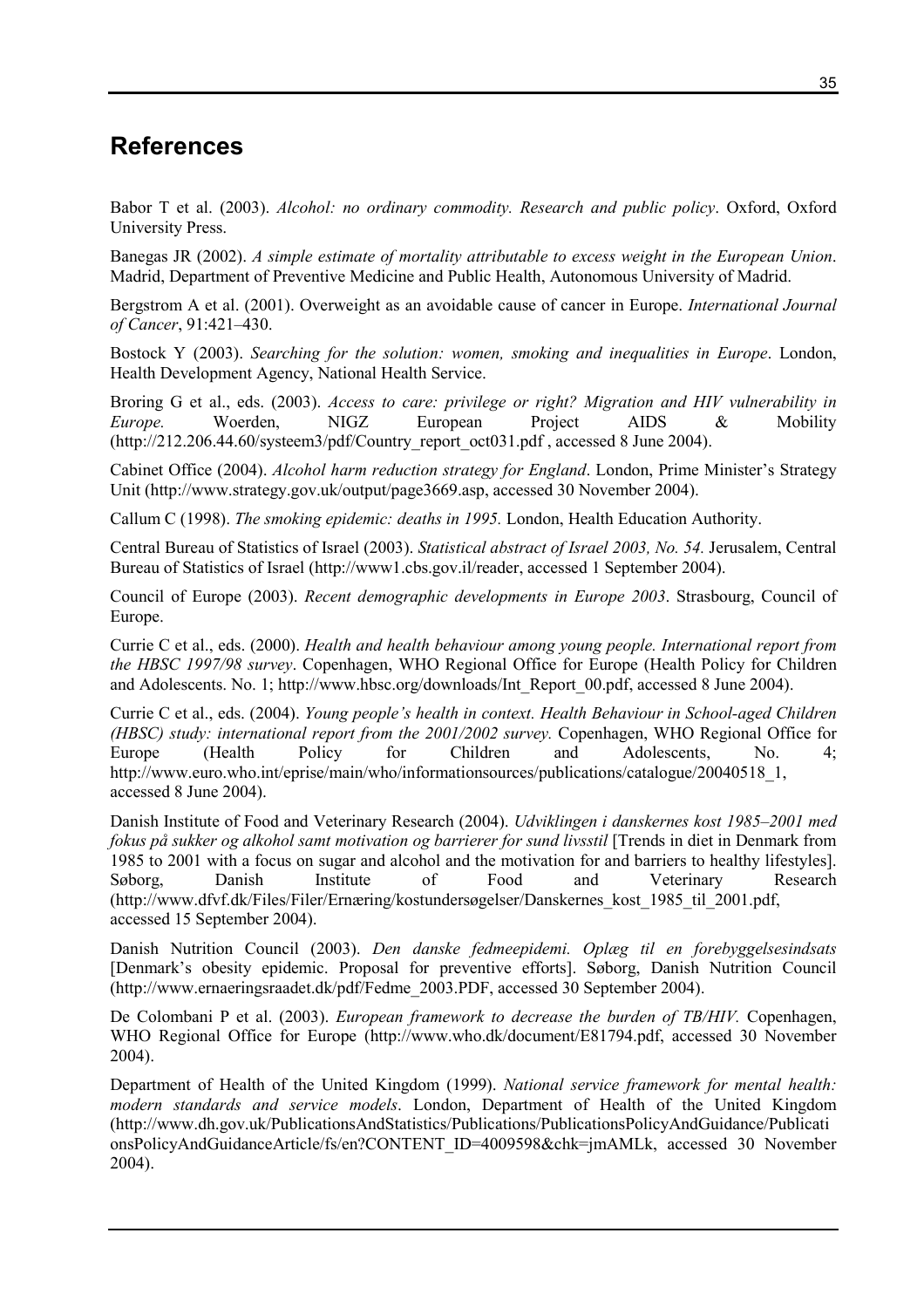Department of Health of the United Kingdom (2001a). Mental health policy implementation guide. London, Department of Health of the United Kingdom (http://www.dh.gov.uk/PublicationsAndStatistics/Publications/PublicationsPolicyAndGuidance/Publicati onsPolicyAndGuidanceArticle/fs/en?CONTENT\_ID=4009350&chk=THUXgd, accessed 30 November 2004).

Department of Health of the United Kingdom (2001b). National strategy on sexual health and HIV. London, Department of Health of the United Kingdom (http://www.dh.gov.uk/assetRoot/04/07/44/86/04074486.pdf, accessed 30 November 2004).

Department of Health of the United Kingdom (2002). Shifting the balance of power. London, Department of Health of the United Kingdom (http://www.dh.gov.uk/PublicationsAndStatistics/Publications/PublicationsPolicyAndGuidance/Publicati onsPolicyAndGuidanceArticle/fs/en?CONTENT\_ID=4008424&chk=JxswvF, accessed 29 November 2004).

Department of Health of the United Kingdom (2004a). Choosing health? A consultation on improving people's health. London, Department of Health of the United Kingdom people's health. London, Department of Health of the United Kingdom (http://www.dh.gov.uk/Consultations/ClosedConsultations/ClosedConsultationsArticle/fs/en?CONTENT \_ID=4084418&chk=u9aLWB, accessed 1 December 2004).

Department of Health of the United Kingdom (2004b). Statistical bulletin. Statistics on alcohol: England, 2004. London, Department of Health of the United Kingdom (http://www.publications.doh.gov.uk/public/sb0415.htm, accessed 1 December 2004).

EMCDDA (2002). 2002 annual report on the state of the drugs problem in the European Union and Norway, drug use in prisons. Luxembourg, Office of Official Publications of the European Communities (http://ar2002.emcdda.eu.int/en/home-en.html, accessed 8 June 2004).

EMCDDA (2003). Annual report 2003: the state of the drugs problem in the European Union and Norway. Luxembourg, Office of Official Publications of the European Communities (http://ar2003.emcdda.eu.int/en/home-en.html, accessed 25 June 2004).

EMCDDA (2004). Hepatitis C: the "hidden epidemic". Lisbon, European Monitoring Centre for Drugs and Drug Addiction (News Release, No. 1, http://www.emcdda.eu.int/index.cfm?fuseaction=public.Content&nNodeID=6771&sLanguageISO=EN, accessed 12 January 2005).

EuroHIV (2003a). HIV/AIDS surveillance in Europe. Saint-Maurice, Institut de Veille Sanitaire (Endyear Report 2002, No. 68; http://www.eurohiv.org, accessed 28 May 2004).

EuroHIV (2003b). HIV/AIDS surveillance in Europe. Saint-Maurice, Institut de Veille Sanitaire (Midyear Report 2003, No. 69; http://www.eurohiv.org, accessed 28 May 2004).

European Commission (2003). Health in Europe: results from 1997–2000 surveys. Luxembourg, European Commission (http://epp.eurostat.cec.eu.int/portal/page?\_pageid=1073,1135281,1073\_1135295&\_dad=portal&\_schema

 $=$ PORTAL&p\_product\_code=KS-57-03-184, accessed 7 June 2004).

European Observatory on Health Care Systems (1999). Health care systems in transition –The United Kingdom. Copenhagen, WHO Regional Office for Europe (Health Care Systems in Transition; http://www.euro.who.int/document/e68283.pdf, accessed 1 December 2004).

European Observatory on Health Care Systems (2002a). Funding health care: options for Europe. Copenhagen, WHO Regional Office for Europe (Policy Briefs, No. 4; http://www.euro.who.int/document/obs/Fhcpolbrief4.pdf, accessed 25 June 2004).

European Observatory on Health Care Systems (2002b). Hospitals in a changing Europe. Copenhagen, WHO Regional Office for Europe (Policy Briefs, No. 1; http://www.euro.who.int/document/obs/hosbrief170202.pdf, accessed 25 June 2004).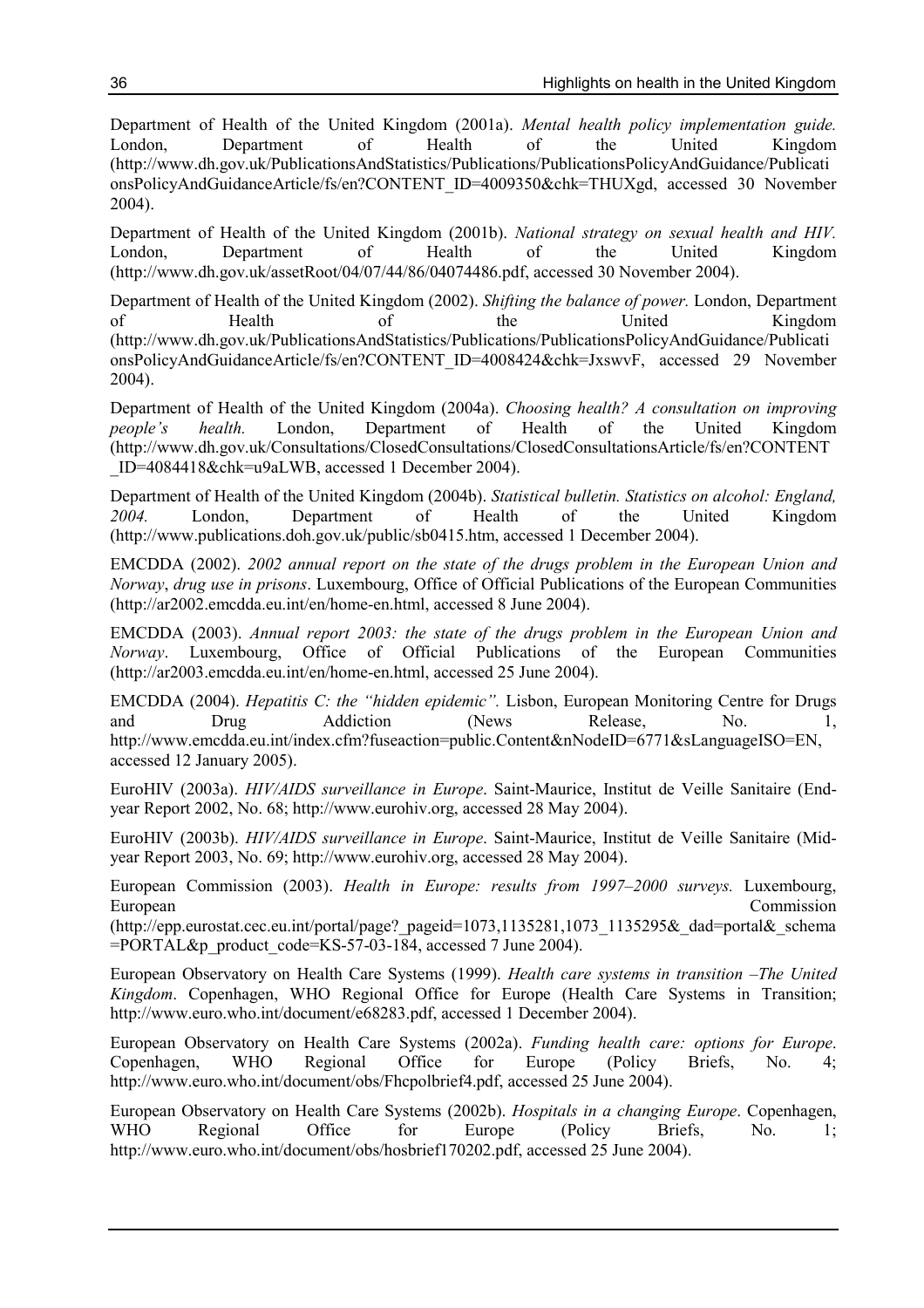European Observatory on Health Care Systems (2002c). Regulating entrepreneurial behaviour in Europe. Copenhagen, WHO Regional Office for Europe (Policy Briefs, No. 2; http://www.euro.who.int/document/obs/regbrief170202.pdf, accessed 25 June 2004).

EUROSTAT (2004). NewCronos: Eurostat's reference database [online database]. Luxembourg, Statistical Office of the European Communities (http://epp.eurostat.cec.eu.int/portal/page?\_pageid=1996,45323734&\_dad=portal&\_schema=PORTAL&s creen=welcomeref&open=/&product=EU\_MAIN\_TREE&depth=1, accessed 13 January 2005).

EuroTB (2003). Surveillance of tuberculosis in Europe. Report on tuberculosis cases notified in 2001. Saint-Maurice, Institut de Veille Sanitaire (http://www.eurotb.org/rapports/2001/etb\_2001\_full\_report.pdf, accessed 7 June 2004).

Health Evidence Network (2003a). What are the main risk factors for disability in old age and how can disability be prevented? Copenhagen, WHO Regional Office for Europe (http://www.euro.who.int/HEN/Syntheses/20030820\_1, accessed 28 May 2004).

Health Evidence Network (2003b). What is the efficacy/effectiveness of antenatal care? Copenhagen, WHO Regional Office for Europe (http://www.euro.who.int/HEN/Syntheses/20030820 1, accessed 28 May 2004).

Health Evidence Network (2003c). Which are the most effective and cost-effective interventions for tobacco control? Copenhagen, WHO Regional Office for Europe (http://www.euro.who.int/HEN/Syntheses/20030820\_1, accessed 28 May 2004).

Health Evidence Network (2004a). What are the advantages and disadvantages of restructuring a health care system to be more focused on primary health care services? Copenhagen, WHO Regional Office for Europe (http://www.euro.who.int/HEN/Syntheses/20030820\_1, accessed 28 May 2004).

Health Evidence Network (2004b). What are the most effective and cost-effective interventions in alcohol control? Copenhagen, WHO Regional Office for Europe (http://www.euro.who.int/HEN/Syntheses/20030820\_1, accessed 28 May 2004).

Hemström O et al. (2002). The ECAS survey on drinking patterns and alcohol-related problems. In: Norström T, ed. Alcohol in postwar Europe: consumption, drinking patterns, consequences and policy responses in 15 European countries. Stockholm, Almqvist and Wiksell International.

HIPP (2003). Declaration. Prison health as part of public health, Moscow, 24 October 2003. London, Health in Prisons Project (http://www.hipp-europe.org/news/moscow\_declaration\_eng04.pdf, accessed 25 June 2004).

IFEW (2003). Austrian nutrition report 2003. English summary. Vienna, Institute of Nutritional Sciences, University of Vienna (http://www.univie.ac.at/Ernaehrungswissenschaften/oeeb/OEB2003\_sum.pdf, accessed 24 November 2004).

International Centre for Prison Studies (2004). World prison brief. London, International Centre for Prison Studies (http://www.prisonstudies.org, accessed 24 November 2004).

Israeli Center for Disease Control (2003). MABAT – First Israeli national health and nutrition survey 1999–2001. Part 1 – General findings. Tel Hashomer, Israeli Ministry of health (Publication No. 225).

Joffe M, Robertson A (2001). The potential contribution of increased vegetable and fruit consumption to health gain in the European Union. Public Health Nutrition, 4(4):893–901.

Kasmel A et al. (2004). Association between health behaviour and self-reported health in Estonia, Finland, Latvia and Lithuania. European Journal of Public Health, 14:32–36.

Knapp M et al. (2004). Mental health policy and practice across Europe: the future direction of mental health care: proposal for analytical study. Copenhagen, WHO Regional Office for Europe (http://www.euro.who.int/observatory/Studies/20021104\_4, accessed 8 June 2004).

Martikainen P et al. (2001). Income differences in mortality: a register-based follow-up study of three million men and women. International Journal of Epidemiology, 2001, 30(6):1397–1405.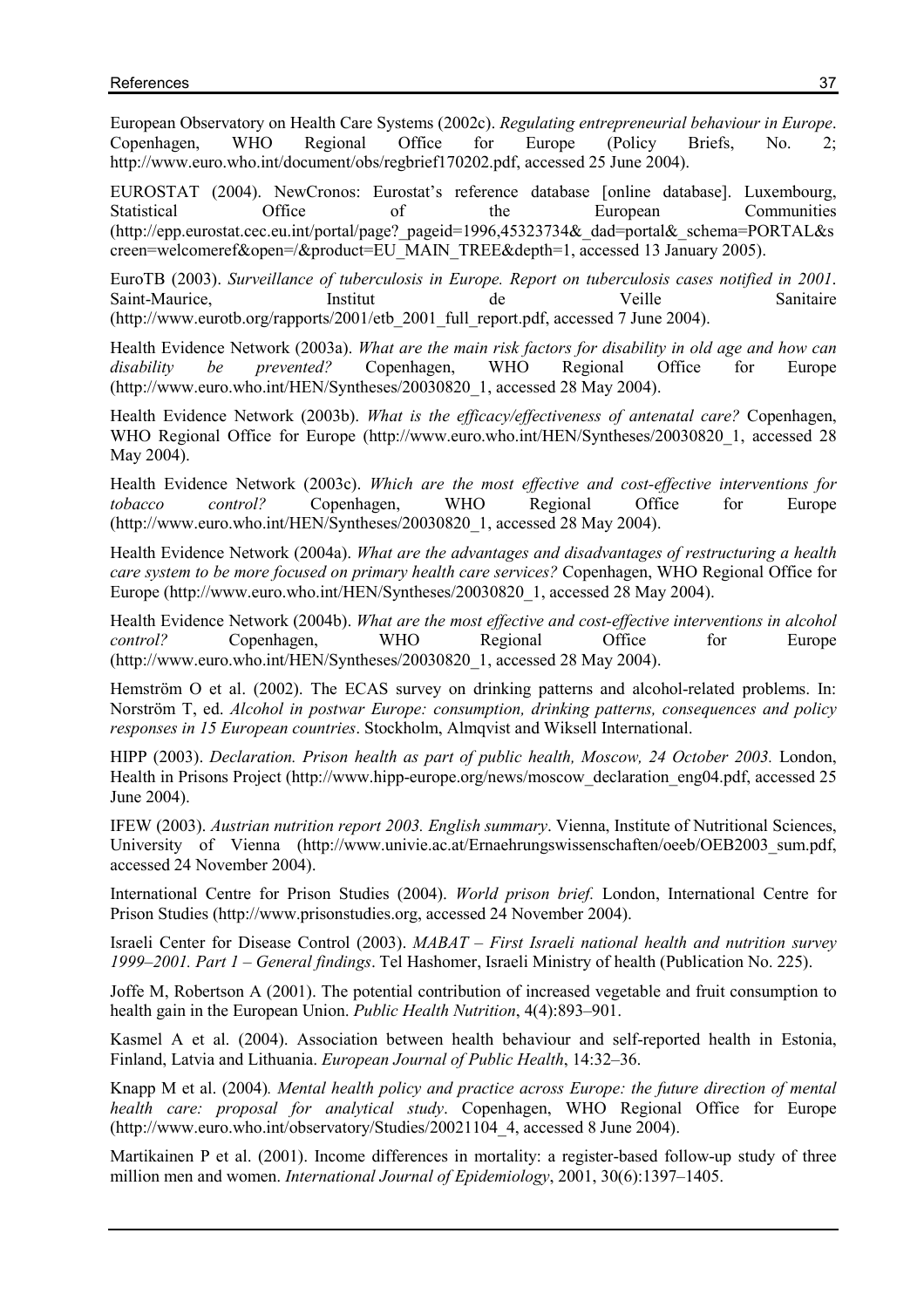Martin C et al. (2003). Scotland's people. Results from the 2003 Scottish Household Survey. Annual report. Edinburgh, Scottish Executive Health Department (www.scotland.gov.uk/library5/housing/shsar03-20.asp, accessed 30 November 2004).

Mulvihill C et al. (2004). Body image, weight control and body weight. In: Currie C, Roberts C, Morgan A et al., eds. Young people's health in context. Health Behaviour in School-aged Children (HBSC) study: international report from the 2001/2002 survey. Copenhagen, WHO Regional Office for Europe:120–129 (Health Policy for Children and Adolescents, No. 4; http://www.euro.who.int/eprise/main/who/informationsources/publications/catalogue/20040518\_1, accessed 8 June 2004).

New Policy Institute (2004). Monitoring poverty and social exclusion [web site]. London, New Policy Institute (http://www.poverty.org.uk/intro/index.htm, accessed 1 December 2004).

NHS Health Development Agency (2004a). Improving people's health. London, NHS Health Development Agency (http://www.hda.nhs.uk/html/improving/index.html, accessed 29 November 2004).

NHS Health Development Agency (2004b). The smoking epidemic in England, executive summary. London, NHS Health Development Agency (http://www.hda.nhs.uk/html/improving/smoking\_epidemic.html, accessed 30 November 2004).

NSD Scotland (2002). Pregnancy & newborn screening: newsletter. Edinburgh, National Service Division, NHS National Services Scotland (http://www.show.scot.nhs.uk/nsd/services/newborn/newsletter.html, accessed 29 November 2004).

OECD (2004a). Ageing and employment policies. Paris, Organisation for Economic Co-operation and Development (http://www.oecd.org/document/37/0,2340,en\_2649\_201185\_32019685\_1\_1\_1\_1,00.html, accessed 19 August 2004).

OECD (2004b). OECD health data 2004 [online database]. Paris, Organisation for Economic Cooperation and Development (http://www.oecd.org/statisticsdata/0,2643,en\_2649\_34631\_1\_119656\_1\_1\_1,00.html, accessed 25 June 2004).

Office for National Statistics (2000). Mortality statistics. General. Review of the Registrar General on deaths in England and Wales, 2000. London, Office for National Statistics (Series DH1, No. 33; http://www.statistics.gov.uk/downloads/theme\_health/DH1\_33\_revised\_14Nov03/DH1\_33\_revised\_14N ov03.pdf, accessed 30 November 2004).

Office for National Statistics (2003). Living in Britain – General Household Survey 2002. London, Office for National Statistics (http://www.statistics.gov.uk/StatBase/Product.asp?vlnk=5756, accessed 30 November 2004).

Office for National Statistics (2004a). Drinking to excess rising among women. London, Office for National Statistics (http://www.statistics.gov.uk/cci/nugget print.asp?ID=922, accessed 1 December 2004).

Office for National Statistics (2004b). Health status – Higher social groups report best health. London, Office for National Statistics (http://www.statistics.gov.uk/cci/nugget.asp?id=916, accessed 1 December 2004).

Office for National Statistics (2004c). Smoking. London, Office for National Statistics (http://www.statistics.gov.uk/cci/nugget\_print.asp?ID=921, accessed 30 November 2004).

Office for National Statistics (2004d). A summary of changes over time – Drinking. London, Office for National Statistics (http://www.statistics.gov.uk/cci/nugget.asp?id=829, accessed 1 December 2004).

Office for National Statistics (2004e). A summary of changes over time – Sport participation. London, Office for National Statistics (http://www.statistics.gov.uk/cci/nugget\_print.asp?ID=735, accessed 1 December 2004).

Physical Activity Task Force (2003). Let's make Scotland more active: a strategy for physical activity. Edinburgh, Scottish Executive Health Department (http://www.scotland.gov.uk/library5/culture/lmsa-00.asp, accessed 29 November 2004).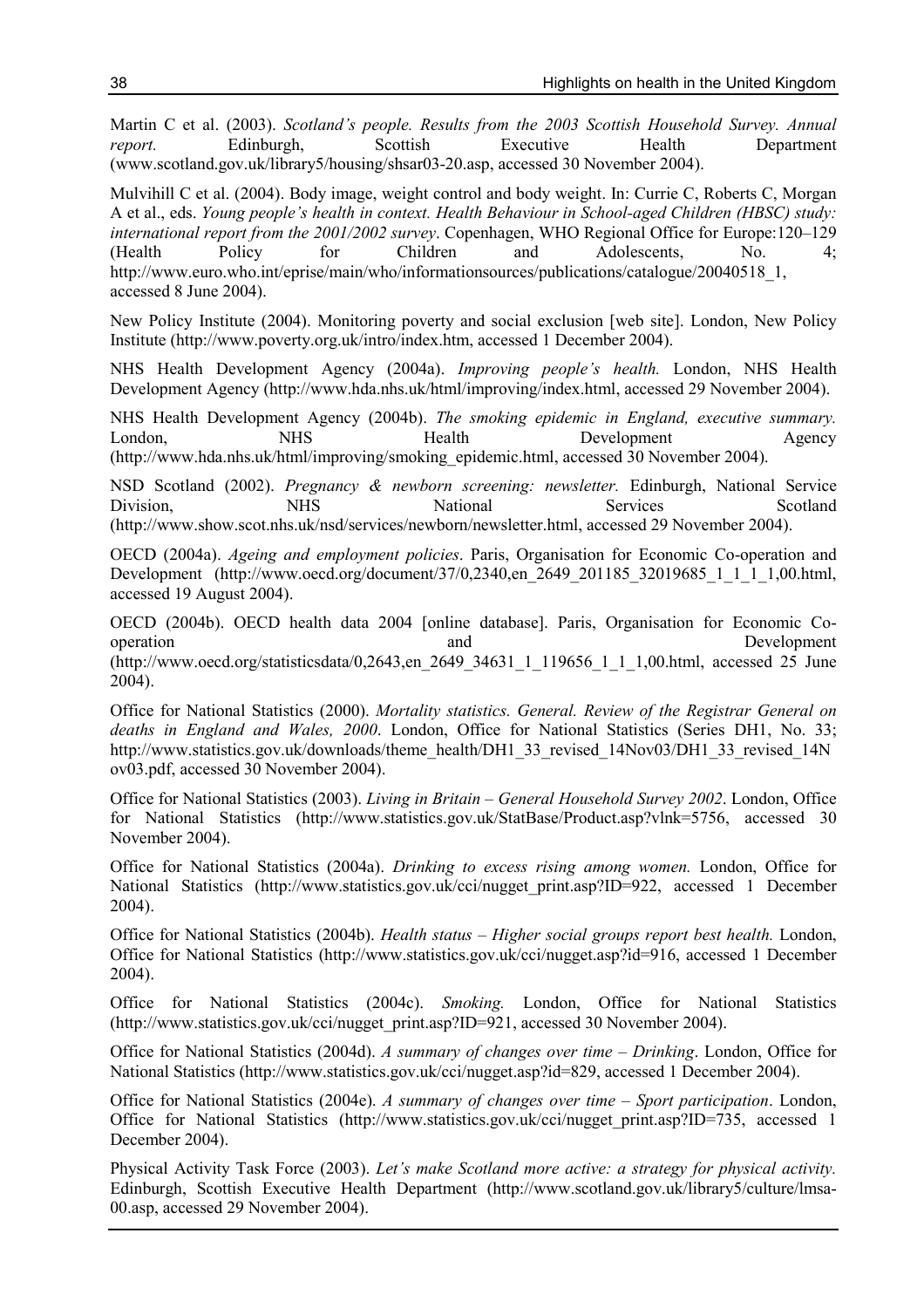Racioppi F et al. (2002). A physically active life through everyday transport. With a special focus on children and older people and examples and approaches from Europe. Copenhagen, WHO Regional Office for Europe (http://www.who.dk/document/e75662.pdf, accessed 30 August 2004).

Robertson A et al., eds. (2004). Food and health in Europe: a new basis for action. Copenhagen, WHO Regional Office for Europe (WHO Regional Publications, European Series, No. 96; http://www.euro.who.int/InformationSources/Publications/Catalogue/20040130\_8, accessed 28 May 2004).

Shaw A et al., eds. (2000). The Scottish Health Survey 1998. Volume 1. Edinburgh, Scottish Executive Department of Health (http://www.show.scot.nhs.uk/scottishhealthsurvey/sh806-09.html, accessed 1 December 2004).

Sproston K, Primatesta P, eds. (2002). Health Survey for England 2002. The health of children and young people. London, The Stationery Office (http://www.officialdocuments.co.uk/document/deps/doh/survey02/hse02.htm, accessed 1 December 2004).

Stark D et al. (1981). Longitudinal study of obesity in the National Survey of Health and Development. British Medical Journal, 283:12–17.

Tyczynski JE et al. (2002). Lung cancer in Europe. ENCR Cancer Fact Sheets, 1.

UNAIDS (2003). AIDS: epidemic update December 2003. Geneva, Joint United Nations Programme on HIV/AIDS (http://www.unaids.org/en/other/functionalities/ViewDocument.asp?href=http://gva-docowl/WEBcontent/Documents/pub/Publications/IRC-pub06/JC943-EpiUpdate2003\_en.pdf, accessed 8 June 2004).

UNAIDS, WHO (2004). Epidemiological fact sheets on HIV/AIDS and sexually transmitted infections, 2004 update [online database]. Geneva, Joint United Nations Programme on HIV/AIDS and World Health Organization (http://www.who.int/hiv/pub/epidemiology/pubfacts/en, accessed 28 June 2004).

UNDP (2003). Human development report 2003. Millennium Development Goals: a compact among nations to end human poverty. New York, United Nations Development Programme.

UNDP (2004). Human development report 2004. Cultural liberty in today's diverse world. New York, United Nations Development Programme.

UNECE (2003). Trends in Europe and North America. The statistical yearbook of the United Nations Economic Commission for Europe 2003. Geneva, United Nations Economic Commission for Europe: Chapter 4 (http://www.unece.org/stats/trend/trend\_h.htm, accessed 25 May 2004).

UNSD (2004). United Nations Statistics Division [online database]. New York, United Nations (http://unstats.un.org/unsd/demographic/dKefault.htm, accessed 19 August 2004).

United Nations (2002). World population prospects: the 2002 revision population database [online database]. New York, United Nations (http://esa.un.org/unpp/index.asp?panel=1, accessed 8 June 2004).

Wanless D et al. (2004). Securing good health for the whole population – Final report. London, HM Treasury (http://www.hm-

treasury.gov.uk/consultations and legislation/wanless/consult\_wanless04\_final.cfm, accessed 30 November 2004).

WHO (2001). The world health report 2001: mental health: new understanding, new hope. Geneva, World Health Organization (http://www.who.int/whr/2001/en/, accessed 8 June 2004).

WHO (2002). The world health report 2002 – Reducing risks, promoting healthy life. Geneva, World Health Organization:248 (http://www.who.int/whr/2002/en, accessed 25 May 2004).

WHO (2003a). Diet, nutrition and the prevention of chronic diseases. Report of a joint WHO/FAO expert consultation. Geneva, World Health Organization (WHO Technical Series. No. 916: consultation. Geneva, World Health Organization (WHO Technical Series, No. 916; http://whqlibdoc.who.int/trs/WHO\_TRS\_916.pdf, accessed 28 May 2004).

WHO (2003b). Managing newborn problems: a guide for doctors, nurses and midwives. Geneva, World Health Organization (http://www.who.int/reproductive-health/publications/mnp/mnp.pdf, accessed 25 June 2004).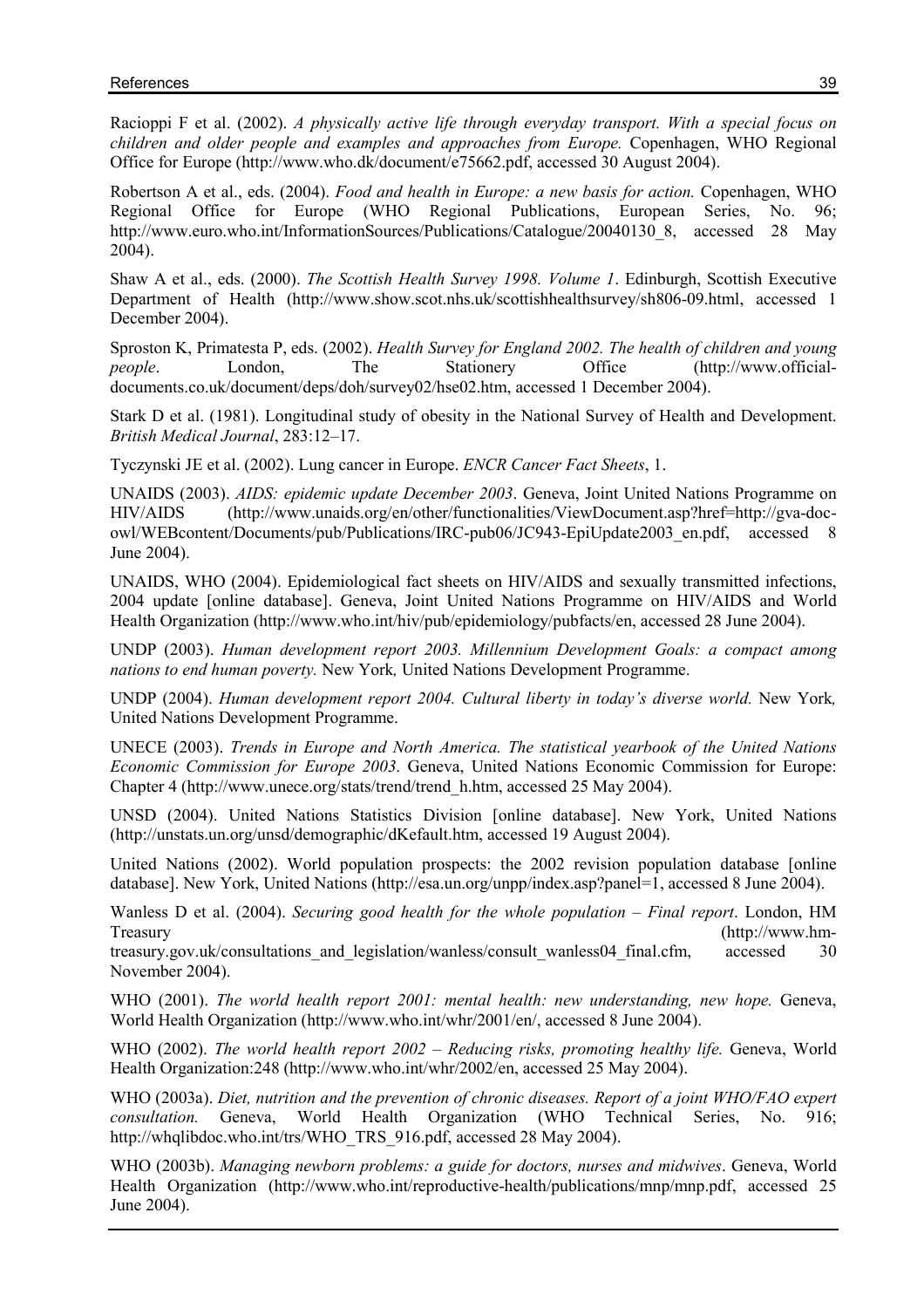WHO (2003c). Project Atlas: mapping mental health resources in the world. Geneva, World Health Organization (http://www.who.int/mental\_health/evidence/atlas, accessed 24 November 2004).

WHO (2003d). WHO Framework Convention on Tobacco Control. Geneva, World Health Organization, 2003 (http://www.who.int/tobacco/areas/framework/en, accessed 28 May 2004).

WHO (2003e). The WHO reproductive health library, version 6. Geneva, World Health Organization (http://www.who.int/reproductive-health/rhl/index.html, accessed 25 June 2004).WHO Regional Office for Europe (2000).

WHO (2003f). The world health report 2003 – Shaping the future. Geneva, World Health Organization (http://www.who.int/whr/2003/en, accessed 25 May 2004).

WHO (2004a). Global tuberculosis control. Surveillance, planning, financing. Geneva, World Health Organization (WHO/HTM/TB/2004.331; http://www.who.int/tb/publications/global\_report/en, accessed 30 November 2004).

WHO (2004b). WHO global NCD infobase [online database]. Geneva, World Health Organization (http://www.who.int/ncd\_surveillance/infobase/web/InfoBaseOnline/en/index.aspx, accessed 30 August 2004).

WHO (2004c). The world health report 2004 – Changing history. Geneva, World Health Organization (http://www.who.int/whr/2004/en, accessed 6 September 2004).

WHO Regional Office for Europe (2000). CINDI dietary guide. Copenhagen, WHO Regional Office for Europe (http://www.euro.who.int/document/e70041.pdf, accessed 28 May 2004).

WHO Regional Office for Europe (2001a). Mainstreaming gender equity in health: the need to move forward. Madrid Statement. Copenhagen, WHO Regional Office for Europe (http://www.euro.who.int/document/a75328.pdf, accessed 28 June 2004).

WHO Regional Office for Europe (2001b). Mental health in Europe: country reports from the WHO European network on mental health. Copenhagen, WHO Regional Office for Europe (http://www.euro.who.int/document/E76230.pdf, accessed 8 June 2004).

WHO Regional Office for Europe (2001c). Poverty and health – Evidence and action by WHO's European Region. Copenhagen, WHO Regional Office for Europe (http://www.euro.who.int/eprise/main/who/AboutWHO/Governance/resolutions/2002/20021231\_6#RC51 R7E, accessed 25 August 2004).

WHO Regional Office for Europe (2002a). The European health report 2002. Copenhagen, WHO Regional Office for Europe:156 (http://www.euro.who.int/europeanhealthreport, accessed 28 May 2004).

WHO Regional Office for Europe (2002b). European Strategy for Tobacco Control. Copenhagen, WHO Regional Office for Europe (http://www.euro.who.int/tobaccofree/Policy/20030826 3, accessed 28 May 2004).

WHO Regional Office for Europe (2003). WHO European strategy for smoking cessation policy. Copenhagen, WHO Regional Office for Europe (http://www.euro.who.int/tobaccofree/Policy/20030826\_5, accessed 28 May 2004).

WHO Regional Office for Europe (2004a). Alcohol control database [online database]. Copenhagen, WHO Regional Office for Europe (http://data.euro.who.int/alcohol, accessed 15 November 2004).

WHO Regional Office for Europe (2004b). Comparative analysis of food and nutrition policies in WHO European Member States: full report. Copenhagen, WHO Regional Office for Europe (http://www.euro.who.int/document/e81506.pdf, accessed 27 May 2004).

WHO Regional Office for Europe (2004c). European health for all database (HFA-DB) [online database]. Copenhagen, WHO Regional Office for Europe (http://www.euro.who.int/hfadb, accessed 20 July 2004).

WHO Regional Office for Europe (2004d). The HIV/AIDS epidemic in Europe and central Asia. Copenhagen, WHO Regional Office for Europe (http://www.euro.who.int/aids/20040326\_1, accessed 25 June 2004).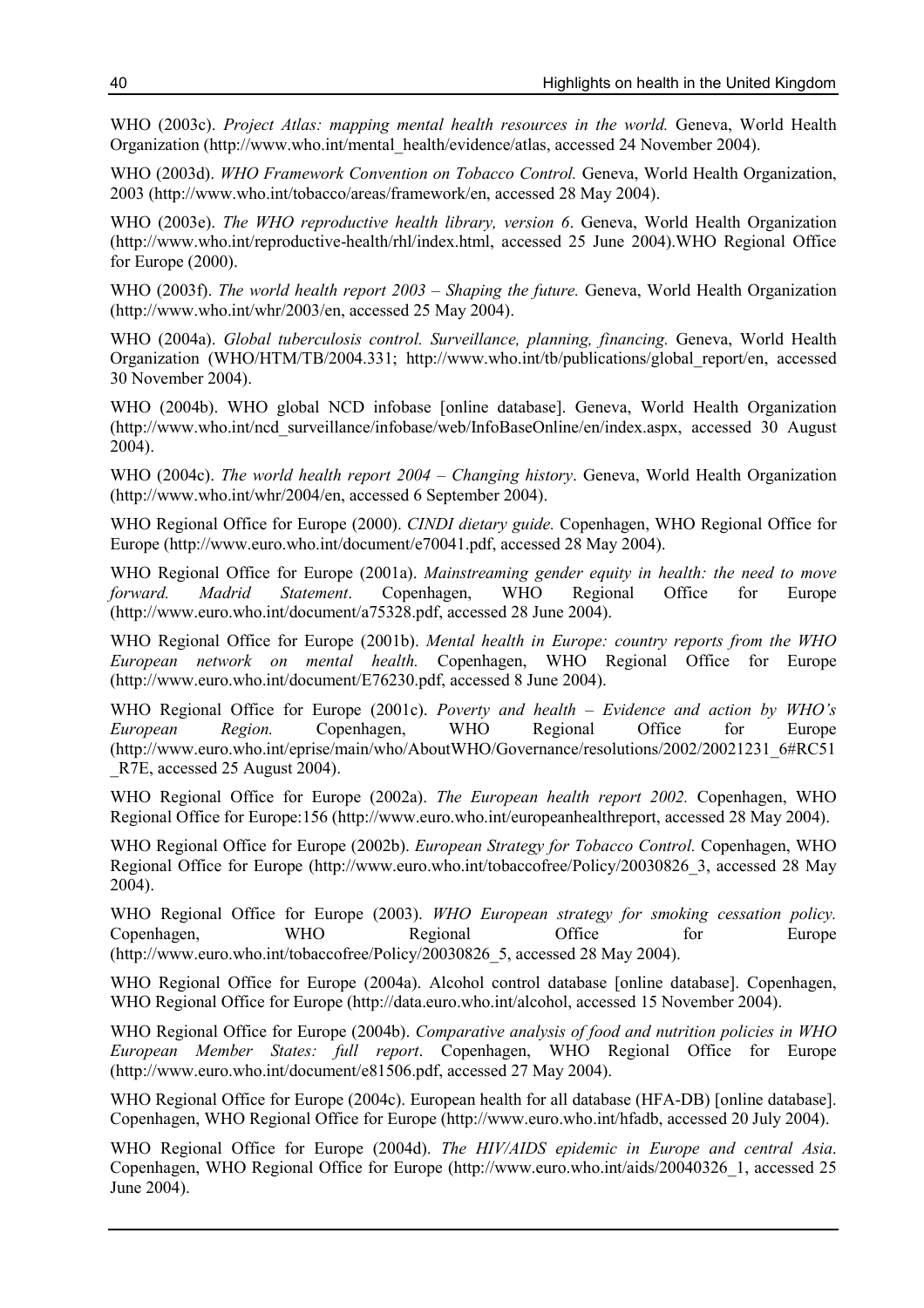WHO Regional Office for Europe (2004e). A strategy to prevent chronic disease in Europe: a focus on public health action: the CINDI vision. Copenhagen, WHO Regional Office for Europe (http://www.euro.who.int/document/e83057.pdf, accessed 20 July 2004).

WHO Regional Office for Europe (2004f). Tobacco control database [online database]. Copenhagen, WHO Regional Office for Europe (http://data.euro.who.int/tobacco, accessed 8 June 2004).

WHO Regional Office for Europe (2004g). Tobacco-free Europe. Policy. Copenhagen, WHO Regional Office for Europe (http://www.euro.who.int/tobaccofree/Policy/20040614 1, accessed 19 August 2004).

WHO Regional Office for Europe (2004h). Towards a European strategy on noncommunicable diseases. Copenhagen, WHO Regional Office for Europe (http://www.euro.who.int/document/rc54/edoc08.pdf, accessed 26 October 2004).

Ziglio E et al., eds. (2003). Health systems confront poverty. Copenhagen, WHO Regional Office for Europe (Public Health Case Studies, No. 1; http://www.euro.who.int/document/e80225.pdf, accessed 25 August 2004).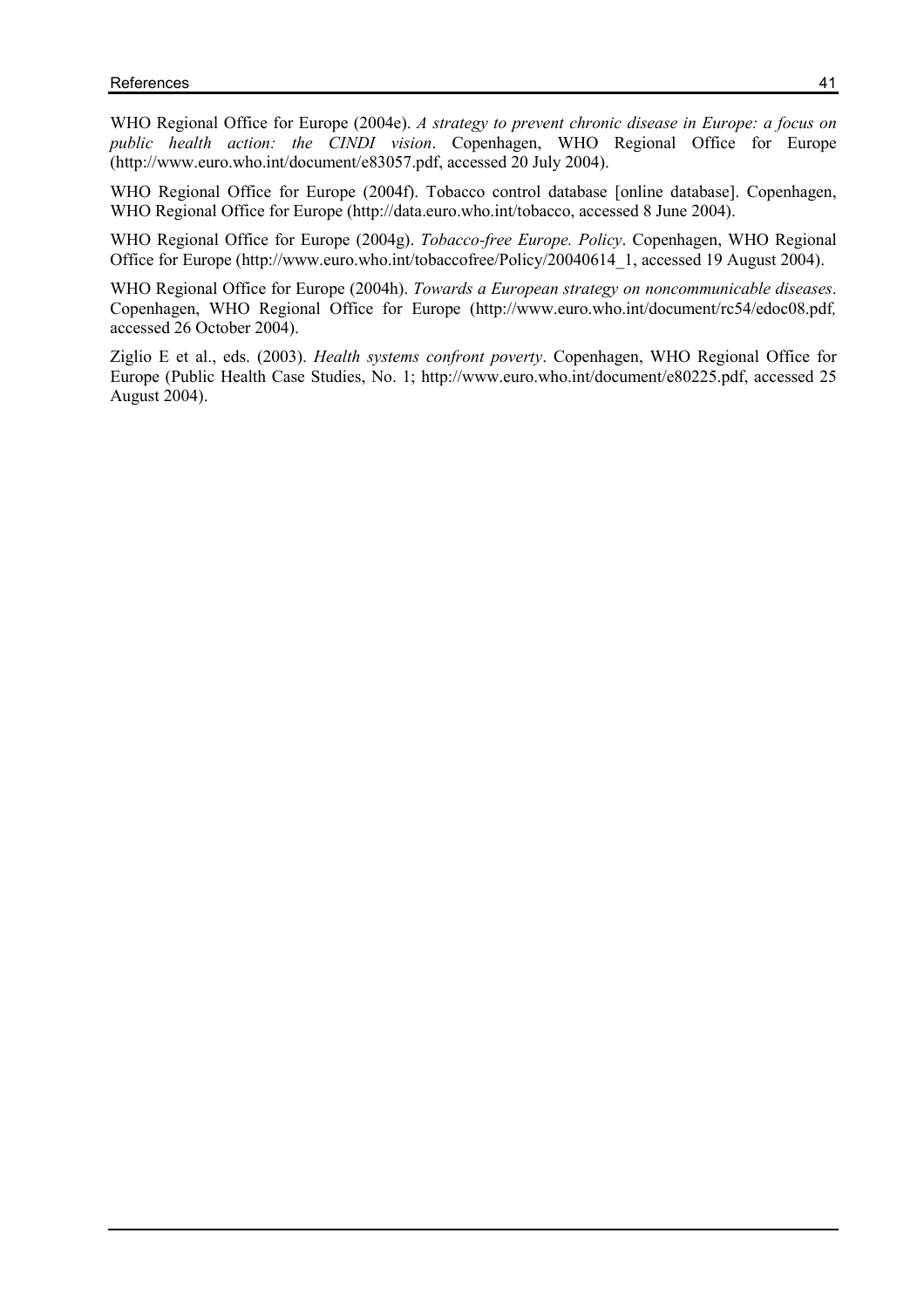## Annexes



Annex. Age pyramid

Age pyramid for the United Kingdom

Sources: WHO Regional Office for Europe (2004c) and United Nations (2002).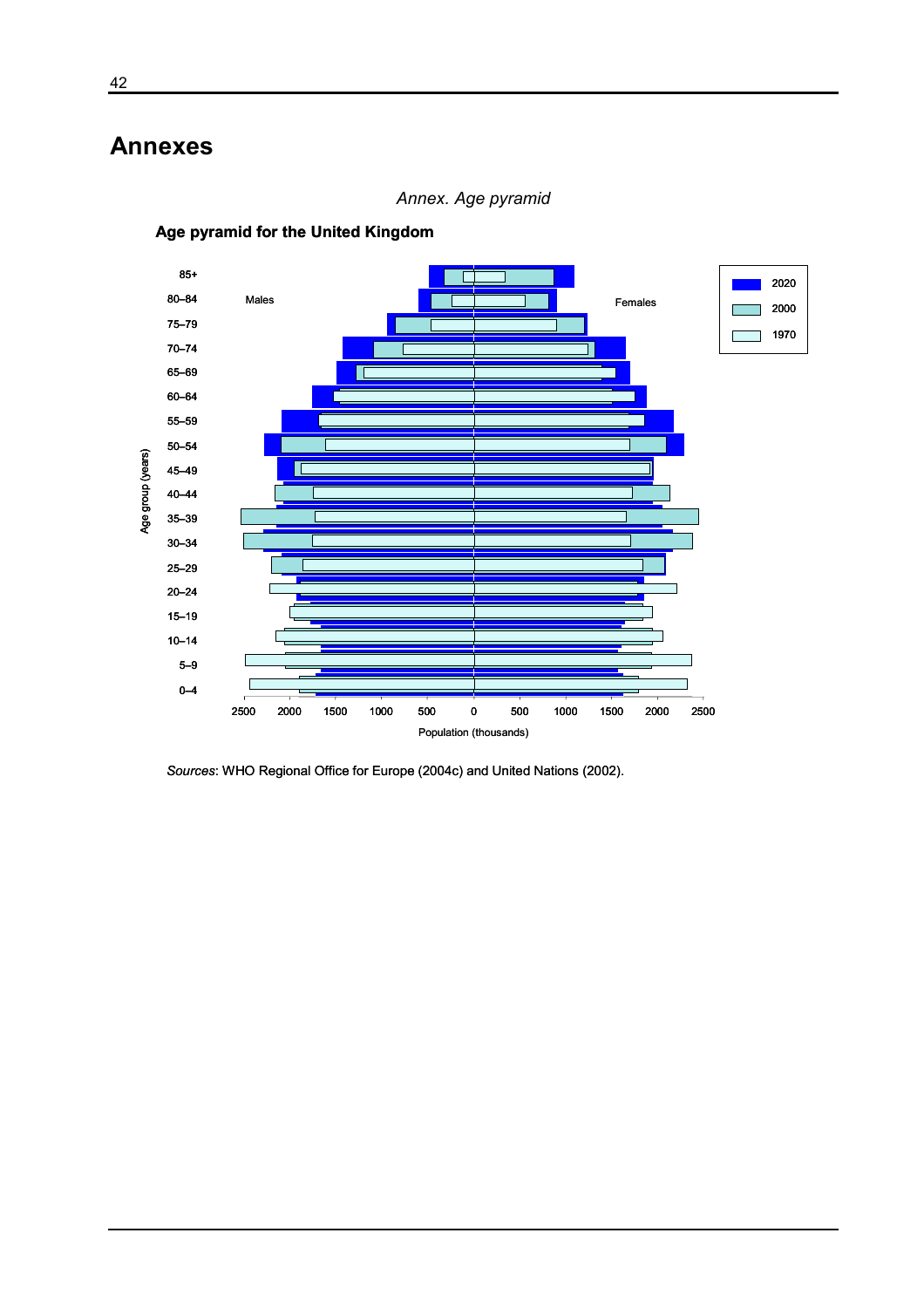## Annex. Selected mortality

## Selected mortality in the United Kingdom compared with Eur-A averages

| Condition                                                    | SDR per 100 000                        |                         | <b>Excess mortality</b><br>in the United<br>Kingdom (%) | <b>Total deaths</b><br>in the United<br>Kingdom (%) | <b>Total deaths in</b><br>Eur-A<br>(%) |
|--------------------------------------------------------------|----------------------------------------|-------------------------|---------------------------------------------------------|-----------------------------------------------------|----------------------------------------|
|                                                              | <b>The United</b><br>Kingdom<br>(2002) | Eur-A average<br>(2001) |                                                         |                                                     |                                        |
| Selected noncommunicable conditions                          | 571.1                                  | 519.5                   | 9.9                                                     | 84.3                                                | 79.9                                   |
| Cardiovascular diseases                                      | 250.7                                  | 246.3                   | 1.8                                                     | 37.0                                                | 37.9                                   |
| Ischaemic heart disease                                      | 128.5                                  | 97.3                    | 32.1                                                    | 19.0                                                | 15.0                                   |
| Cerebrovascular disease                                      | 66.9                                   | 62.0                    | 7.9                                                     | 9.9                                                 | 9.5                                    |
| Diseases of pulmonary circulation<br>and other heart disease | 29.0                                   | 57.0                    | $-49.1$                                                 | 4.3                                                 | 8.8                                    |
| Malignant neoplasms                                          | 189.9                                  | 181.8                   | 4.5                                                     | 28.0                                                | 28.0                                   |
| Trachea/bronchus/lung                                        | 42.0                                   | 37.0                    | 13.7                                                    | 6.2                                                 | 5.7                                    |
| Female breast                                                | 30.1                                   | 27.1                    | 11.1                                                    | 4.4                                                 | 4.2                                    |
| Colon/rectal/anal                                            | 19.1                                   | 20.7                    | $-7.5$                                                  | 2.8                                                 | 3.2                                    |
| Prostate                                                     | 27.0                                   | 25.0                    | 8.0                                                     | 4.0                                                 | 3.8                                    |
| Respiratory diseases                                         | 79.8                                   | 47.7                    | 67.1                                                    | 11.8                                                | 7.3                                    |
| Chronic lower respiratory diseases                           | 32.3                                   | 20.0                    | 61.6                                                    | 4.8                                                 | 3.1                                    |
| Pneumonia                                                    | 34.3                                   | 16.5                    | 108.6                                                   | 5.1                                                 | 2.5                                    |
| Digestive diseases                                           | 33.5                                   | 30.7                    | 8.9                                                     | 4.9                                                 | 4.7                                    |
| Chronic liver disease and cirrhosis                          | 10.4                                   | 12.8                    | $-18.3$                                                 | 1.5                                                 | 2.0                                    |
| Neuropsychiatric disorders                                   | 17.2                                   | 13.0                    | 32.3                                                    | 2.5                                                 | 2.0<br>0.0                             |
| Selected communicable conditions                             | 6.1                                    | 8.1                     | $-25.0$                                                 | 0.9                                                 | 1.2                                    |
| <b>HIV/AIDS</b>                                              | 0.4                                    | 0.9                     | $-56.2$                                                 | 0.1                                                 | 0.1                                    |
| <b>External causes</b>                                       | 27.3                                   | 39.5                    | $-30.8$                                                 | 4.0                                                 | 6.1                                    |
| Selected unintentional causes                                | 9.0                                    | 16.1                    | $-44.1$                                                 | 1.3                                                 | 2.5                                    |
| Motor vehicle traffic injuries                               | 5.3                                    | 10.0                    | $-46.8$                                                 | 0.8                                                 | 1.5                                    |
| Falls                                                        | 3.7                                    | 6.1                     | $-39.7$                                                 | 0.5                                                 | 0.9                                    |
| Selected intentional causes                                  | 7.5                                    | 11.4                    | $-34.3$                                                 | 1.1                                                 | 1.8                                    |
| Self-inflicted (suicide)                                     | 6.6                                    | 10.5                    | $-36.6$                                                 | 1.0                                                 | 1.6                                    |
| Violence (homicide)                                          | 0.9                                    | 1.0                     | $-9.4$                                                  | 0.1                                                 | 0.1                                    |
| <b>III-defined conditions</b>                                | 13.1                                   | 21.3                    | $-38.4$                                                 | 1.9                                                 | 3.3                                    |
| <b>All causes</b>                                            | 677.5                                  | 650.1                   | 4.2                                                     | 100.0                                               | 100.0                                  |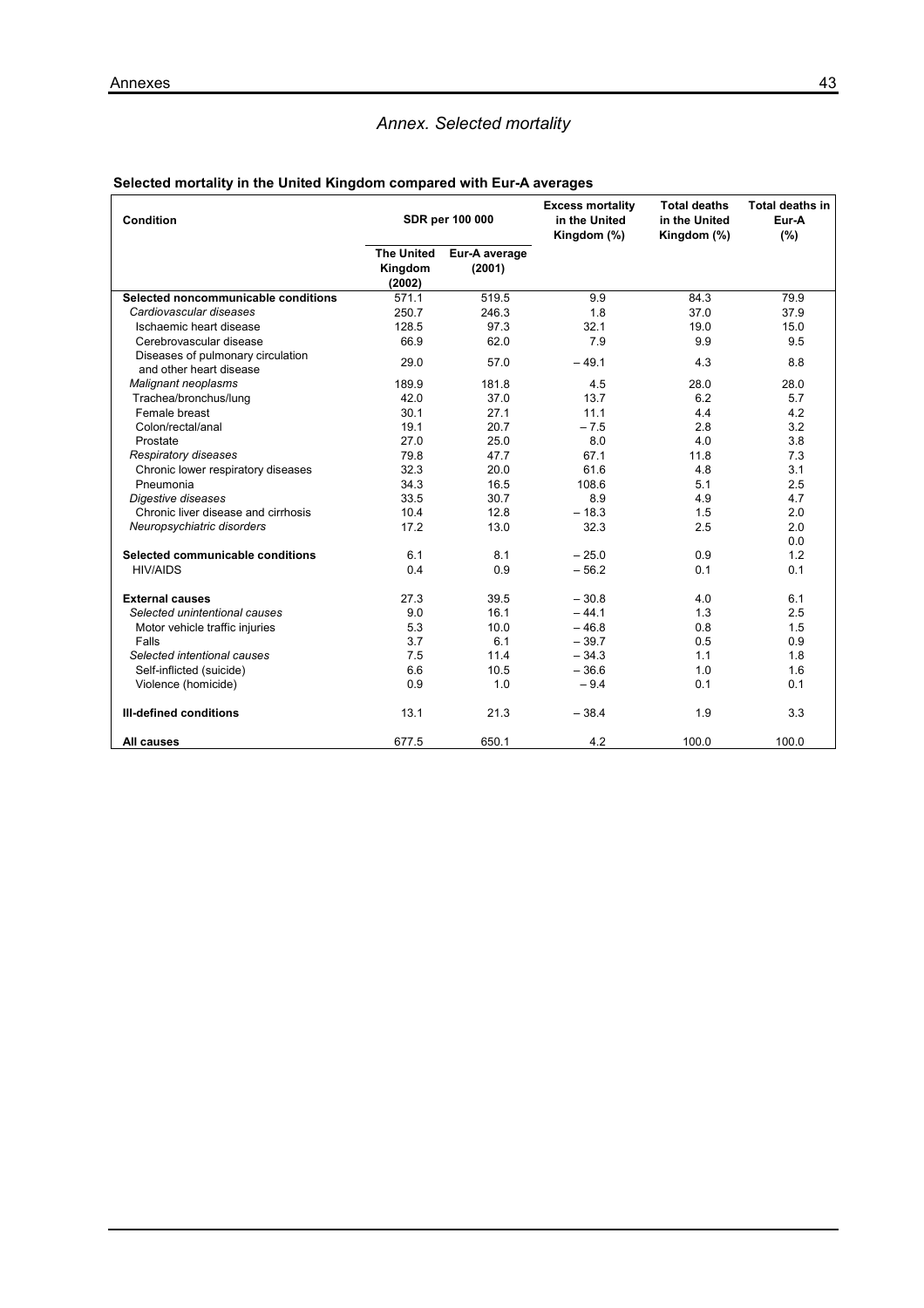#### Annex. Mortality data

#### Mortality data

Table 1. Selected mortality data for the group aged 1–14 years by sex in the United Kingdom and Eur-A: SDR per 100 000 population and percentage changes from 1995 to latest available year

| <b>Causes of death</b>         | <b>Sex</b>  | The United Kingdom (2002) |            |         | Eur-A (2001) |                |                |
|--------------------------------|-------------|---------------------------|------------|---------|--------------|----------------|----------------|
|                                |             | Rate                      | Change (%) | Average | Change (%)   | <b>Minimum</b> | <b>Maximum</b> |
| All causes                     | <b>Both</b> | 15.8                      | $-16.9$    | 17.0    | $-20.4$      | 12.9           | 28.2           |
|                                | M           | 17.8                      | $-16.8$    | 19.2    | $-20.3$      | 12.6           | 32.2           |
|                                | F           | 13.8                      | $-17.0$    | 14.8    | $-20.4$      | 4.9            | 24.1           |
| Cardiovascular diseases        | M           | 0.8                       | $-27.6$    | 0.9     | $-26.0$      |                | 1.8            |
|                                | F           | 0.7                       | $-34.3$    | 1.0     | $-21.8$      |                | 1.6            |
| Ischaemic heart disease        | M           | 0.0                       |            |         | $-75.0$      |                | 0.6            |
|                                | F           | 0.0                       |            |         | $-66.7$      |                | 0.2            |
| Cerebrovascular disease        | M           | 0.2                       | $-38.2$    | 0.2     | $-44.4$      |                | 0.4            |
|                                | F           | 0.2                       | $-28.0$    | 0.2     | $-39.4$      |                | 0.7            |
| Malignant neoplasms            | M           | 3.6                       | 2.3        | 3.3     | $-15.4$      |                | 5.1            |
|                                | F           | 2.7                       | 4.7        | 2.7     | $-10.4$      |                | 4.9            |
| Lung cancer                    | M           | 0.0                       |            |         | $-80.0$      |                | 0.2            |
|                                | F           | 0.0                       |            |         |              |                | 0.3            |
| Breast cancer                  | F           | 0.0                       |            |         | $-100.0$     |                | 0.1            |
| Respiratory diseases           | М           | 1.1                       | $-14.3$    | 0.8     | $-13.7$      |                | 3.0            |
|                                | F           | 1.1                       | $-19.7$    | 0.7     | $-11.9$      |                | 2.4            |
| Digestive diseases             | M           | 0.4                       | $-4.5$     | 0.3     | $-21.6$      |                | 0.7            |
|                                | F           | 0.6                       | 22.0       | 0.2     | $-25.0$      |                | 2.6            |
| <b>External causes</b>         | M           | 4.2                       | $-38.7$    | 6.4     | $-30.7$      | 3.5            | 20.3           |
|                                | F           | 2.7                       | $-20.1$    | 4.0     | $-24.3$      |                | 7.0            |
| Motor vehicle traffic injuries | M           | 1.6                       | $-42.4$    | 2.7     | $-30.3$      |                | 8.0            |
|                                | F           | 0.9                       | $-27.6$    | 1.8     | $-29.3$      |                | 4.1            |
| Suicide                        | М           | 0.1                       | $-36.4$    | 0.4     | $-11.9$      |                | 0.7            |
|                                | F           | 0.1                       |            | 0.1     | 0.0          |                | 0.6            |

 $NA = not applicable.$  Blank = rate < 0.1

 Table 2. Selected mortality data for the group aged 15–24 years by sex in the United Kingdom and Eur-A: SDR per 100 000 population and percentage changes from 1995 to latest available year

| <b>Causes of death</b>         | Sex | The United Kingdom (2002) |            |         | Eur-A (2001) |         |                |
|--------------------------------|-----|---------------------------|------------|---------|--------------|---------|----------------|
|                                |     | Rate                      | Change (%) | Average | Change (%)   | Minimum | <b>Maximum</b> |
| All causes                     | All | 47.2                      | $-10.6$    | 53.1    | $-13.2$      | 37.4    | 69.7           |
|                                | M   | 67.5                      | $-11.0$    | 77.8    | $-13.0$      | 59.4    | 110.2          |
|                                | F   | 26.6                      | $-6.9$     | 27.7    | $-13.2$      | 13.9    | 34.8           |
| Cardiovascular diseases        | M   | 3.1                       | $-13.6$    | 3.3     | $-12.1$      |         | 5.7            |
|                                | F   | 2.4                       | 7.1        | 1.8     | $-13.1$      |         | 2.9            |
| Ischaemic heart disease        | M   | 0.0                       |            | 0.3     | $-15.0$      |         | 1.6            |
|                                | F   | 0.3                       |            | 0.1     | $-7.7$       |         | 0.7            |
| Cerebrovascular disease        | M   | 0.7                       | $-15.6$    | 0.7     | $-13.6$      |         | 1.4            |
|                                | F   | 0.5                       | $-5.5$     | 0.4     | $-24.1$      |         | 1.4            |
| Malignant neoplasms            | M   | 6.1                       | 11.2       | 5.4     | $-7.9$       |         | 15.5           |
|                                | F   | 3.8                       | $-9.5$     | 3.7     | $-7.9$       |         | 7.0            |
| Lung cancer                    | M   | 0.0                       |            | 0.1     | $-50.0$      |         | 0.3            |
|                                | F   | 0.1                       |            | 0.0     | $-33.3$      |         | 0.3            |
| Breast cancer                  | F   | 0.0                       |            | 0.1     | $-16.7$      |         | 0.3            |
| Respiratory diseases           | M   | 1.7                       | $-19.5$    | 1.1     | $-25.7$      |         | 4.5            |
|                                | F   | 1.2                       | $-0.8$     | 0.8     | $-18.8$      |         | 2.0            |
| Digestive diseases             | M   | 0.8                       | 27.4       | 0.5     | $-28.8$      |         | 1.2            |
|                                | F   | 0.5                       | 26.8       | 0.3     | $-30.4$      |         | 1.1            |
| <b>External causes</b>         | M   | 40.1                      | $-16.0$    | 54.9    | $-12.0$      | 33.0    | 96.5           |
|                                | F   | 10.3                      | $-16.7$    | 14.3    | $-14.8$      | 6.9     | 23.5           |
| Motor vehicle traffic injuries | M   | 17.1                      | $-5.5$     | 30.2    | $-9.3$       | 14.9    | 71.1           |
|                                | F   | 4.3                       | $-18.0$    | 8.1     | $-10.7$      | 2.6     | 14.3           |
| Suicide                        | M   | 8.3                       | $-22.1$    | 11.2    | $-11.5$      |         | 36.7           |
|                                | F   | 2.4                       | 9.5        | 2.5     | $-24.3$      |         | 7.5            |

 $NA = not applicable. Blank = rate < 0.1$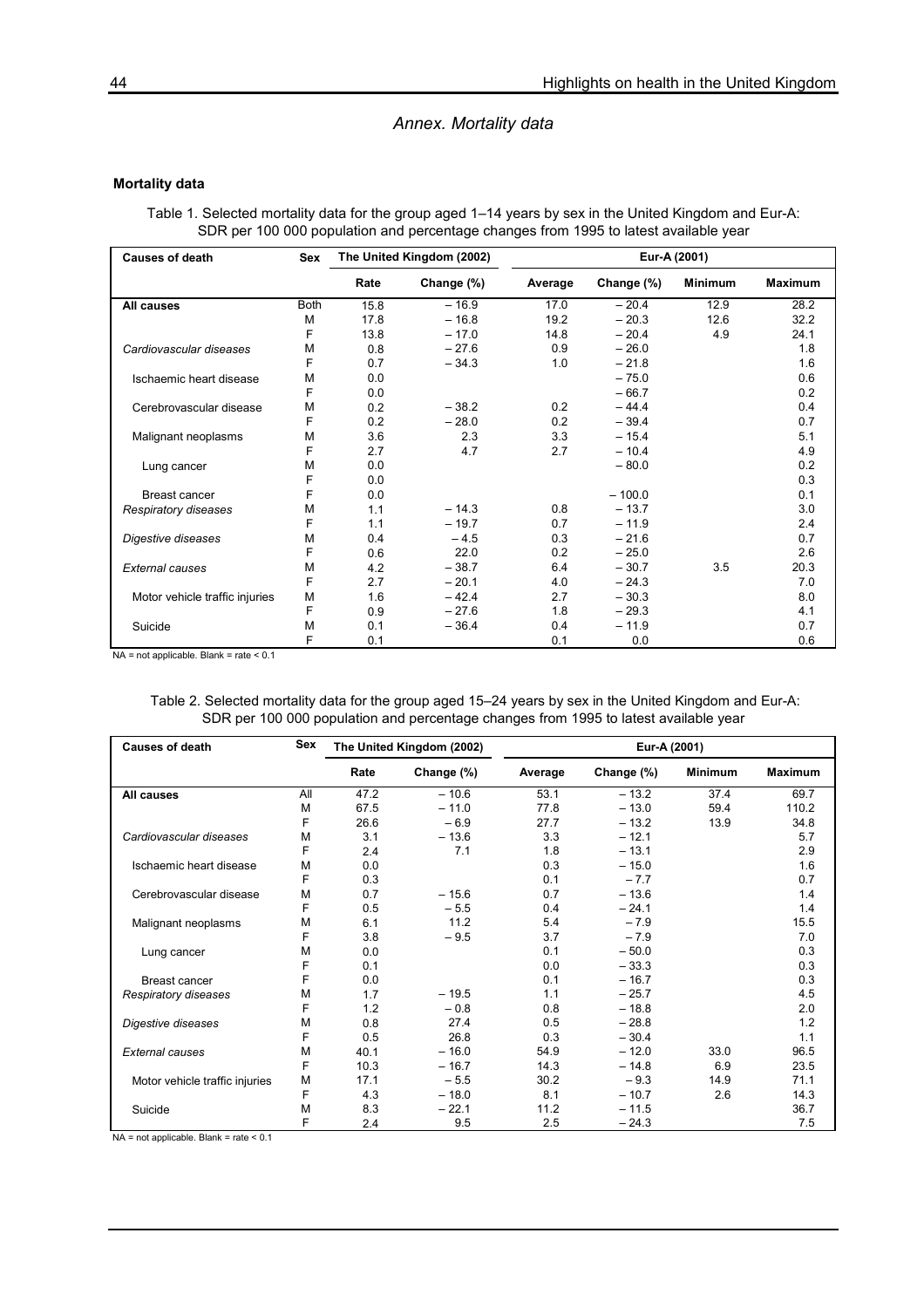#### Mortality data contd

| SDR per 100 000 population and percentage changes from 1995 to latest available year |            |                           |            |              |            |                |                |
|--------------------------------------------------------------------------------------|------------|---------------------------|------------|--------------|------------|----------------|----------------|
| <b>Causes of death</b>                                                               | <b>Sex</b> | The United Kingdom (2002) |            | Eur-A (2001) |            |                |                |
|                                                                                      |            | Rate                      | Change (%) | Average      | Change (%) | <b>Minimum</b> | <b>Maximum</b> |
| All causes                                                                           | ΑIΙ        | 310.1                     | $-13.0$    | 315.4        | $-13.1$    | 218.8          | 449.7          |
|                                                                                      | М          | 386.3                     | $-13.3$    | 425.4        | $-14.3$    | 276.0          | 661.7          |
|                                                                                      | F          | 235.8                     | $-12.5$    | 208.4        | $-11.0$    | 128.0          | 322.5          |
| Cardiovascular diseases                                                              | м          | 122.5                     | $-27.9$    | 110.6        | $-20.8$    | 72.2           | 225.0          |

F 47.7 – 25.5 38.2 – 21.3 23.4 74.7 M 82.5 – 33.1 59.8 – 24.6 35.2 108.6 F 21.6 – 35.1 13.6 – 28.0 5.4 28.6 M 17.1 – 18.5 17.4 – 22.0 7.5 56.6 F 13.4 – 18.3 10.5 – 20.2 5.2 27.0 M 124.8 – 11.7 148.8 – 9.8 91.0 217.2 F 114.6 – 13.6 102.4 – 7.7 76.1 155.2 M 32.0 – 19.6 43.9 – 12.8 18.5 71.0 F 19.3 – 3.2 13.3 11.7 6.9 32.8

M 22.0 – 25.8 15.8 – 19.2 8.5 29.7 F 15.8 – 19.2 7.9 – 12.3 3.7 22.6 M 31.8 50.5 31.8 – 9.6 3.1 67.0 F 17.9 34.4 13.4 – 7.5 4.2 26.2 M 43.8 – 1.4 59.9 – 10.5 28.2 120.7 F 13.6 – 1.9 17.8 – 10.6 33.1 M 8.7 11.2 15.8 – 7.8 6.5 34.0 F 2.0 – 13.3 4.3 – 14.4 7.4 M 15.6 – 1.1 21.2 – 9.0 6.6 56.4  $F$  4.1 3.0 6.8 – 11.1 15.8

Table 3. Selected mortality data for the group aged 25–64 years by sex in the United Kingdom and Eur-A:

NA = not applicable. Blank = rate < 0.1

Motor vehicle traffic injuries

Malignant neoplasms

Ischaemic heart disease Cerebrovascular disease

Lung cancer

Respiratory diseases Digestive diseases

External causes

Suicide

 Table 4. Selected mortality data for the group aged 65+ years by sex in the United Kingdom and Eur-A: SDR per 100 000 population and percentage changes from 1995 to latest available year

Breast cancer F 29.6 – 21.5 27.5 – 14.3 14.7 37.2

| <b>Causes of death</b>         | Sex | The United Kingdom (2002) |            |         |            | Eur-A (2001)   |                |
|--------------------------------|-----|---------------------------|------------|---------|------------|----------------|----------------|
|                                |     | Rate                      | Change (%) | Average | Change (%) | <b>Minimum</b> | <b>Maximum</b> |
| All causes                     | All | 4498.1                    | $-11.6$    | 4199.5  | $-11.5$    | 3714.4         | 6010.0         |
|                                | M   | 5431.0                    | $-15.9$    | 5328.5  | $-13.2$    | 4658.1         | 7580.8         |
|                                | F   | 3852.1                    | $-8.7$     | 3460.2  | $-11.5$    | 2937.7         | 5088.6         |
| Cardiovascular diseases        | M   | 2277.9                    | $-21.5$    | 2232.9  | $-23.4$    | 1614.4         | 4272.2         |
|                                | F   | 1568.9                    | $-17.8$    | 1613.4  | $-21.7$    | 1027.5         | 3314.3         |
| Ischaemic heart disease        | М   | 1255.2                    | $-28.5$    | 948.2   | $-20.3$    | 517.5          | 1702.7         |
|                                | F   | 686.4                     | $-27.4$    | 539.5   | $-17.4$    | 244.7          | 1084.7         |
| Cerebrovascular disease        | М   | 555.4                     | $-8.5$     | 536.2   | $-35.9$    | 324.8          | 1302.3         |
|                                | F   | 510.2                     | $-8.9$     | 457.0   | $-32.6$    | 170.4          | 1018.5         |
| Malignant neoplasms            | М   | 1488.5                    | $-9.5$     | 1482.9  | $-12.1$    | 1175.1         | 1900.6         |
|                                | F   | 907.7                     | $-2.6$     | 749.8   | $-9.4$     | 589.1          | 1088.5         |
| Lung cancer                    | М   | 374.0                     | $-21.1$    | 371.8   | $-22.0$    | 196.0          | 615.4          |
|                                | F   | 178.3                     | $-2.4$     | 81.7    | 15.6       | 13.8           | 213.2          |
| <b>Breast cancer</b>           | F   | 131.3                     | $-9.7$     | 113.9   | $-10.1$    | 83.3           | 164.1          |
| Respiratory diseases           | М   | 80.6                      | $-2.0$     | 545.9   | $-13.6$    | 371.8          | 1115.6         |
|                                | F   | 62.6                      | 4.2        | 266.5   | $-13.9$    | 157.9          | 716.3          |
| Digestive diseases             | М   | 8.7                       | $-28.1$    | 205.0   | $-10.5$    | 117.8          | 342.9          |
|                                | F   | 4.9                       | $-35.7$    | 143.3   | $-20.3$    | 77.8           | 196.0          |
| External causes                | М   | 9.4                       | $-28.7$    | 152.6   | 2.0        | 80.6           | 282.8          |
|                                | F   | 3.5                       | $-25.9$    | 91.0    | 0.7        | 41.3           | 157.3          |
| Motor vehicle traffic injuries | М   | 784.7                     | $-31.8$    | 20.4    | $-15.3$    | 8.7            | 46.0           |
|                                | F   | 536.9                     | $-24.5$    | 7.9     | 5.4        | 0.0            | 15.5           |
| Suicide                        | М   | 193.8                     | 7.7        | 34.3    | $-13.5$    | 8.8            | 86.1           |
|                                | F   | 171.7                     | 12.9       | 9.9     | $-17.6$    | 1.1            | 23.6           |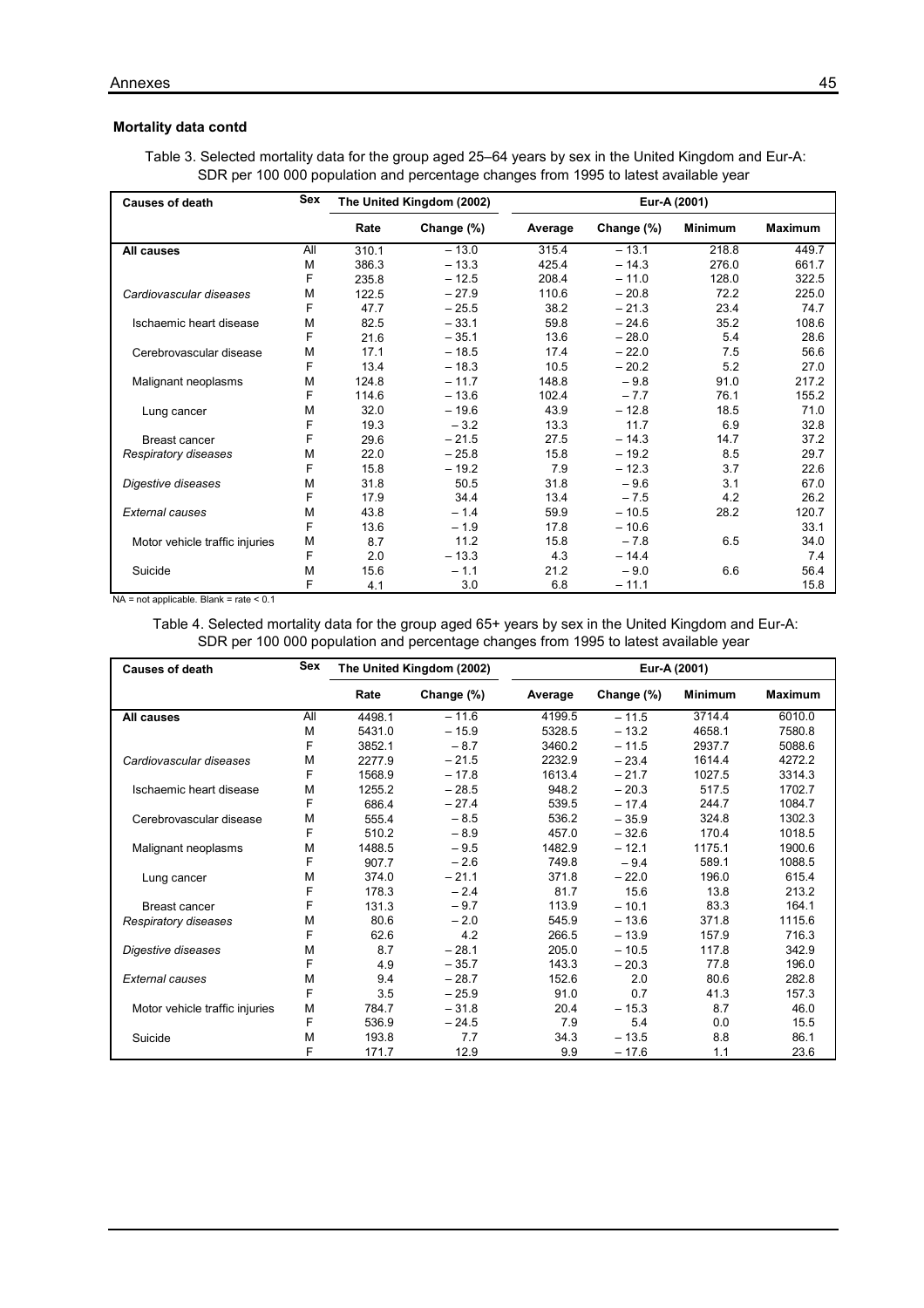Annex. Total expenditure on health per capita

|                       | <b>Expenditure</b>             |
|-----------------------|--------------------------------|
| Country               | (US\$ purchasing power parity) |
| Austria               | 2220                           |
| Belgium               | 2515                           |
| <b>Czech Republic</b> | 1118                           |
| Denmark               | 2580                           |
| Finland               | 1943                           |
| France                | 2736                           |
| Germany               | 2817                           |
| Greece                | 1814                           |
| Iceland               | 2807                           |
| Ireland               | 2367                           |
| Israel                | 1622                           |
| Italy                 | 2166                           |
| Luxembourg            | 3065                           |
| <b>Netherlands</b>    | 2643                           |
| Norway                | 3083                           |
| Portugal              | 1702                           |
| Spain                 | 1646                           |
| Sweden                | 2517                           |
| Switzerland           | 3445                           |
| United Kingdom        | 2160                           |
| Eur-A average         | 2348                           |

## Total public and private expenditure on health per capita, in selected countries in Eur-A, 2002

Sources : OECD (2004b) and WHO Regional Office for Europe (2004c) for 2001 data on Israel.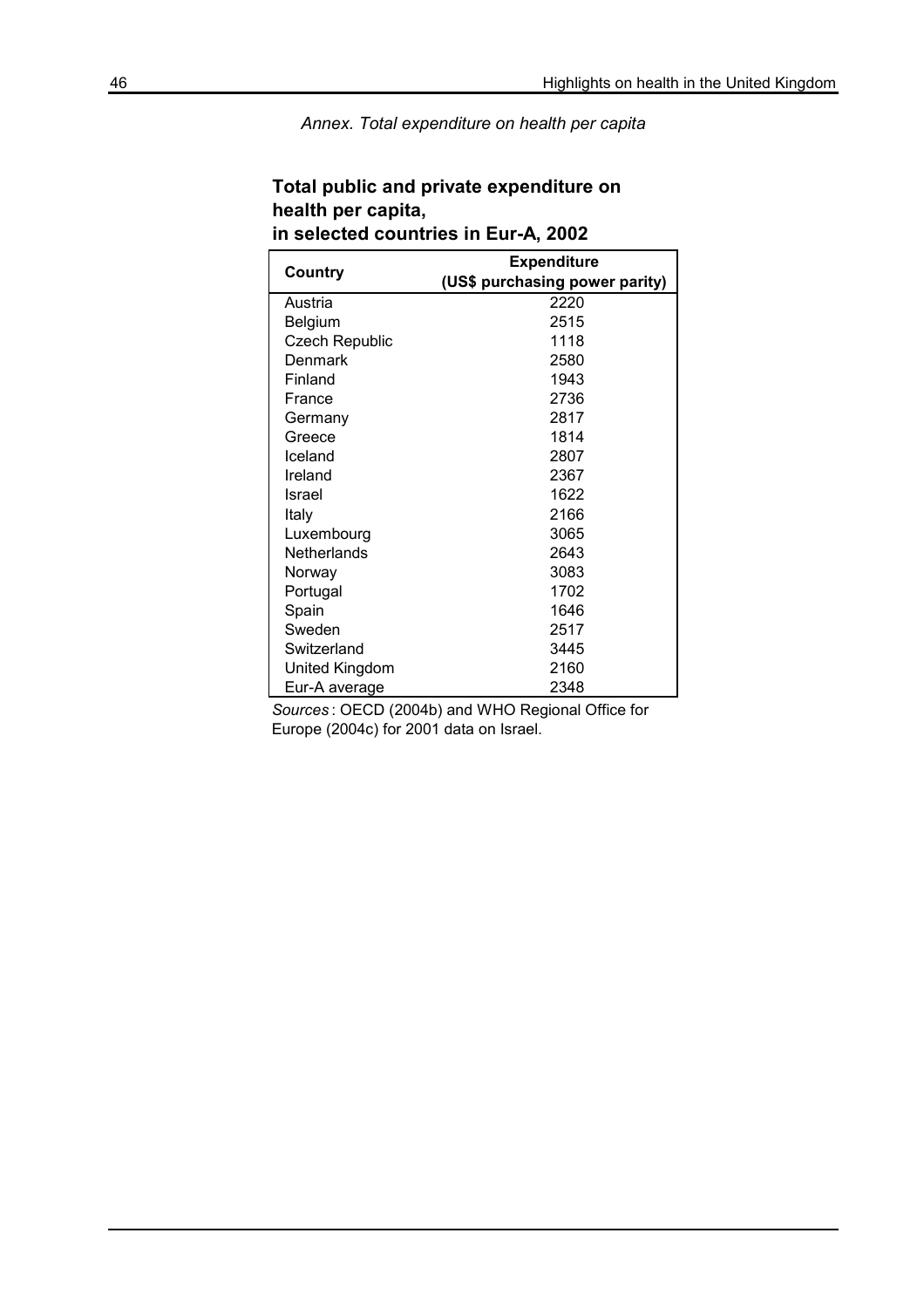### Annex. Selected health care resources

| Eur-A              | <b>Nurses</b> |      | <b>Physicians</b> |      | <b>Acute hospital beds</b> |      |
|--------------------|---------------|------|-------------------|------|----------------------------|------|
|                    | Number        | Year | Number            | Year | Number                     | Year |
| Andorra            | 316.1         | 2002 | 304.2             | 2002 | 283.2                      | 2002 |
| Austria            | 587.4         | 2001 | 332.8             | 2002 | 609.5                      | 2002 |
| Belgium            | 1075.1        | 1996 | 447.8             | 2002 | 582.9                      | 2001 |
| Croatia            | 501.6         | 2002 | 238.3             | 2002 | 367.3                      | 2002 |
| Cyprus             | 422.5         | 2001 | 262.3             | 2001 | 406.6                      | 2001 |
| Czech Republic     | 971.1         | 2002 | 350.5             | 2002 | 631.3                      | 2002 |
| Denmark            | 967.1         | 2002 | 364.6             | 2002 | 340.2                      | 2001 |
| Finland            | 2166.3        | 2002 | 316.2             | 2002 | 229.9                      | 2002 |
| France             | 688.6         | 2002 | 333.0             | 2002 | 396.7                      | 2001 |
| Germany            | 973.1         | 2001 | 335.6             | 2002 | 627.0                      | 2001 |
| Greece             | 256.5         | 1992 | 453.3             | 2001 | 397.1                      | 2000 |
| Iceland            | 898.2         | 2002 | 363.6             | 2002 | 368.2                      | 1996 |
| Ireland            | 1676.2        | 2000 | 238.3             | 2001 | 299.5                      | 2002 |
| <b>Israel</b>      | 598.4         | 2002 | 371.3             | 2002 | 218.0                      | 2002 |
| Italy              | 296.2         | 1989 | 612.1             | 2001 | 397.9                      | 2001 |
| Luxembourg         | 779.3         | 2002 | 259.3             | 2002 | 558.7                      | 2002 |
| Malta              | 551.1         | 2002 | 267.2             | 2002 | 348.8                      | 2002 |
| Monaco             | 1621.4        | 1995 | 664.3             | 1995 | 1553.6                     | 1995 |
| <b>Netherlands</b> | 1328.2        | 2001 | 314.9             | 2002 | 307.4                      | 2001 |
| Norway             | 2055.7        | 2001 | 364.5             | 2002 | 308.9                      | 2001 |
| Portugal           | 384.0         | 2001 | 322.9             | 2001 | 330.8                      | 1998 |
| San Marino         | 507.7         | 1990 | 251.7             | 1990 |                            |      |
| Slovenia           | 717.9         | 2002 | 224.2             | 2002 | 414.3                      | 2002 |
| Spain              | 367.2         | 2000 | 324.3             | 2000 | 296.4                      | 1997 |
| Sweden             | 975.1         | 2000 | 304.1             | 2000 | 228.3                      | 2002 |
| Switzerland        | 830.0         | 2000 | 361.6             | 2002 | 398.3                      | 2002 |
| United Kingdom     | 497.2         | 1989 | 210.0             | 2002 | 390.0                      | 2002 |
| Eur-A average      | 819.8         | 2001 | 354.1             | 2002 | 409.6                      | 2001 |

## Selected health care resources per 100 000 population in Eur-A, latest available year

Sources : WHO Regional Office for Europe (2004c) and OECD (2004b) for data on physicians and acute hospital beds for the United Kingdom.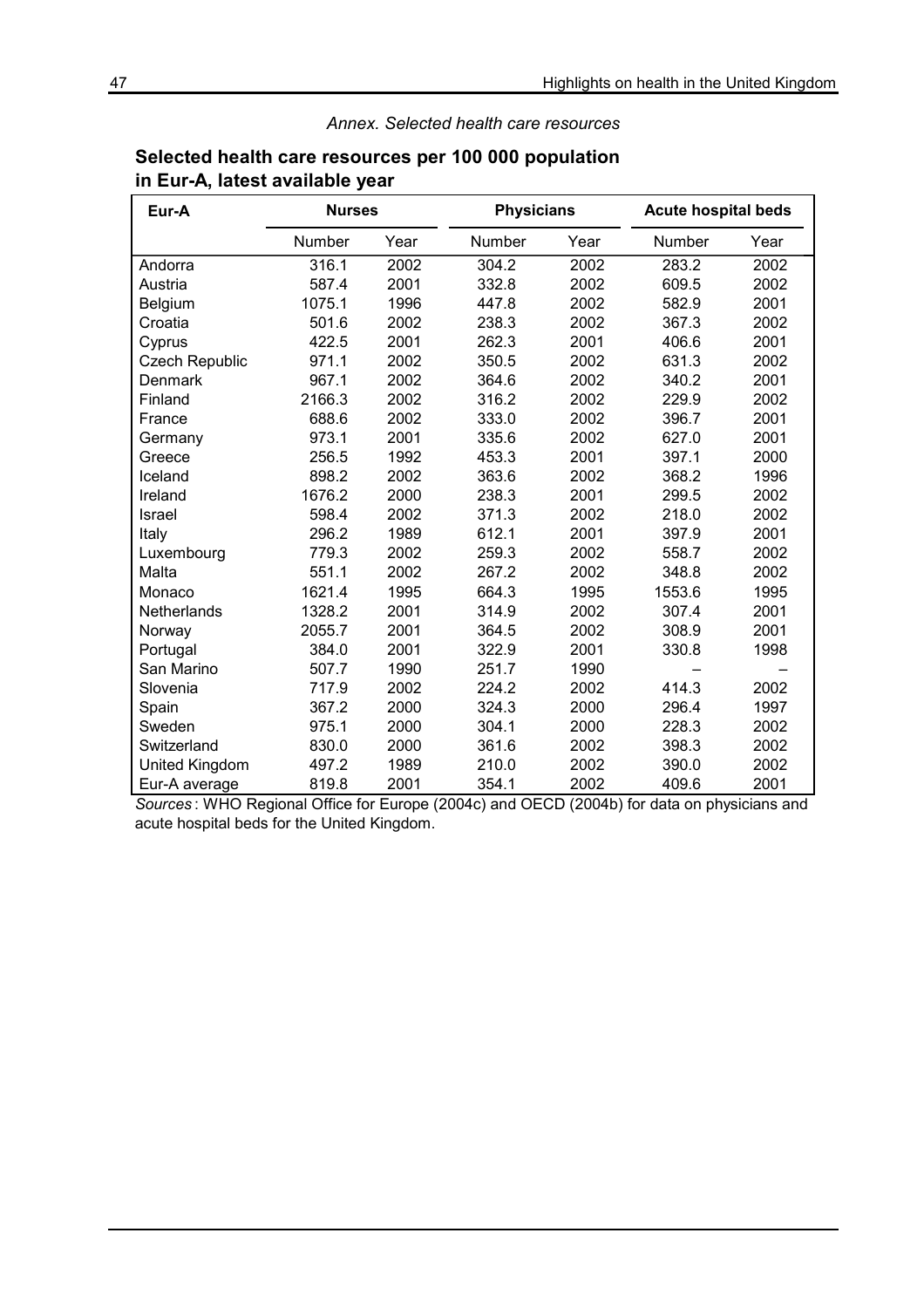## Technical notes

#### Calculation of averages

In general, the average annual or ten-year percentage changes have been estimated using linear regression. This gives a clearer indication of the underlying changes than estimates based on the more straightforward percentage change between two fixed points over a period.

 To smooth out fluctuations in annual rates caused by small numbers, three-year averages have been used, as appropriate. For example, maternal mortality, usually a small number, has three-year moving averages calculated for all countries.

#### Data sources

To make the comparisons as valid as possible, data for each indicator have, as a rule, been taken from one common international source or from the Statistical Office of the European Communities (EUROSTAT) to ensure that they have been harmonized in a reasonably consistent way. Unless otherwise noted, the source of data for figures and tables is the January 2004 version of the WHO Regional Office for Europe's European health for all database.

#### Disease coding

Case ascertainment, recording and classification practices (using the ninth and tenth revisions of the International Statistical Classification of Diseases and Related Health Problems: ICD9 and ICD10, respectively), along with culture and language, can influence data and therefore comparability across countries.

#### Healthy life expectancy (HALE) and disability-adjusted-life-years (DALYs)

HALE and DALYs are summary measures of population health that combine information on mortality and non-fatal health outcomes to represent population health in a single number. They complement mortality indicators by estimating the relative contributions of different causes to overall loss of health in populations.

 DALYs are based on cause-of-death information for each WHO region and on regional assessments of the epidemiology of major disabling conditions. The regional estimates were disaggregated to Member State level for the highlights reports.

 National estimates of HALE are based on the life tables for each member state, population representative sample surveys assessing physical and cognitive disability and general health status, and on detailed information on the epidemiology of major disabling conditions in each country.

More explanation is provided in the statistical annex and explanatory notes of The world health report 2003. $^{\rm l}$ 

#### Household surveys

 $\overline{a}$ 

Household surveys are currently the only source of evidence of health status at the individual level. The information generated is subjective and self reported. It complements the official aggregated statistics on death rates, life expectancy and morbidity. Tools are available for both designing the surveys and analytically estimating health, adjusted for differences in cultural norms and expectations of health, so that survey results become comparable across populations and groups.

#### Limitations of national-level data

National-level averages, particularly when they indicate relatively good positions or trends in health status, as is the case in most developed countries, hide pockets of problems. Unless the health status of a small population is so dramatically different from the norm that it influences a national indicator, health risks and poorer health outcomes for small groups will only become evident through subnational data.

<sup>&</sup>lt;sup>1</sup> The world health report 2003 – Shaping the future. Geneva, World Health Organization, 2003 (http://www.who.int/whr/2003/en/, accessed 25 May 2004).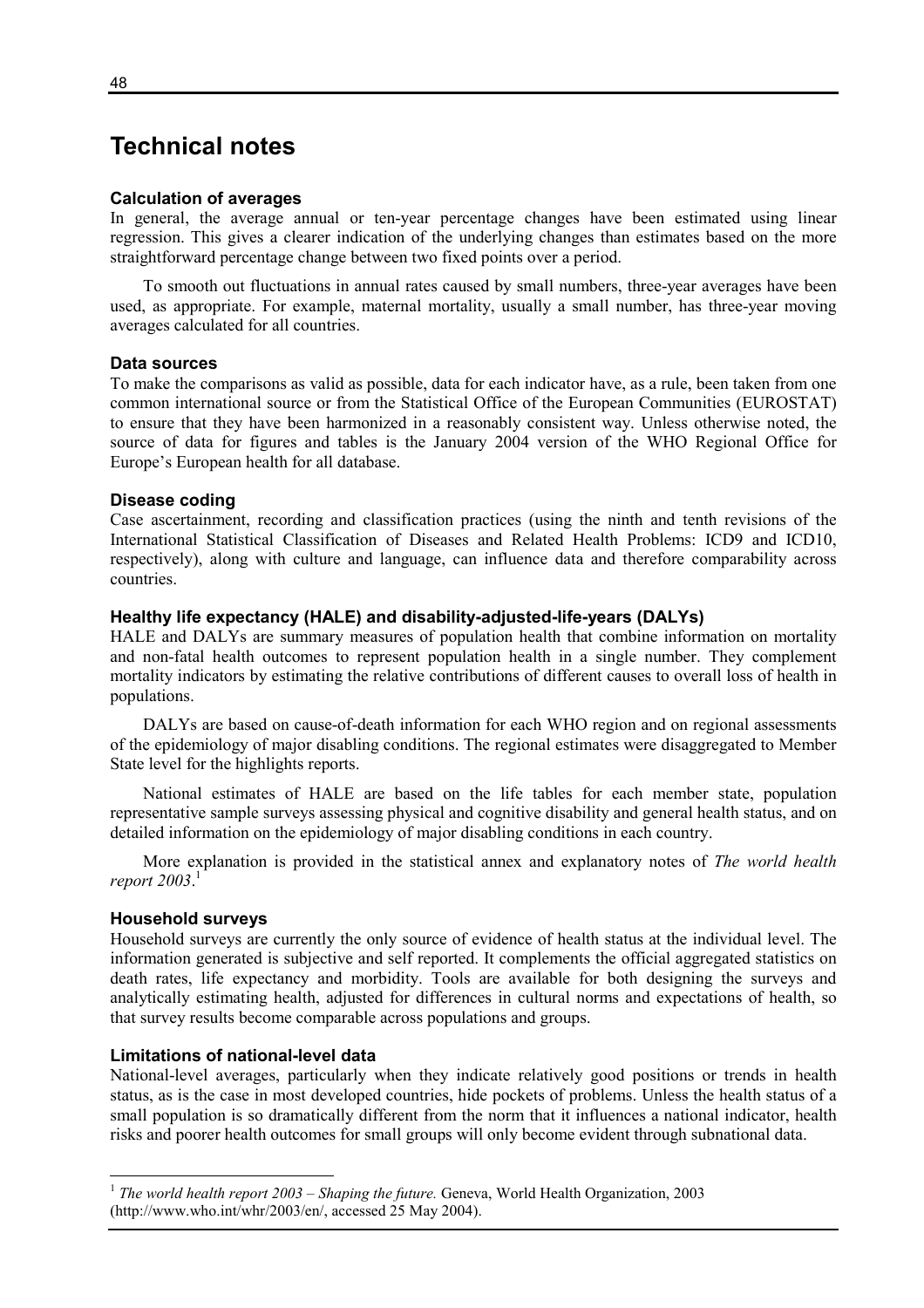## Ranking

A special case of comparison gives each country a rank order. Although useful as a summary measure, ranking can be misleading and should be interpreted with caution, especially if used alone, as the rank is sensitive to small differences in the value of an indicator. Also, when used to assess trends (as in the table at the start of the section on health status), ranking can hide important absolute changes in the level of an individual country. Graphs have usually been used to show time trends from 1970 onwards. These graphs present the trends for all the reference countries and for the EU-15, as appropriate. Only the country in focus and the appropriate group average are highlighted, and identified in the legend. This enables the country's trends to be followed in relation to those of all the reference countries, and performance in relation to observable clusters and/or the main trend or average to be recognized more easily.

## Reference groups for comparison

When possible, international comparisons are used as one means of assessing a country's comparative strengths and weaknesses and to provide a summary assessment of what has been achieved so far and what could be improved in the future. Differences between countries and average values allow the formulation of hypotheses of causation or imply links or remedies that encourage further investigation.

The country groups used for comparison are called reference groups and comprise:

- countries with similar health and socioeconomic trends or development; and/or
- geopolitical groups such as the European Union (EU), the newly independent states or the central Asian republics.

The fifteen-member EU (EU-15) is the reference group comprising Austria, Belgium, Denmark, Germany, Greece, Finland, France, Ireland, Italy, Luxembourg, the Netherlands, Portugal, Spain, Sweden and the United Kingdom.

 Comparisons should preferably refer to the same point in time, but the countries' latest available data are not all for the same year. This should be kept in mind, as a country's position may change when more up-to-date data become available.